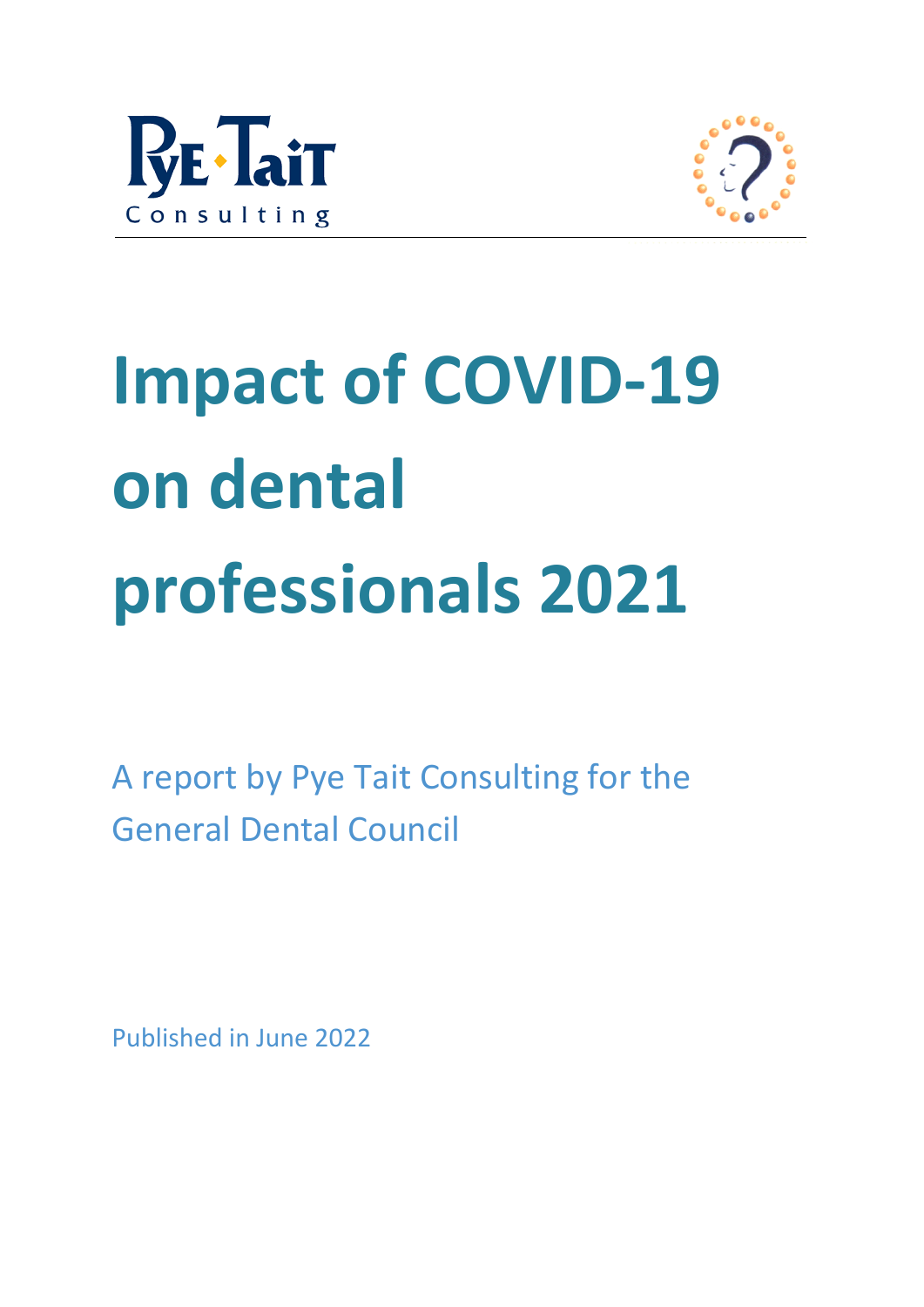

# **Contents**

| 1.  |     |  |
|-----|-----|--|
| 2.  |     |  |
|     | 2.1 |  |
|     | 2.2 |  |
| 3.  |     |  |
|     | 3.1 |  |
|     | 3.2 |  |
|     | 3.3 |  |
|     | 3.4 |  |
|     | 3.5 |  |
|     | 3.6 |  |
|     | 3.7 |  |
| 4.  |     |  |
|     | 4.1 |  |
|     | 4.2 |  |
|     | 4.3 |  |
| 5.  |     |  |
|     | 5.1 |  |
| 5.2 |     |  |
|     | 5.3 |  |
|     | 5.4 |  |
| 5.5 |     |  |
|     | 5.6 |  |
| 6.  |     |  |
|     | 6.1 |  |
| 6.2 |     |  |
|     | 6.3 |  |
| 6.4 |     |  |
| 7.  |     |  |
| 7.1 |     |  |
| 7.2 |     |  |
| 7.3 |     |  |
|     | 7.4 |  |
| 8.  |     |  |
| 8.1 |     |  |
| 8.2 |     |  |
| 8.3 |     |  |
| 8.4 |     |  |
| 8.5 |     |  |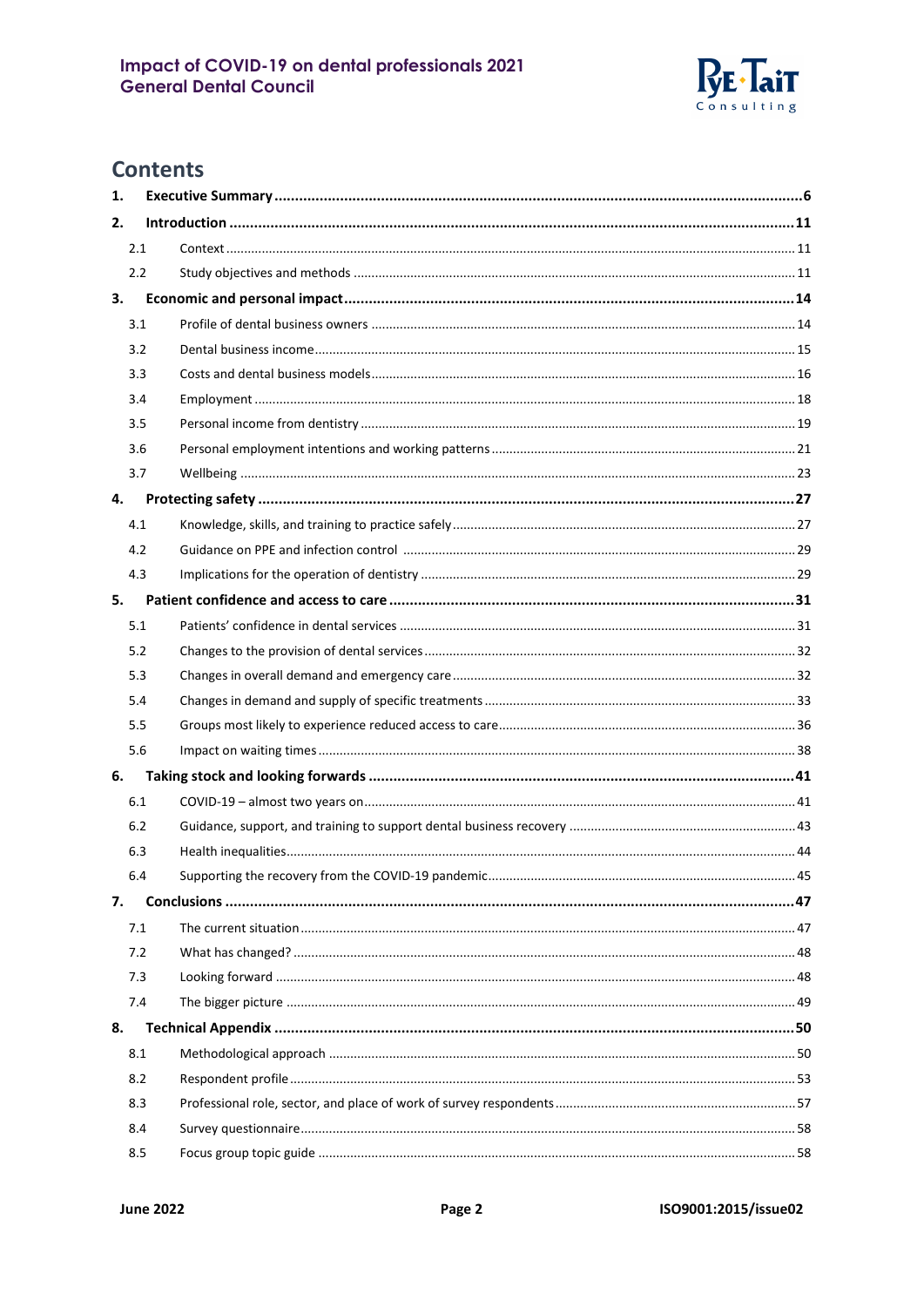

# **Figures**

| 18. Figure 4 Dental business owners' future employment intentions for coming 12 months compared to before March 2020 |  |
|----------------------------------------------------------------------------------------------------------------------|--|
|                                                                                                                      |  |
|                                                                                                                      |  |
|                                                                                                                      |  |
|                                                                                                                      |  |
|                                                                                                                      |  |
|                                                                                                                      |  |
|                                                                                                                      |  |
|                                                                                                                      |  |
| Figure 13 Net demand and net confidence in meeting demand for specific services (hospital settings)35                |  |
| Figure 14 Net demand and net confidence in meeting demand for specific services (technician services)36              |  |
| Figure 15 Dental professionals' views on groups that experienced reduced access to their services37                  |  |
|                                                                                                                      |  |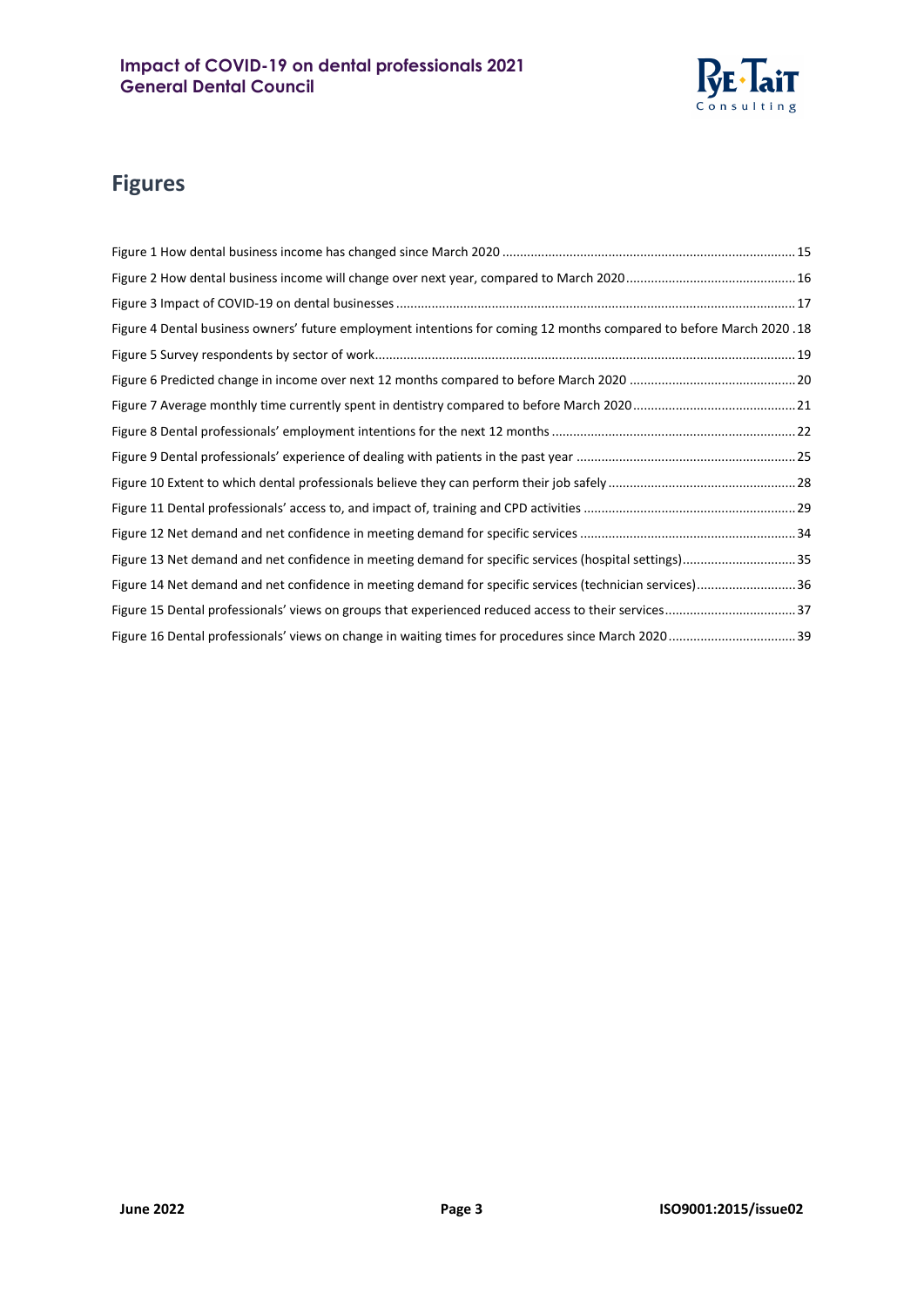

# **Tables**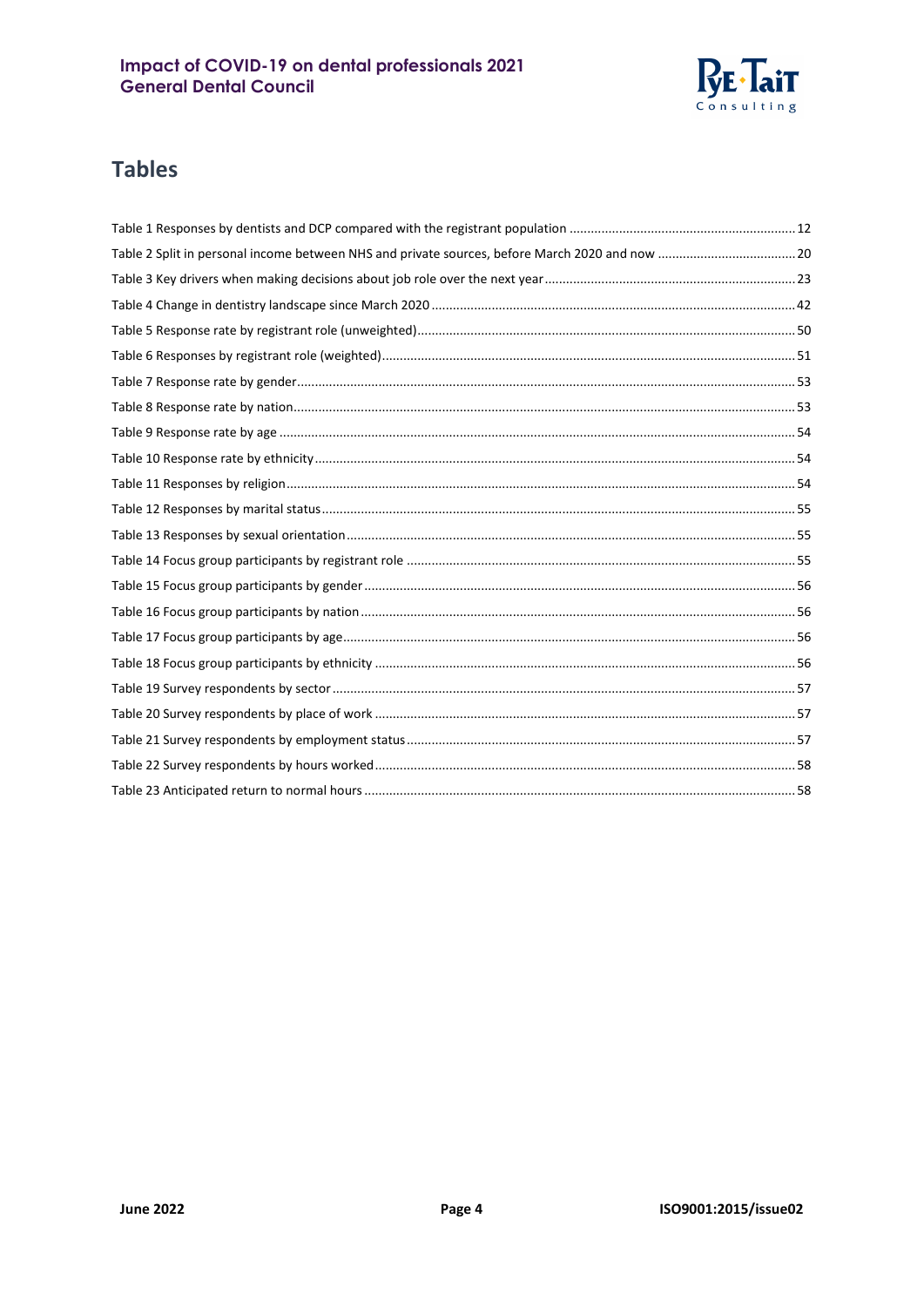

## **Notes**

#### **Abbreviations**

| AGP        | <b>Aerosol Generating Procedures</b>       |
|------------|--------------------------------------------|
| CI.        | Confidence interval                        |
| <b>CPD</b> | <b>Continuous Professional Development</b> |
| <b>DCP</b> | Dental Care Professional                   |
| <b>GDC</b> | <b>General Dental Council</b>              |
| IC.        | Infection control                          |
| <b>PPE</b> | Personal Protective Equipment              |

## **Glossary**

| <b>Term</b>         | <b>Definition</b>                                                             |
|---------------------|-------------------------------------------------------------------------------|
| Dental professional | Dental professional is an umbrella terms for all individuals working in the   |
|                     | seven General Dental Council (GDC) registrant roles including clinical dental |
|                     | technicians, dental hygienists, dental nurses, dental technicians, dental     |
|                     | therapists, dentists, and orthodontic therapists.                             |
| Dental care         | Dental care professional (DCP) is an umbrella term which includes six of the  |
| professional (DCP)  | seven General Dental Council (GDC) registrant roles including clinical dental |
|                     | technicians, dental hygienists, dental nurses, dental technicians, dental     |
|                     | therapists, and orthodontic therapists.                                       |
| Dental sectors      | In the report we refer to those working in 'predominantly NHS',               |
|                     | 'predominantly private', and 'mixed practice'. The categories were defined    |
|                     | as predominantly private: over 75% of income from private sources,            |
|                     | predominantly NHS: over 75% of income from NHS sources, and mixed:            |
|                     | those in between. Respondents were categorised based on their response        |
|                     | to the sources of their personal income from dentistry, or where unknown,     |
|                     | the income of the dental business they worked in.                             |
| Fallow time         | A period of time to allow infectious particles to settle                      |

## **Analysis of responses by registrant role**

Sub-group analysis of responses for different roles was initially undertaken at the level of dentist and DCP. Where notable differences in responses at dentist/DCP level occurred, further analysis was undertaken to examine responses by specific role to test for statistically significant differences.

## **Supplementary material**

Full data tables will be published and made available on the GDC website.

#### **Acknowledgements**

We would like to thank all research participants, and the team at the GDC for their support and advice.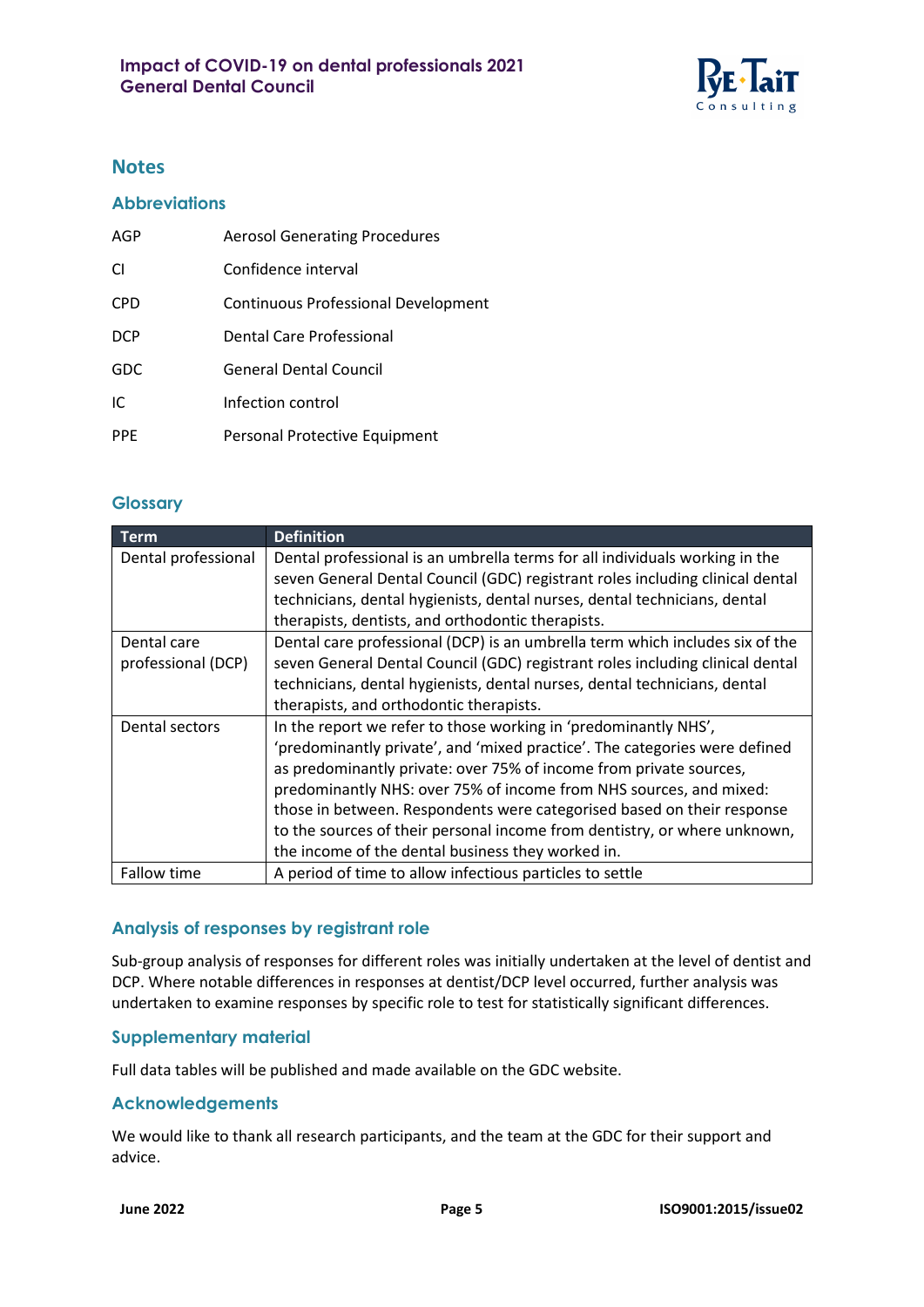

# <span id="page-5-0"></span>**1. Executive Summary**

## **1.1 Context**

The General Dental Council (GDC) is the UK-wide statutory regulator of dental professionals.

In August 2021, the GDC commissioned Pye Tait Consulting to conduct research to explore the impact and future implications of COVID-19 for dental professionals and dental businesses. This study was the second of two studies exploring the impact of COVID-19, following the first which was undertaken in Autumn 2020.

## **1.2 Aims and objectives**

The aim of this second study was to see how dental professionals' perceptions, experiences, and impact of COVID-19 are evolving. Specific objectives were to understand the ongoing nature and evolution of COVID-19's impact on:

- registrants' financial circumstances (from personal and dental business perspectives)
- registrants' mental health
- registrants as professionals (were, and are they now in the right place with the right skills, education, training, guidance, support, and equipment to be confident about working to standards and protecting themselves and the public)
- registrants' ability to provide services to the public
- registrants' perspectives on the public's use of dental services and their confidence in them
- registrants' perceptions and views of what will work best in helping the industry recover
- what GDC and others can do to support registrants to prepare for similar events in the future
- changes in the dental sectors (NHS, private, mixed), in different registrant groups (dentist and DCPs), in relation to different types of dental treatment (emergency, elective, orthodontic and cosmetic), and in relation to sub-sector types for cosmetic dental treatments.

The research sought to understand the continuing impact for dental professionals in different sectors and nations, and how this had changed since the first research in Autumn 2020.

## **1.3 Methodology**

The methodology comprised two key strands. Firstly, an online survey was undertaken which received 2,168 completions. Secondly, six focus groups with 39 participants in total and five top-up in-depth telephone interviews provided additional qualitative data to delve into the issues within the survey in more detail. Research was conducted during the Autumn of 2021.

Responses were weighted at the level of dentist and DCP. After weighting, roles were represented in line with the GDC register. Data in this report pertain to weighted findings.

Statistical testing was undertaken to identify differences by respondent sub-group, and between the two research studies. The word "significant" is used in the report only to identify statistically significant differences at the 95% confidence level.

## **1.4 Economic and personal impact**

**Dental businesses**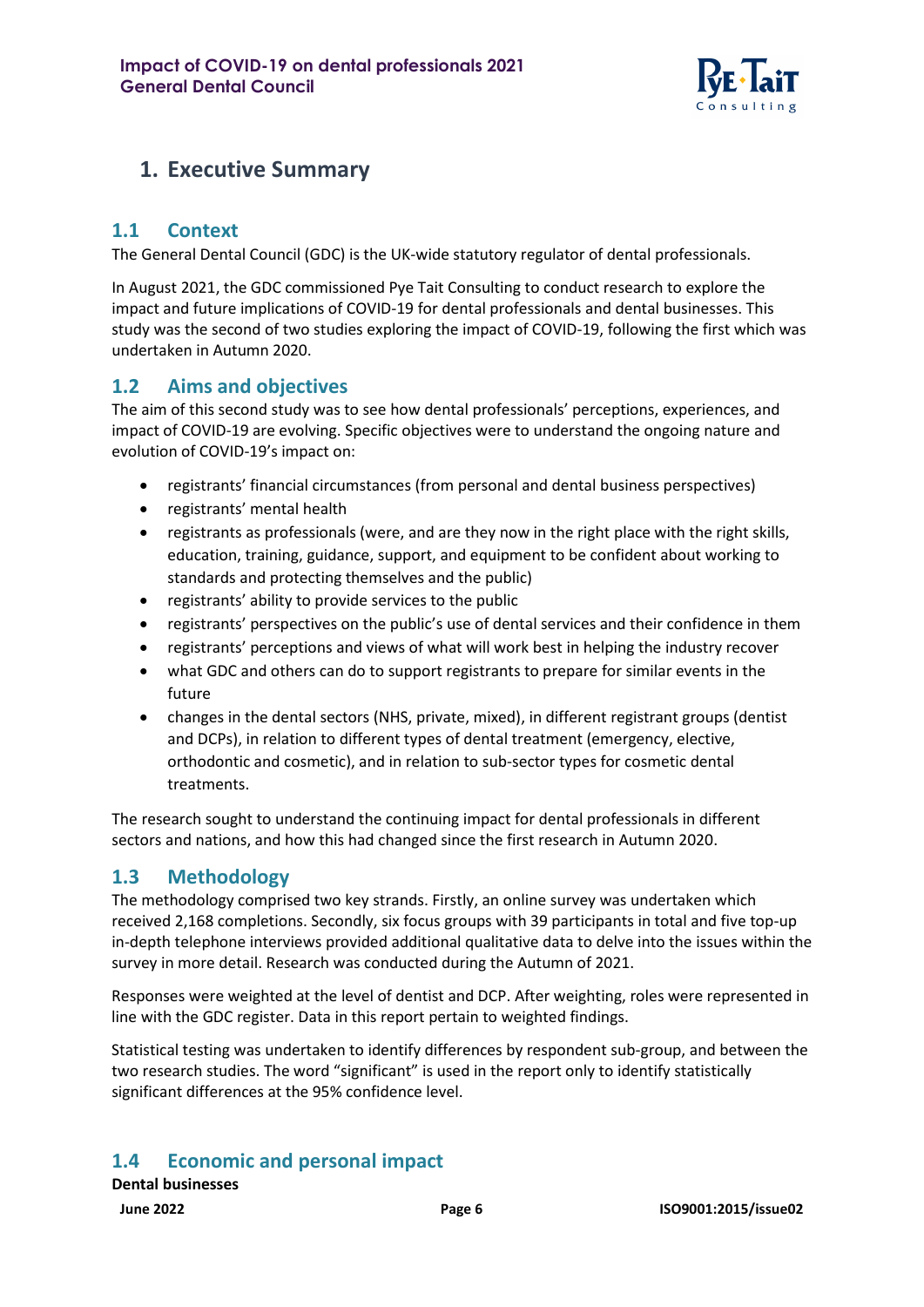

The COVID-19 pandemic was found to have a continuing major impact on dental businesses' finances. Just over two-thirds (69%) of dental business owners said their current average monthly dental business income had decreased compared to average monthly income in the year before March 2020. Meanwhile, just over a third (35%) predicted their income would remain lower than pre-COVID levels over the coming 12 months, while just under a third (30%) believed it would remain steady. Significantly higher proportions of NHS or mixed sector workers reported decreases in income than those in the private sector for both these circumstances. Overall, however, dental businesses were more optimistic than at the time of the first research (Autumn 2020), with a significant decrease in the proportion of those reporting, or anticipating, a decrease in income.

The implementation of infection control measures has impacted negatively on dental business income, with few dental businesses (13%) reporting they had received a grant or financial support to ensure they meet the requirements for infection control. Significantly fewer dental businesses in England reported receiving this support than those in other nations. Just over five-in-six (86%) dental businesses reported making changes to mitigate this impact, including changes to private patient charges, and employment contracts for dentists, dental nurses, and dental hygienists. A third (33%) of dental businesses foresaw, in 12 months' time, employing more staff than they did before March 2020, while just over a third (36%) believed staffing levels would be constant.

#### **Personal impact**

Just over two-fifths (43%) of dental professionals believed their current average monthly income would remain steady over the next 12 months compared to the 12 months prior to March 2020, while just under a third (30%) believed their income over the next year would be lower than before COVID-19. This was a picture of greater optimism than compared with the time of the first research (Autumn 2020), with proportions of those predicting an increase or a decrease, rising and falling, respectively. A greater proportion of dentists than DCPs predicted a decrease in income (52% vs 17%) – a significant difference.

In this second study, there appeared to be a noticeable shift in the relative proportion of individuals' income from NHS to private sources since March 2020. This potential directional change was in part highlighted by just under two-fifths of dental professionals who said they expect that in 12 months' time they would be spending more time (38%), or delivering more treatments (39%, up from 29% in the first research), in private dental care compared to before COVID-19.

Just under two-in-five (38%) believed they now spend more time on average each month in dentistry compared to before March 2020. While most registrants (67%) saw themselves being in their current role in a year's time, one-in-five (20%) felt this was unlikely, and around one-in-six believed they would be economically inactive (16%), or no longer on the GDC register (18%) – significantly more DCPs than dentists foresaw themselves working outside the sector.

#### **Mental health, stressors, and wellbeing**

Key drivers, when making decisions about jobs or roles, included mental health and wellbeing (mentioned by 95%), dental income (90%) and family circumstances (88%). Wellbeing of dental professionals was found to be lower than the wider UK population, and dentists were significantly more anxious and less happy than DCPs. Most dental professionals (59%) reported receiving no personal support during the last 12 months in relation to the COVID-19 pandemic, but of those who did, this was typically with people getting in touch to check they were ok (20%) or some form of financial assistance (12%). Over two-thirds (71%) of dental professionals reported patients being less tolerant of delays, or of waiting, since August 2020, while about two-thirds (65%) of dental business owners believed patients were more likely to be aggressive towards staff. Focus group participants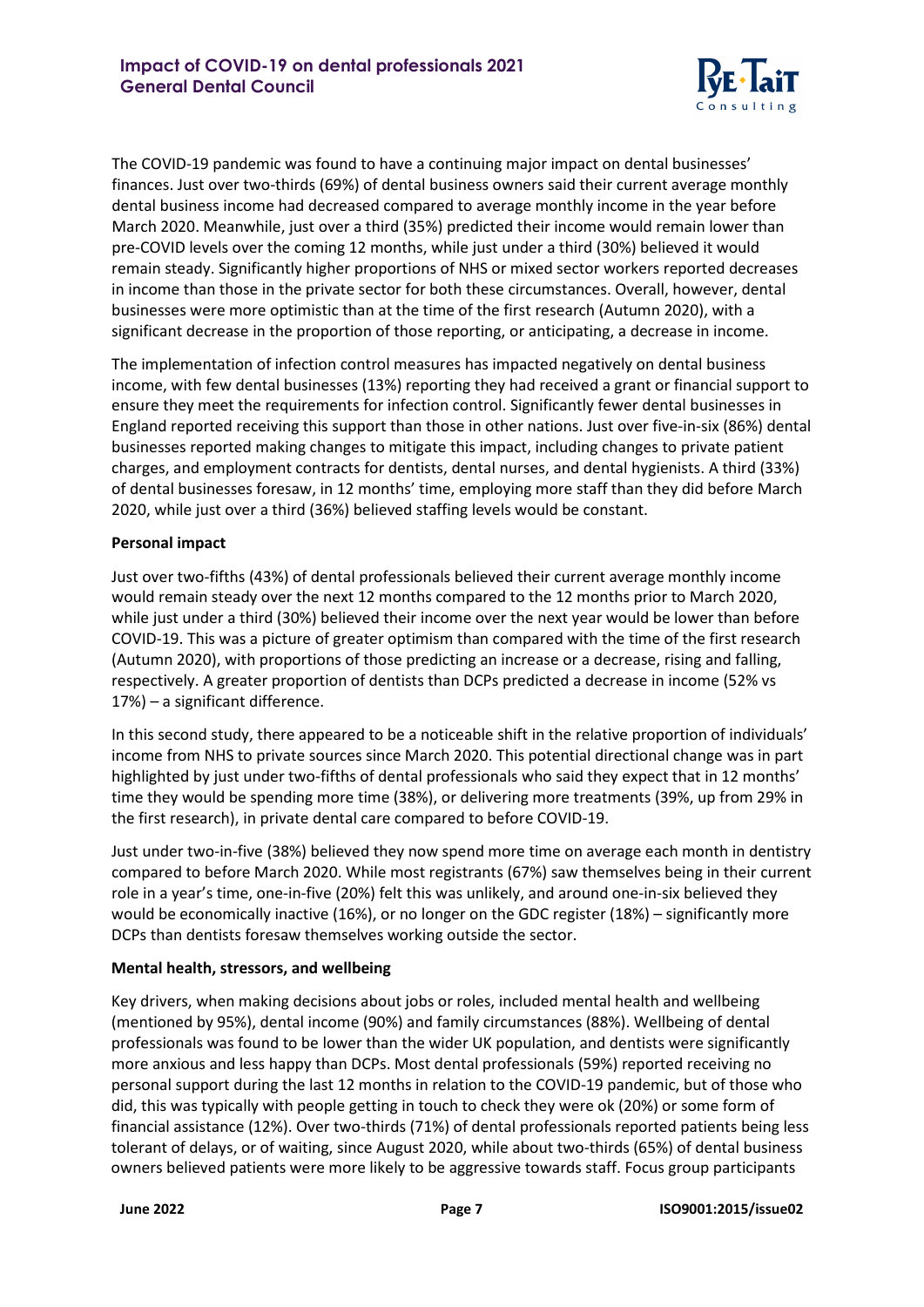

described some of their experiences as "stressful" or "demanding", noting the job as they knew it had changed markedly since March 2020.

## **1.5 Protecting safety**

#### **Registrants as professionals**

There was near consensus among dental professionals (98%) that they had the necessary skills to do their job safely. Nine-in-ten (90%) agreed that they were confident that they could do their job safely, that they had had the necessary training to do their job safely (90%), and that they had the right equipment to do their job safely (89%).

Just under three-quarters (72%) of dental professionals agreed they had been able to access all the mandatory training they had needed. Around three-in-five (61%) dental professionals agreed they had undertaken training less frequently over the past 12 months compared to the 12 months before COVID-19 although just over one-third (36%) disagreed. There was a split among respondents on whether they had been able to access all CPD activities they would normally wish to (57% agreed and 41% disagreed), and whether online training and CPD activities had proved less valuable than inperson events (45% agreed and 47% disagreed).

#### **Providing services to the public**

Focus group participants noted that the introduction of enhanced personal protective equipment (PPE), while protecting safety, does result in reduced ability for dental professionals to communicate verbally and visually in a face-to-face setting with patients. In terms of practical changes, some participants had introduced telephone or video consultations for emergency cases and for clinically vulnerable individuals. Digital technologies had been a notable innovation to maintain connection with patients for all sectors.

## **1.6 Patient confidence and access to care**

#### **Patient confidence**

Nearly half (49%) of responding dental professionals felt patients' confidence in the safety of their services remained at similar levels now as pre-COVID while a quarter (25%) believed patients' confidence had increased – a significant increase from 20% in 2020. An increase in patient confidence was significantly higher for dental professionals working in the private sector. According to focus group participants, lack of access to care was the key factor negatively impacting on public confidence, with both private and NHS sectors experiencing this, due to a lack of NHS capacity, more patients instead tried to access private care.

#### **Access to care**

Just under two-fifths (38%) of dental professionals anticipated their patient volume would decrease over the next year compared with levels before the pandemic– a significant difference compared with 66% in 2020. Of the 38% predicting a drop, an average decrease in patient volume of 30% was anticipated.

More than four-fifths (84%) of respondents believed that overall patient demand had increased to some extent since March 2020, and a similar proportion (81%) reported likewise for emergency dental care. Increases were significantly higher for individuals working in the NHS or mixed sectors. Focus group participants confirmed a backlog in treatment had led to extremely high demand for care, with many cases currently being emergencies. Net demand for all types of treatment was reported to have increased since March 2020. However, net confidence to be able to meet this increased demand was on average lower.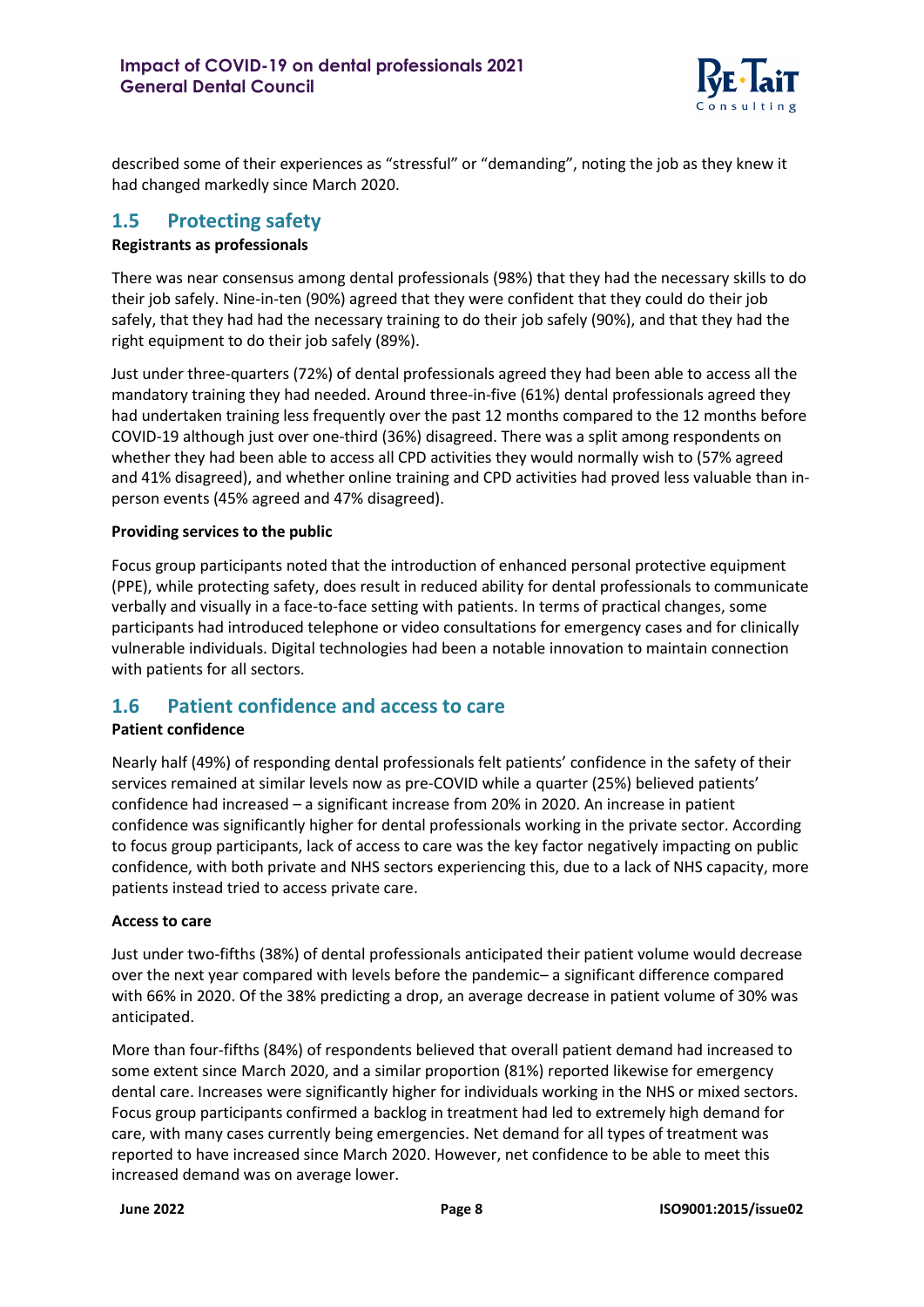

Around half of respondents believed that people unable to afford dental treatment (51%) and people at high risk from COVID-19 (clinically extremely vulnerable) (48%) had experienced reduced access to their services due to COVID-19. Those commenting noted how all patients – and particularly new patients – had experienced reduced access due to the introduction of new practice requirements such as fallow time and overall reducing capacity to manage flow and patient numbers. Focus group participants raised concern about patients in more rural areas accessing services. In terms of measures that have worked, or might work, to compensate for the risk of reduced dental service, dental professionals most commonly, stated they were prioritising appointment schedules to see patients with reduced access over other patients, and were most commonly managing their appointment backlog by deciding priority based on clinical urgency. Around three-in-five (59%) were not able to accept new NHS patients and almost three-in-four (74%) were concerned patients' oral health had declined since March 2020.

Increases in waiting times since March 2020 were noted by responding dental professionals for all types of service, notably for periodontal treatments with AGP (68%) and routine dental care (67%). A significantly higher proportion of those in the NHS reported an increase in waiting times compared with those in the private sector.

## **1.7 Supporting registrants**

The dental sector has introduced many changes to care and services over the past two years due to COVID-19. Looking ahead, dental professionals outlined four, key ways in which they felt enhanced support might be provided. First, clearer, more consistent guidance and the development of a longer-term strategy was welcomed. Second, there was a request for increased financial support to assist with equipment, recruitment and pay. Third, it was felt that a public awareness campaign would help to manage patients' expectations. Fourth, additional CPD specifically focused on COVID-19 related issues was requested. Dental professionals saw the pandemic as an opportunity for the GDC to work with other stakeholders to provide the sector with clearer, more consistent messaging using a more empathetic tone, as well as a chance to potentially cut red tape, and increase public engagement.

## **1.8 Conclusions**

The aim of this research was to understand the ongoing nature and evolution of COVID-19's impact on dental businesses and professionals. The conclusions are linked back to the original research objectives; the research objective around changes by dental sector, by registrant group, and by type of treatment cuts across the other objectives.

- 1. **Registrants' financial circumstances.** Dental businesses and dental professionals continue to be negatively financially impacted by the COVID-19 pandemic, although at the time of research, this appears to be easing slightly. Responses from dental professionals suggest that the COVID-19 pandemic appears to be resulting in a shift by some from NHS to private work in terms of their income and working patterns.
- 2. **Impact on registrants' mental health.** Wellbeing among dental professionals was found to be lower than the general UK population. Mental health and wellbeing were stressed by dental professionals as being a primary factor when making career decisions.
- 3. **Understanding registrants as professionals.** This research found that dental professionals believed they had the skills, knowledge, and training to practise safely.
- 4. **Registrants' ability to provide services to the public.** Findings suggest that there remains an imbalance, with dental professionals reporting that both patient demand and waiting times have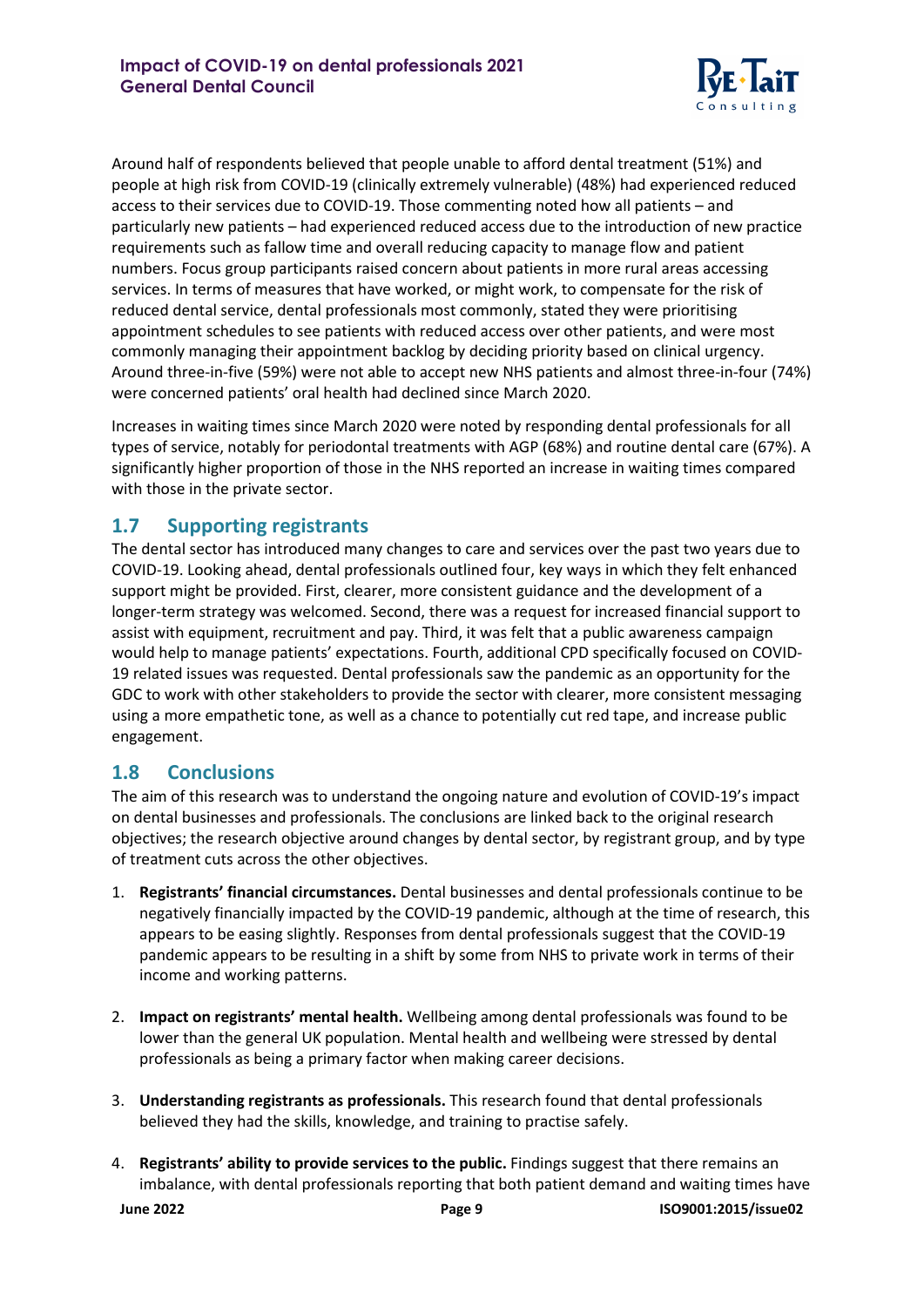

continued to increase – evidence indicates that this is particularly the case for NHS treatments – suggesting a system that is currently overstretched. Demand is growing while supply is constrained by COVID-related restrictions, placing pressure on both business models to deliver care.

- 5. **Registrant's view on the public's use of dental services and their confidence in them.** Dental professionals believe patients' confidence in the safety of their service has remained steady (49%) or increased (25%) since before the COVID-19 pandemic. Responses indicate that, since the onset of the pandemic, there has been an overall decline in oral health and a general reduced access to dental services for the public.
- 6. **What will work best to help the industry recover, and supporting registrants to prepare for similar events in the future.** Dental professionals suggest that clearer, more consistent guidance, the development of a strategy to work with COVID-19 in the long-term, increased financial support, closer support and understanding, improved communication with registrants and the public, and COVID-19-related training and CPD, provided by the GDC in collaboration with relevant stakeholders, will all help to support the sector's recovery.

At the time of writing, the UK is "learning to live" with COVID-19 as related restrictions end across the UK. This study contributes to the evidence base from which the sector as a whole can draw as it continues to transition and adjust to how it will operate in a future environment where COVID-19 is ever-present.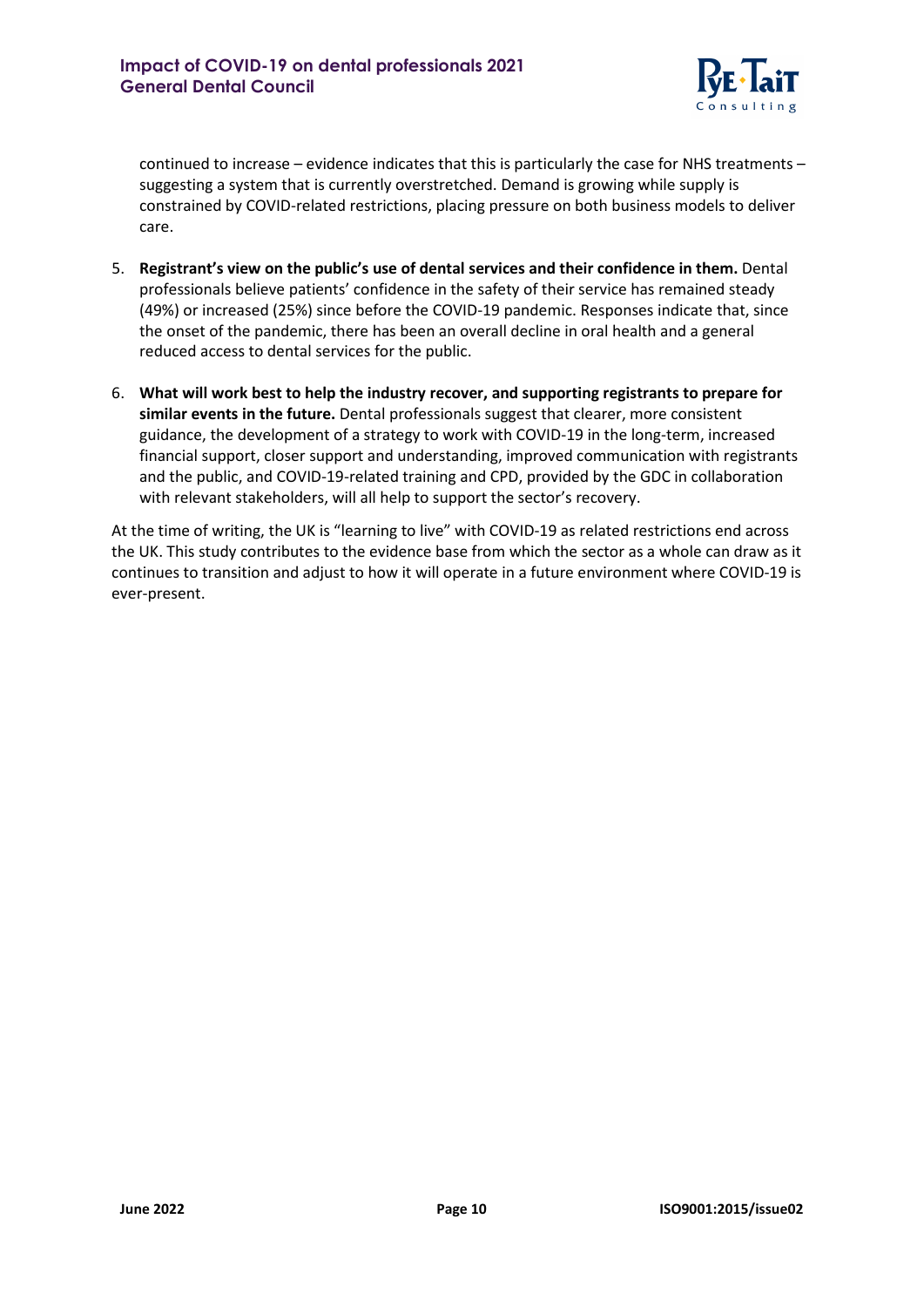

# <span id="page-10-0"></span>**2. Introduction**

The General Dental Council (GDC) is the UK-wide statutory regulator of just under 114,000 dental professionals. Its primary purpose is to protect patient safety and maintain public confidence in dental services. To achieve this, it registers qualified dental professionals, sets standards, investigates complaints about dental professionals' fitness to practise, and works to ensure the quality of dental education.

In August 2021, the GDC commissioned Pye Tait Consulting to conduct research to explore the impact and future implications of COVID-19 for dental professionals and dental businesses. Research was conducted during the Autumn of 2021. This study was a second research study exploring the impact of COVID-19, following initial research undertaken in Autumn 2020.

## <span id="page-10-1"></span>**2.1 Context**

As a result of the initial COVID-19 pandemic lockdown which began in March 2020, the dental industry and dental care services were affected. During this initial lockdown, routine face-to-face dental care was suspended and instead different routes in each UK nation were established for patients to seek urgent care from special sites. While there was some national variation during the lockdown, dental practices were either fully closed, part of the urgent care networks, or providing remote services only, such as triaging patients for urgent dental care or issuing prescriptions. From June 2020 onwards, when lockdown restrictions began to be eased, dental practices gradually began to resume their full range of services, providing they were able to meet new safety requirements, such as following the personal protective equipment (PPE) and infection prevention and control (IPC) protocols. The UK, however, subsequently entered further lockdowns towards the end of 2020 and various tiered restrictions were implemented. Unlike the first lockdown, throughout this period, dental practices in all four nations stayed open for the full range of services.

Over time, developing learning, experience and the evidence base have informed the guidance and practise responses across the UK and within nations, resulting in measures being implemented which aimed to make the delivery of dental services as safe as possible. New measures included restrictions for certain treatments, enhanced use of PPE, regular testing, the introduction of infection control, and the requirement for a fallow period following Aerosol Generating Procedures (AGP). With its core aim of protecting patient safety and maintaining public confidence, the GDC was in a position to play a supporting role.

In 2020, the GDC commissioned a first research study with registrants to understand the impact of COVID-19 and to draw out implications for the future. This formed part of a wider research and engagement programme to understand the impact of COVID-19 for dental regulation, the public, and professionals.

## <span id="page-10-2"></span>**2.2 Study objectives and methods**

Building on the 2020 research, this second research study aimed to see how dental professionals' perceptions, experiences, and impact of COVID-19 are evolving. Specific objectives were to understand the ongoing nature and evolution of COVID-19's impact on:

- registrants' financial circumstances (from personal and dental business perspectives)
- registrants' mental health
- registrants as professionals (were, and are they now in the right place with the right skills, education, training, guidance, support and equipment to be confident about working to standards and protecting themselves and the public)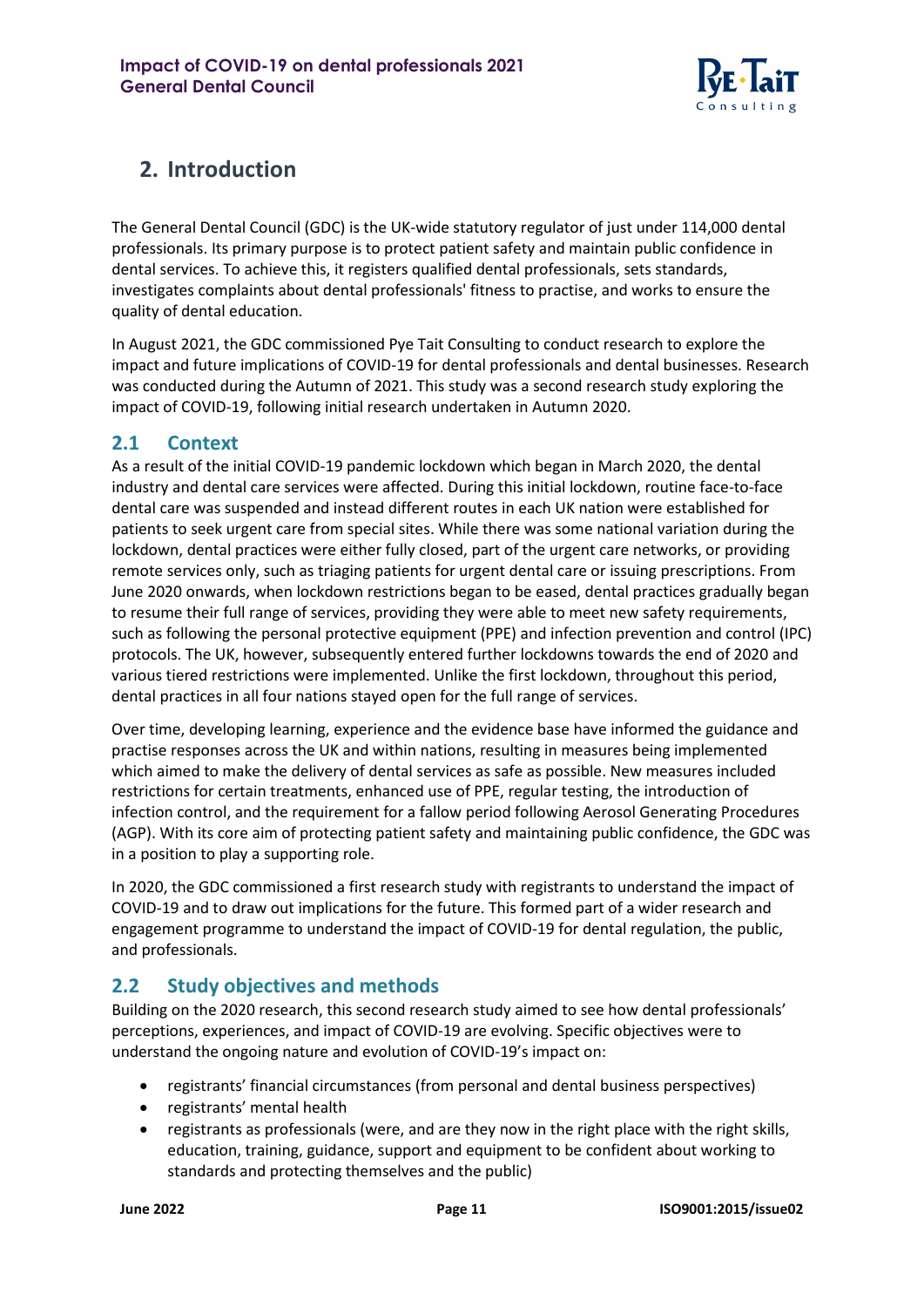

- registrants' ability to provide services to the public
- registrants' perspectives on the public's use of dental services and their confidence in them
- registrants' perceptions and views of what will work best in helping the industry recover
- what GDC and others can do to support registrants to prepare for similar events in the future
- changes in the dental sectors (NHS, private, mixed), in different registrant groups (dentists and DCPs), in relation to different types of dental treatment (emergency, elective, orthodontic and cosmetic), and in relation to sub-sector types for cosmetic dental treatments.

The methodology comprised two key strands. Firstly, an online survey was undertaken which received 2,168 completions. Secondly, six focus groups with 39 participants in total and five top-up in-depth telephone interviews provided additional qualitative data to delve into the issues within the survey in more detail.

#### **2.2.1 Online survey of dental professionals**

The survey questionnaire was developed from the question set used in 2020 $<sup>1</sup>$  $<sup>1</sup>$  $<sup>1</sup>$  and co-designed</sup> between the GDC and Pye Tait Consulting. Questions that still retained value in measuring change over time were preserved to enable year-on-year comparison, and new questions were added.

Pye Tait Consulting designed and hosted the survey and the GDC undertook the circulation of a link to the survey and promotion of it. In the week commencing 11 October 2021, the GDC sent an initial email to all dental professionals registered with the GDC, inviting them to participate in the survey. A census approach was used, meaning the survey link was sent to all registered dental professionals. One set of reminder emails was sent by the GDC before the survey closed on 19 November 2021. The GDC also undertook social media promotion while the survey was live, as well as promoting it through newsletters and via other sector bodies. In total, [2](#page-11-2),168 complete responses were received,<sup>2</sup> resulting in a response rate of c. 2%. An overview of the respondent profile can be found in the Appendix 8.2.

Responses were weighted at the level of dentist and DCP. Table 1 outlines the composition of the GDC registrant population, the unweighted responses by role, the weighting factors applied, and the final weighted response rate. After weighting, roles were represented in line with the GDC register. Data in this report pertain to weighted findings.

| Role            | GDC<br>registrant<br>role: Total<br>(Aug 2021) | GDC<br>registrant<br>role:<br>Percent<br>(Aug 2021) | Responses<br>by role:<br>Total (not<br>weighted) | Responses<br>by role:<br>Percent<br>(not<br>weighted) | Responses<br>by role:<br>Total<br>(weighted) | Responses<br>by role:<br>Percent<br>(weighted) | Weighting<br>factor |
|-----------------|------------------------------------------------|-----------------------------------------------------|--------------------------------------------------|-------------------------------------------------------|----------------------------------------------|------------------------------------------------|---------------------|
| <b>Dentists</b> | 42,978                                         | 38%                                                 | 1,133                                            | 52%                                                   | 824                                          | 38%                                            | 0.73                |
| <b>DCPs</b>     | 69,742                                         | 62%                                                 | 1,035                                            | 48%                                                   | 1,344                                        | 62%                                            | 1.30                |
| Total           | 112,720                                        | 100%                                                | 2,168                                            | 100%                                                  | 2,168                                        | 100%                                           |                     |

#### <span id="page-11-0"></span>**Table 1 Responses by dentists and DCP compared with the registrant population**

The margin of error when interpreting the results by main dental professional group is +/- 3.4% at the 95% confidence interval for dentists, and +/- 2.6% for DCPs. Margins of error for other sub-

<span id="page-11-1"></span><sup>&</sup>lt;sup>1</sup> Ecorys undertook the 2020 research and their contribution to the research tool design is acknowledged.

<span id="page-11-2"></span><sup>2</sup> In total, 2,345 responses were received. Of these, 2.145 were fully complete and a further 23 completed at least 75% of the survey, resulting in n=2,168. Responses less than 75% complete were excluded from the analysis.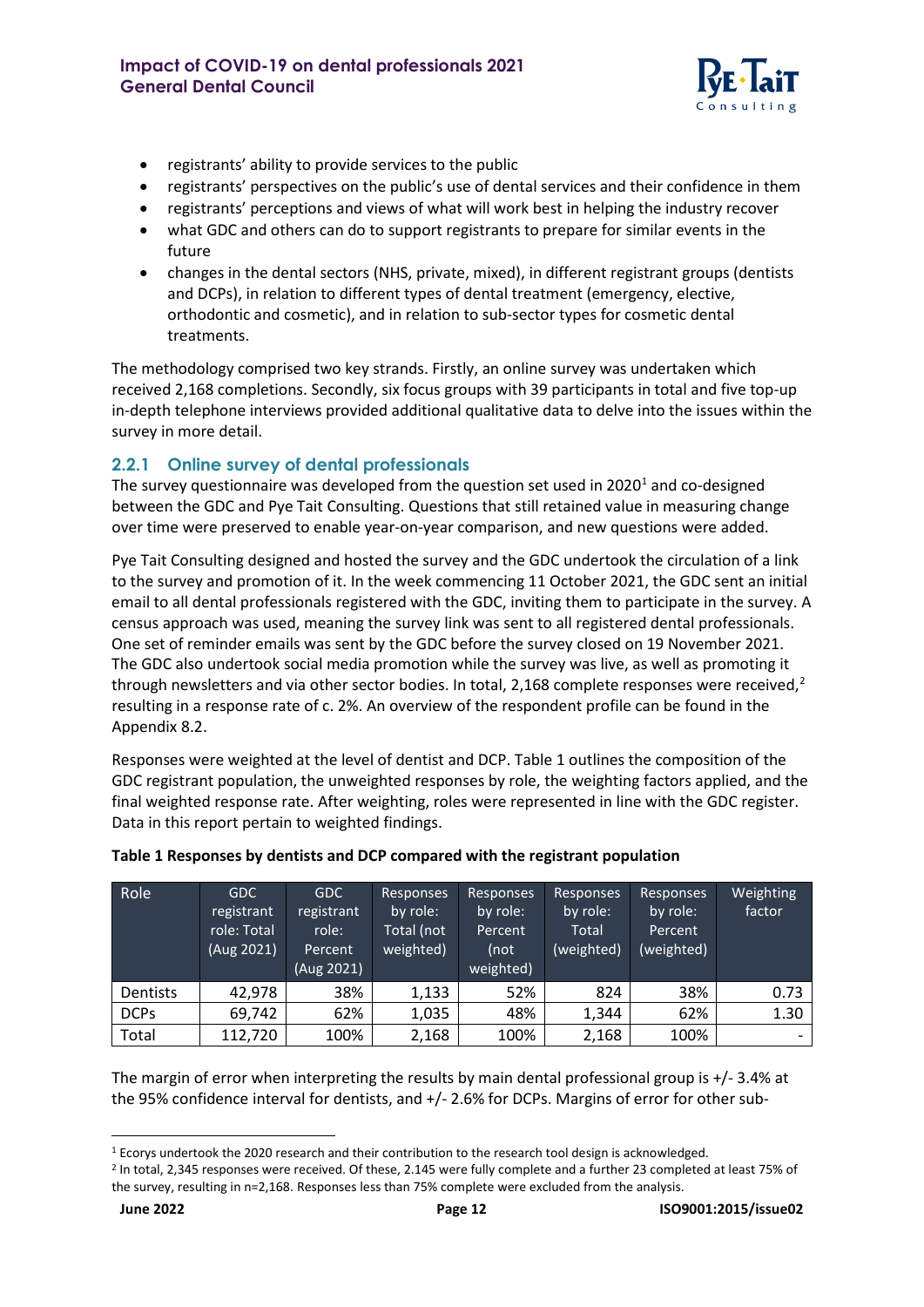

analyses (e.g. by nation) are in Appendix 8.1. Differences highlighted are those which are statistically significant, unless stated otherwise. Statistical testing was undertaken to identify differences by respondent sub-group, and between the two research studies. The word "significant" is used in the report only to identify statistically significant differences at the 95% confidence level.

### **2.2.2 Qualitative research with dental professionals**

Following completion of the online survey, six focus groups were undertaken with dental professionals from across the UK. Participants were recruited through registering interest at the end of the online survey. The focus group discussion guide was developed from the question set used in 2020 and co-designed between the GDC and Pye Tait Consulting.<sup>[3](#page-12-0)</sup> A purposive sampling approach was used to ensure a spread of participants by role, sector, nation, ethnicity, age, and gender.

Focus groups lasted up to 90 minutes and were facilitated by a researcher from Pye Tait Consulting. Groups were hosted online using Microsoft Teams and recorded for analysis purposes.

In total, 39 participants attended the six focus groups that were held in mid to late November 2021. A small number of those agreeing to participate in focus groups were unable to do so, and to address these absences, an additional five in-depth telephone interviews were undertaken in early December 2021, which used the same topic guide.

Qualitative research was intended to supplement the quantitative survey and the focus group findings should be treated as indicative. All qualitative data were analysed using a combination of manual coding and NVivo 12 software and responses were coded into key themes that are discussed in the report.

For ease of reference, individuals who participated in focus groups and interviews are referred to as "focus group participants" throughout this report.

#### **2.2.3 Data limitations**

The survey was completed by 2% of those registered with the GDC: although survey data were weighted by role, there was a potential for non-response bias, particularly if those choosing to participate had more polarising viewpoints than non-participants. The method of distribution may also have affected results, as the link was sent to dental professionals by email and the survey required internet access to complete.

<span id="page-12-0"></span><sup>&</sup>lt;sup>3</sup> Ecorys undertook the 2020 research and their contribution to the research tool design is acknowledged.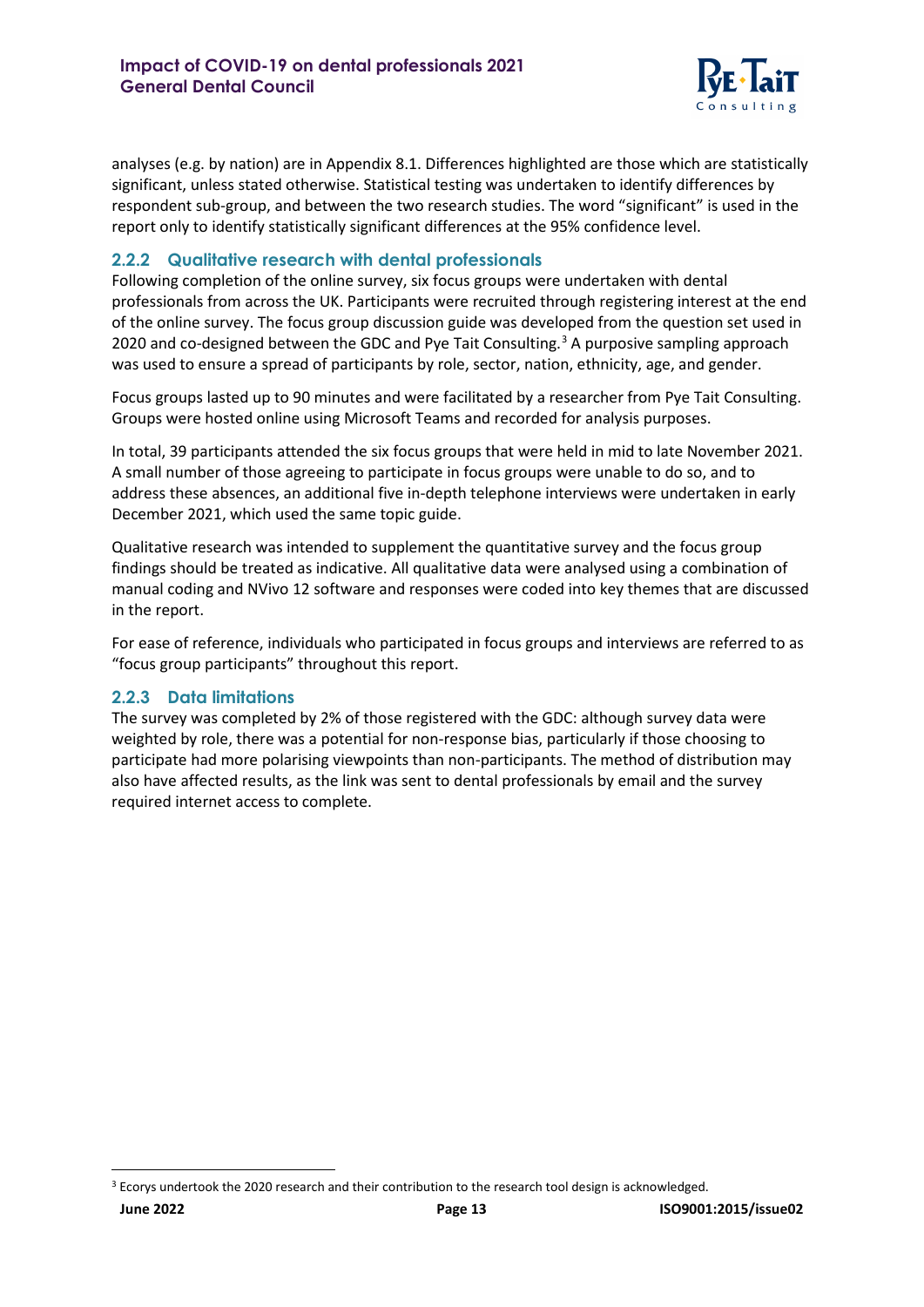

# <span id="page-13-0"></span>**3. Economic and personal impact**

This chapter provides the perspectives of dental business owners on the impact of COVID-19. It then looks at the impact for dental professionals personally in terms of their income, wellbeing, and employment intentions, by bringing together survey findings and focus group feedback.

#### **Chapter summary**

#### **Dental business economic impact**

- Just over two thirds (69%) of dental business owners said current dental business income is down since COVID-19.
- Just over a third (35%) predicted income will remain lower than pre-COVID levels over the coming 12 months, while just under one-third (30%) believed it will remain steady.
- About one-in-eight (13%) dental businesses said they had received a grant or financial support to ensure they meet the requirements for infection control.

#### **Personal economic impact**

- Just over two-fifths (43%) of all respondents believed their income would remain steady, while just under one-third (30%) believed their income over the next year would be lower than before COVID-19.
- There appeared to be a noticeable shift from NHS to private work over the coming 12 months, with dental professionals predicting more income from this source, and greater time anticipated to be spent (38%), as well as more treatments delivered privately (39%), over the next year compared to before COVID-19.
- Just under two-fifths (38%) believed they now spend more time in dentistry compared to pre-COVID-19.

#### **Impact on mental health and wellbeing**

- Key drivers when making decisions about job roles included mental health and wellbeing (mentioned by 95%), dental income (90%) and family circumstances (88%).
- Wellbeing was lower than for the wider UK population, and dentists were significantly more anxious and less happy than DCPs.
- Over two-thirds (71%) of dental professionals reported patients being less tolerant of delays, or of waiting, since August 2020, while about two-thirds (65%) of dental business owners believed patients were more likely to be aggressive towards staff.

## <span id="page-13-1"></span>**3.1 Profile of dental business owners**

Nearly one-fifth (19%) of responding dental professionals were the owner or principal of a dental practice or laboratory. Of this group, around three-quarters (76%) were a single practice owner or principal dentist, while 15% were a practice owner or principal dentist as part of a group (independent or corporate). The remaining 9% were laboratory owners. [4](#page-13-2)

Of the 402 respondents who were practice owners, most (87%) were dentists or specialists, while 8% were dental technicians. Other dental business owners worked as clinical dental technicians, dental hygienists, dental nurses, dental therapists, or were non-clinical practice owners – there were fewer than ten of each such respondent. The profile of dental business owners in this survey is different to

<span id="page-13-2"></span><sup>4</sup> Unweighted data.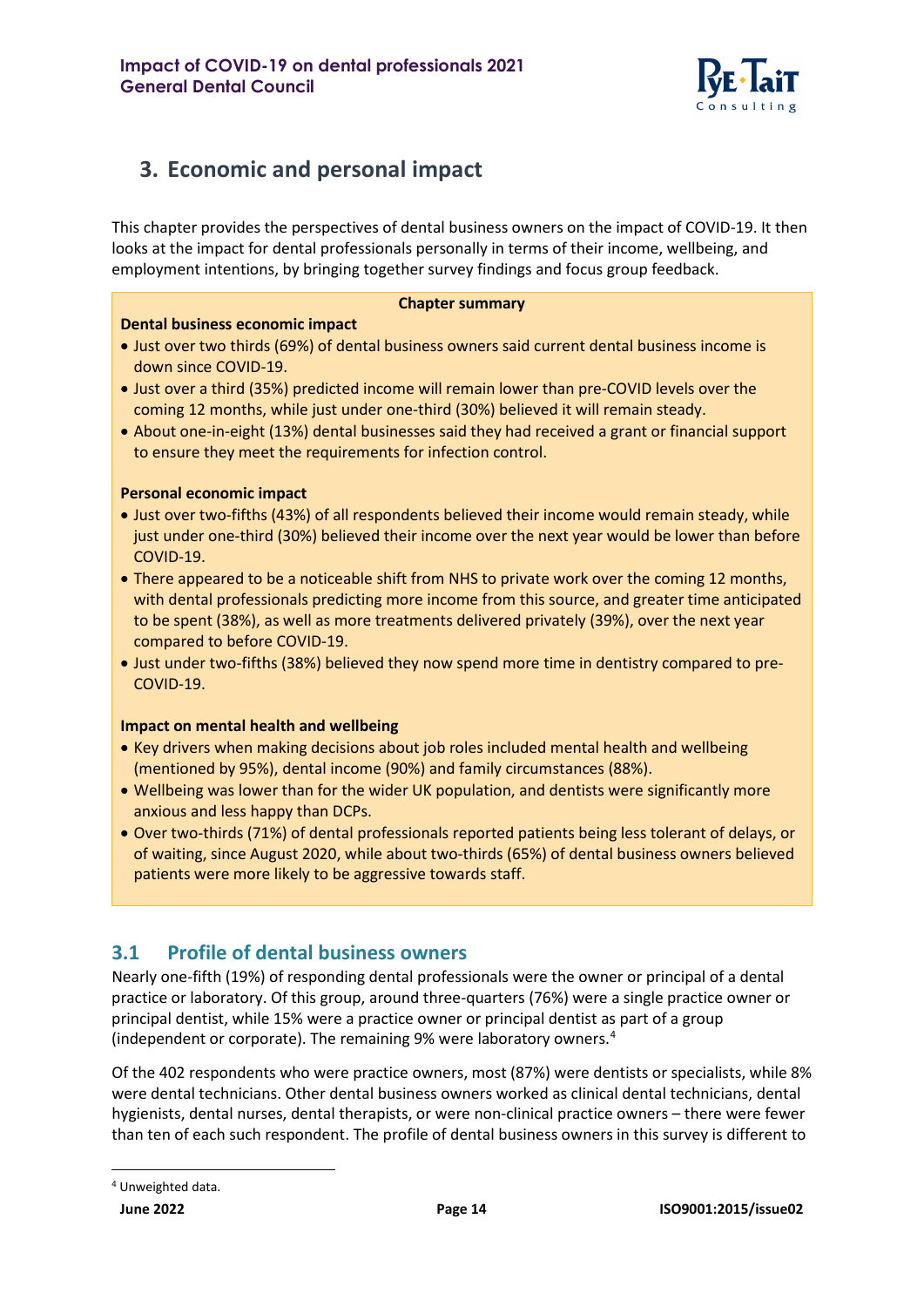

the 2020 research when this group comprised 61% dentists/specialists, 18% dental technicians, and 16% dental nurses. [5](#page-14-2)

Around half (51%) of dental business owners worked mainly in the private sector, just over one-fifth (22%) worked mainly in the NHS, while responses indicated that about one-quarter (26%) worked across both sectors – to note for comparative purposes, the 2020 profile was 43% private, 33% NHS, 25% mixed. Most dental business owners (84%) worked in single independent practices or within a small group of independent practices (10%). Smaller proportions worked in a large group of corporately owned practices (4%), in a small group of corporately owned practices (3%), or in a large group of independently owned practices (2%), with these responses being similar to the 2020 profile.

## <span id="page-14-0"></span>**3.2 Dental business income**

#### **3.2.1 Current income**

Dental business owners were asked how average monthly dental business income had changed due to COVID-19 when compared to the average monthly dental business income in the year prior to March 2020, and just over two-thirds (69%) stated it had decreased, which is a significant drop from 78% in 2020. Around one-in-six (16%) said income had remained unchanged while fewer than onein-ten (8%) believed income had increased. A total of 7% were unsure, preferred not to say, or were not in business in the same period last year – see Figure 1 below.



#### <span id="page-14-1"></span>**Figure 1 How dental business income has changed since March 2020**

Weighted base: 322 respondents. Source: Pye Tait Consulting, 2021

A significantly higher proportion of predominantly NHS or mixed practices reported a decrease in income (78% and 80%, respectively) compared with predominantly private dental businesses (63%). Furthermore, significantly more private dental businesses reported an increase (13%) than the other sectors.

Of those reporting a decrease in income, the average (mean) drop in monthly dental business income was 26% – a significant fall from the 45% noted last year. Those reporting an increase in income had seen an average (mean) uplift of 17%.

Focus group participants talked about the impact of the COVID-19 pandemic of their dental business income. Most private and NHS dental businesses said their income had reduced as they were seeing

<span id="page-14-2"></span><sup>5</sup> Unweighted data.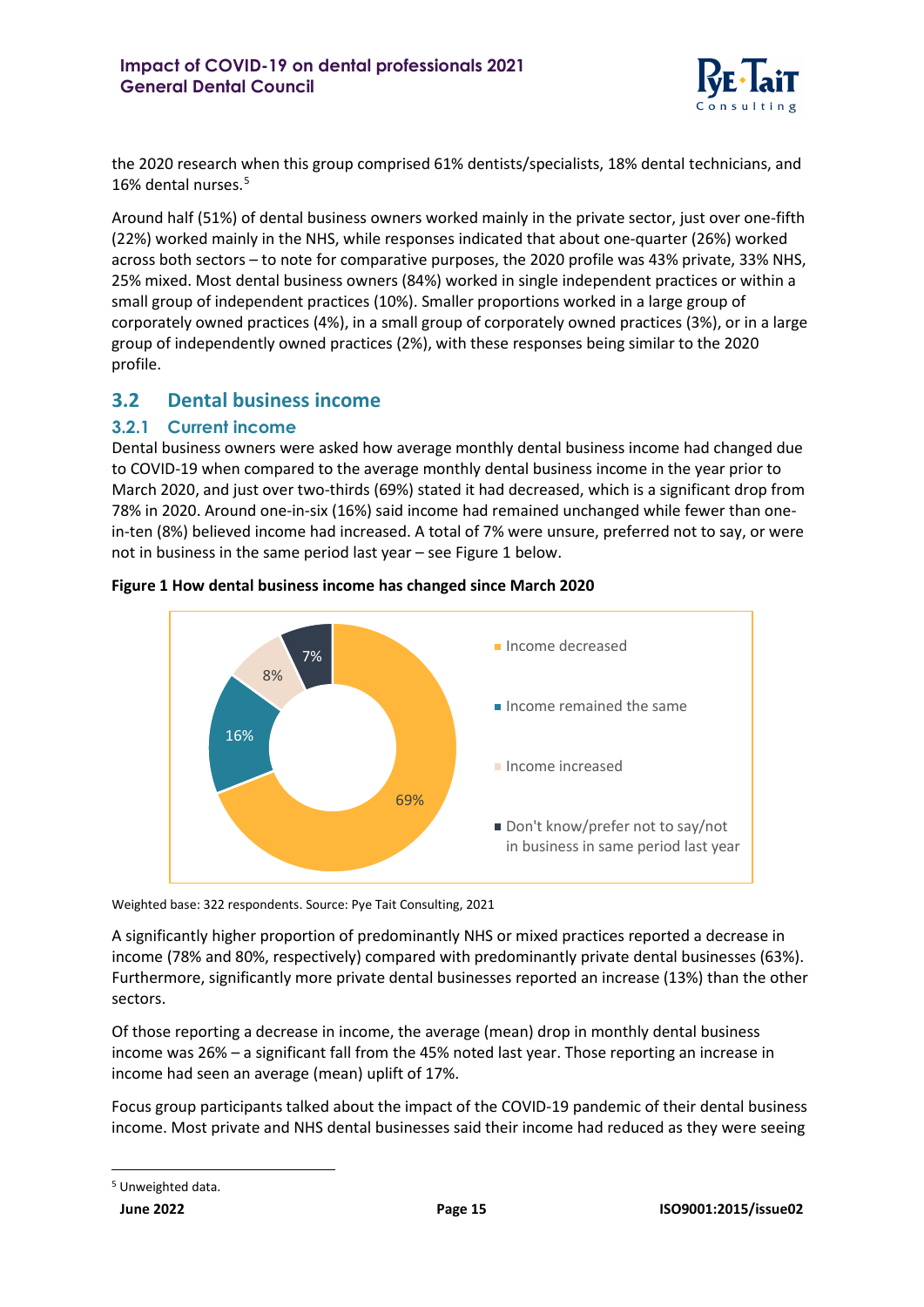

fewer patients and prioritising emergency care as a result of implementing sector guidance. Consequently, practitioners noted they were having to make a choice either to work longer hours or experience a reduction in income.

*I work exactly the same hours but in terms of income took a 16% pay cut, so that's impacted slightly.* – Dentist, England

*When normal practices were shut and we were the only ones running, we worked extended hours.* – Dental nurse, England

#### **3.2.2 Future income**

Dental business owners were asked how they anticipate average monthly dental business income would change over the next 12 months due to COVID-19, compared to the 12 months prior to March 2020. Just over a third (35%) predicted that income would remain lower than pre-COVID levels over the coming year – a significant drop from 63% in 2020 – while just under a third (30%) believed income would remain steady. One-in-six (17%) dental business owners predicted an increase in income over the coming year, compared to before March 2020, although a similar proportion (17%) were uncertain or preferred not to say how income would be affected – see Figure 2.



<span id="page-15-1"></span>**Figure 2 How dental business income will change over next year, compared to March 2020**

Weighted base: 322 respondents. Source: Pye Tait Consulting, 2021

More NHS or mixed practices anticipated a decrease in income (both 49%) compared with private dental businesses (25%) – a significant difference.

Of those predicting a drop in income, an average (mean) decrease of 21% was anticipated in monthly business income over the next year. Of those predicting an increase in income, the average (mean) increase was 18%.

#### <span id="page-15-0"></span>**3.3 Costs and dental business models**

Dental business owners were asked, based on their knowledge and experience, the extent to which they agreed with a series of statements relating to how their dental business was now run, and the changes they have had to make, specifically due to COVID-19.

Just over five-in-six (85%) dental business owners agreed or strongly agreed that infection control had had a negative impact on their income. Meanwhile, just under nine-in-ten (88%) agreed or strongly agreed infection control had meant they have had to reduce the number of patients they see. About three-quarters (76%) reported having to install or develop ventilation systems – see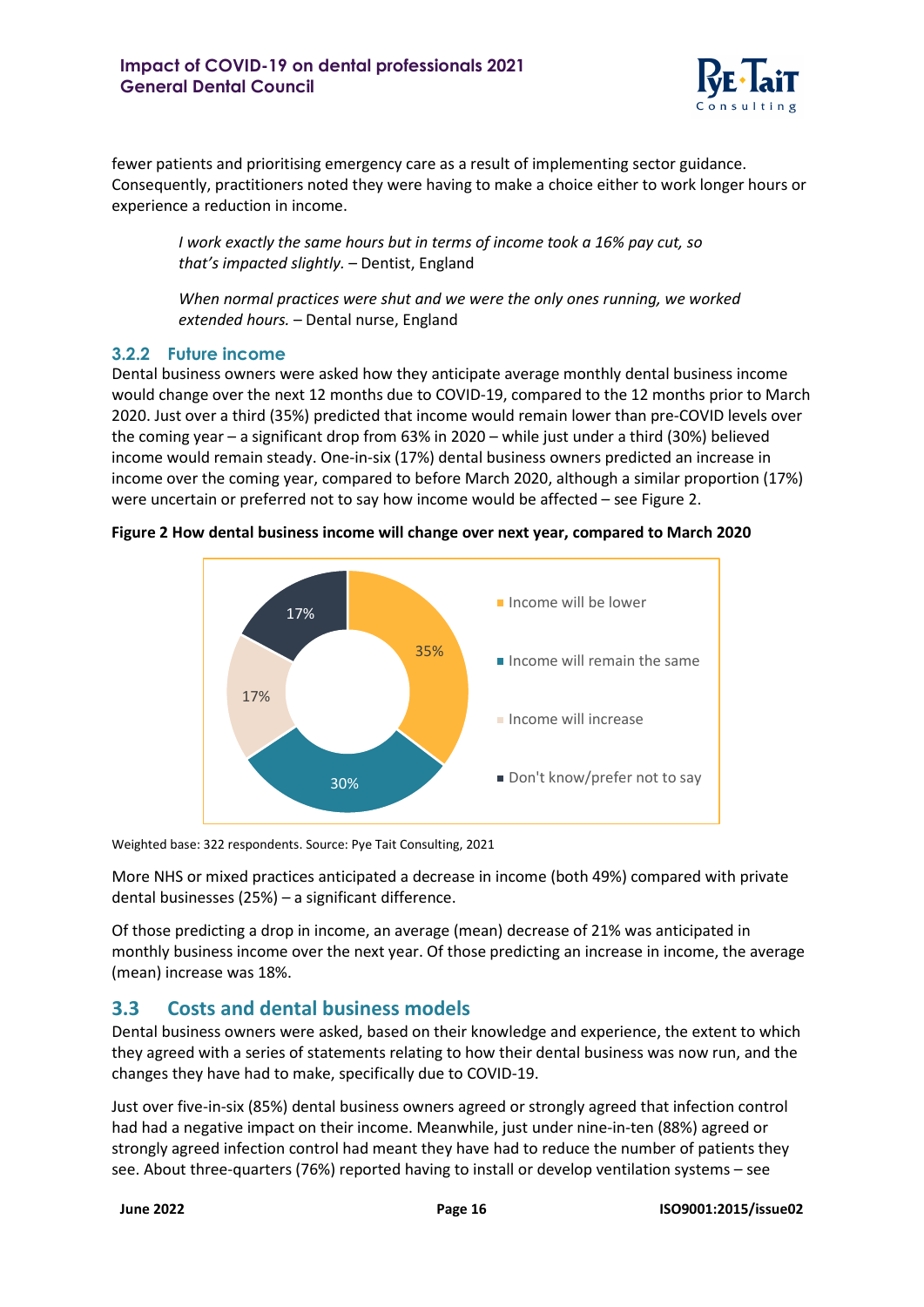

Figure 3. Significantly more dentists agreed or strongly agreed with each of these three impacts compared with DCPs.

The cost of these measures would appear to have been borne by dental businesses themselves, with around one-in-eight (13%) agreeing that they had received a grant or financial support to ensure they met the requirements for infection control. More dental businesses in Scotland (35% agreed or strongly agreed), Northern Ireland (29%) and Wales (22%) indicated that they had received financial support for this than was the case for those in England (8%) – a significant difference.



#### <span id="page-16-0"></span>**Figure 3 Impact of COVID-19 on dental businesses**

Weighted base: variable 316 to 318 respondents. Source: Pye Tait Consulting, 2021.

Dental business owners were asked what changes they had made or were likely to make in the next 12 months to mitigate the economic impact of COVID-19. Over two-thirds of dental business owners (70%) reported increasing (private) patient charges, while over one-quarter had increased opening hours (29%) or changed employment contracts for dentists (27%) or dental nurses (26%), with just under one-fifth (18%) doing likewise for dental hygienists. Around one-in-six (15%) reported making no specific change. For each of these changes, significantly more dentists agreed or strongly agreed than DCPs. Compared with the first research (Autumn 2020), a significantly higher proportion of dental business owners now said they had increased (private) patient charges (53% in 2020) and made changes to dentists' contracts (19% in 2020).

Focus group participants expanded on how the COVID-19 pandemic had impacted their business models. They noted persisting financial challenges and how some dental businesses had switched from NHS to private work. Several noted specific changes they had made in response: one participant had reduced their scope of practice and indemnity because of the possibility of litigation, and also to simplify their work in challenging times. Participants also mentioned the use of savings and/or the raising of income through the selling of assets. Two participants described changes in business models heard of via colleagues, including setting up a mobile unit to visit patients in their homes. Other changes included telephone advice and going directly into care homes to provide care. Meanwhile, one private practice noted it was within two weeks of going under because it could not obtain a bank loan.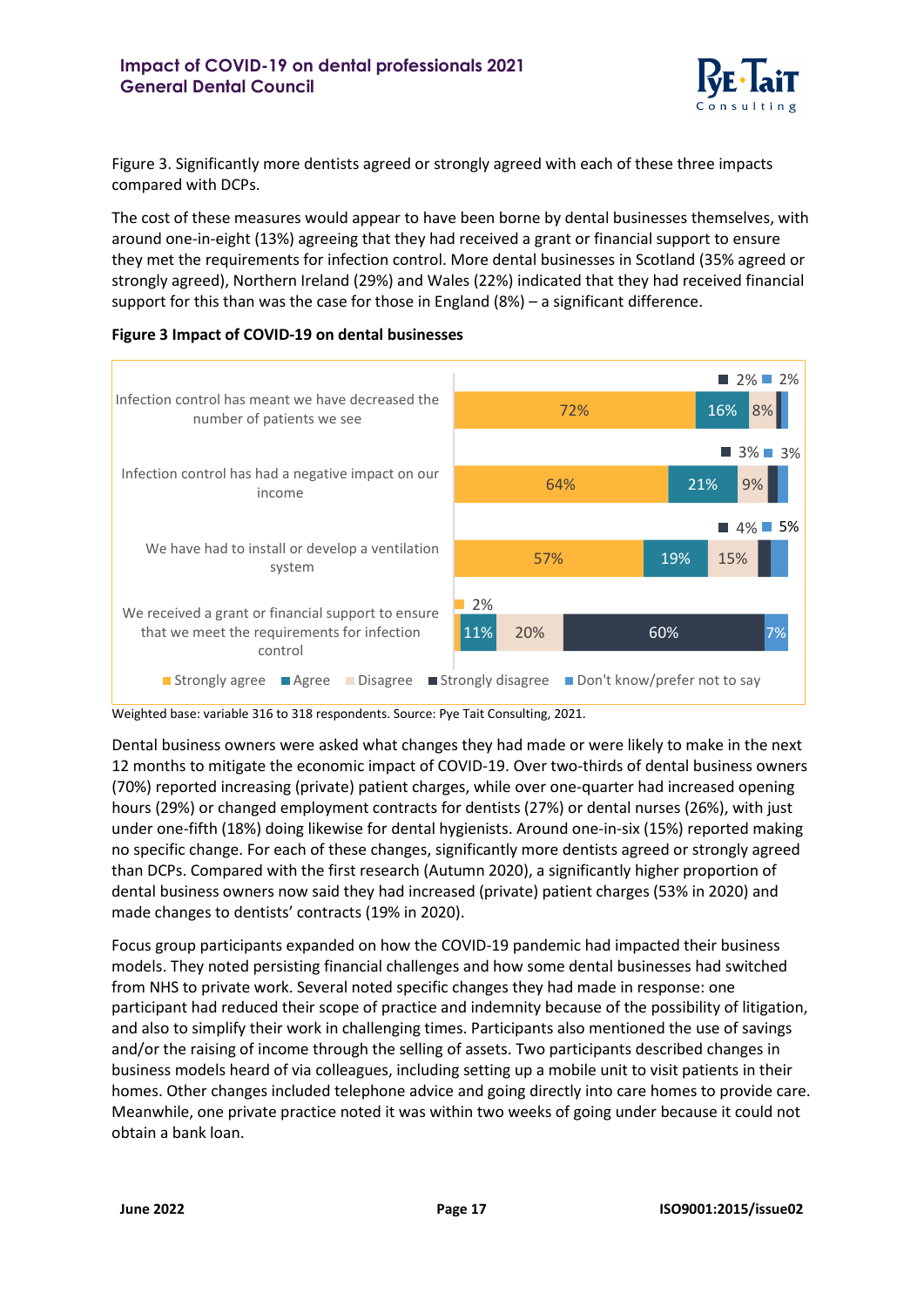

*I have picked up a lot of people who are on waiting lists because I go into their environment. I don't have that restriction on fallow time etc. and I have come across many patients with dental problems that I have been able to help or could help if the scope of practice would allow me. I think COVID-19 hopefully will allow us to think outside the box. –* Dental hygienist, Scotland

## <span id="page-17-0"></span>**3.4 Employment**

Based on their knowledge and experience, dental business owners were asked how the number of full-time equivalent staff they expect to employ in 12 months would differ compared to levels before March 2020. Dental businesses appeared to be fairly optimistic, with one-third (33%) believing they would employ more staff – a significant increase from 10% in 2020. Just over one-third (36%) believed staffing levels would remain similar, while one-in-five (20%) believed staffing levels would decrease (a significant fall from 35% in 2020). The remaining 12% of dental businesses were unsure – see Figure 4.

Significantly more dentists said they would employ more staff than DCPs (37% vs 19%) in 12 months' time, while significantly more DCPs than dentists said they would employ fewer staff (31% vs 17%). More private dental businesses (38%) than NHS ones (23%) said they would employ more staff in 12 months' time – a significant difference. Meanwhile, significantly more dental businesses in England said they would employ more staff (36%) than those in Scotland (16%) or Northern Ireland (14%), while significantly more Scottish (32%) and Welsh (33%) dental business said they would employ fewer staff than English dental businesses (18%) in 12 months' time.



#### <span id="page-17-1"></span>**Figure 4 Dental business owners' future employment intentions for coming 12 months compared to before March 2020**

Weighted base: 322 respondents. Source: Pye Tait Consulting, 2021.

Those who believed that they would employ fewer staff in 12 months' time compared to pre-COVID levels, were asked about their reasons for their answer. The most common reason, stated by 38% of respondents, was difficulty in recruiting staff who want to work for the salary offered. About a third (32%) raised concerns about recruiting staff with the right skills. Difficulty in recruiting staff who want to work the right working pattern was noted by 10% of those dental business owners predicting a decrease in staffing levels.

Many focus group participants (both private and NHS) said they had to stop working during the first lockdown in spring 2020, and/or lost their jobs as dentists, dental hygienists, or dental nurses due to being on furlough, and had decided to slightly change their scope of work or were redeployed within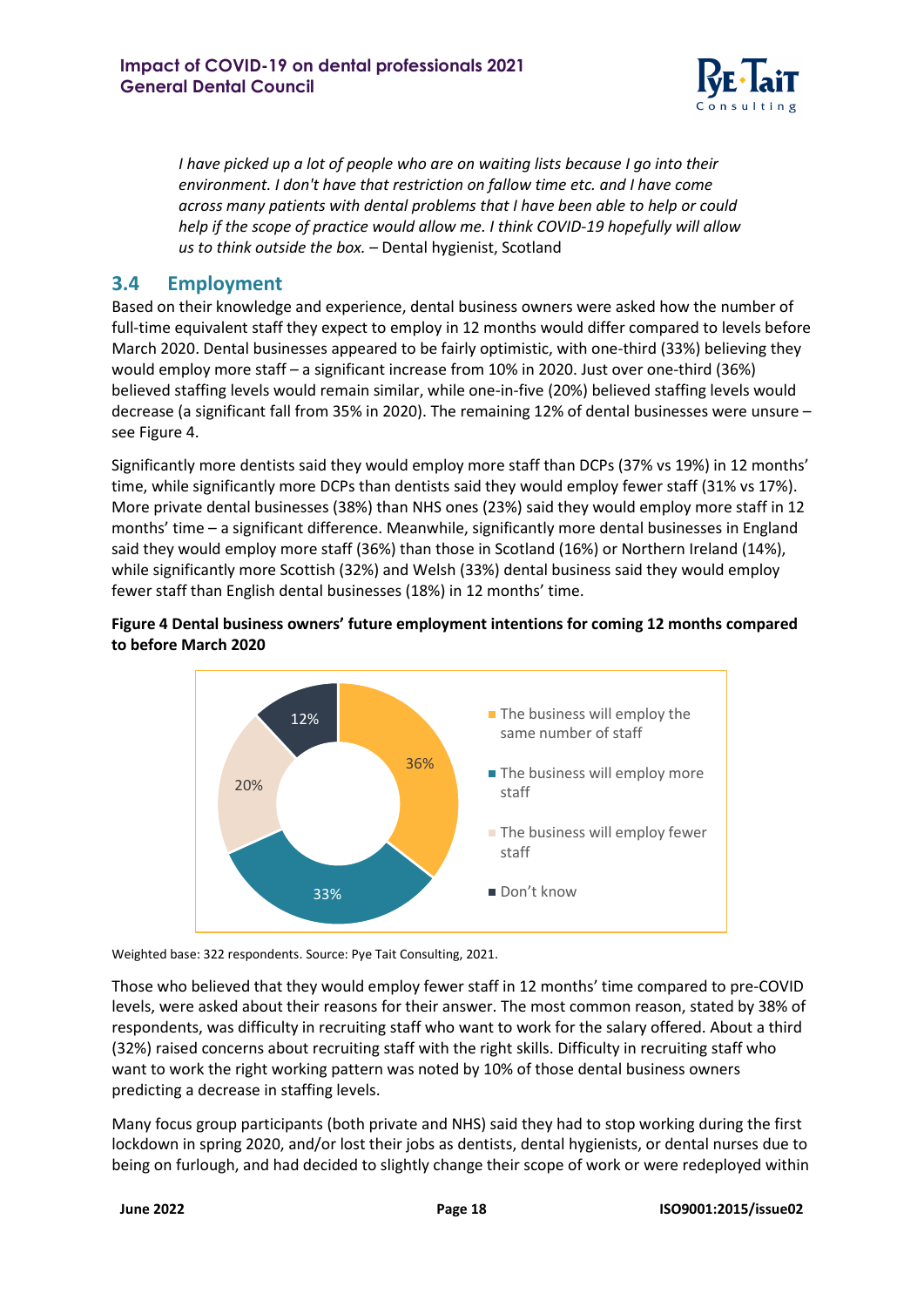

their practice or hospital. Since then, these individuals who stopped working and/or who lost their job had been working reduced hours and/or reduced their level of professional indemnity cover. Other focus group participants mentioned working longer hours to accommodate emergency patients when practices reopened after lockdown.

*The throughput of work has been completely reduced, especially during the initial period of COVID-19, we did nothing. And, of course, with regard to patients' health this has had a dramatic effect.* – Dental technician, England

## <span id="page-18-0"></span>**3.5 Personal income from dentistry**

Survey respondents worked in different sectors. About one-quarter (26%) worked predominantly in the NHS, while slightly more (29%) worked predominantly privately, or had a mixed source of income (30%). The remaining 14% of respondents could not be assigned a sector based on their survey responses as they did not provide a response to the question used to derive their sector for analysis purposes – see Figure 5. To note, the 2020 profile was 30% NHS, 26% private, 30% mixed, and 13% unassigned.<sup>[6](#page-18-2)</sup>

To investigate the extent to which the COVID-19 pandemic had changed reliance on different income sources, all survey respondents except dental nurses (who work to a banded salary) were asked about their personal income prior to March 2020 compared to the current situation, broken down by NHS versus private income.



#### <span id="page-18-1"></span>**Figure 5 Survey respondents by sector of work**

Unweighted base: 2,168 respondents. Source: Pye Tait Consulting, 2021.

There has been a noticeable shift from NHS to private working in the 18 months between March 2020 and when the fieldwork for this research was undertaken. The average (mean) percentage of dental professionals' income from the NHS had decreased by around 5% and income from private work had increased by a similar proportion. A similar trend was seen in the median (middle) rating received to this question – see Table 2.

<span id="page-18-2"></span><sup>6</sup> Unweighted data.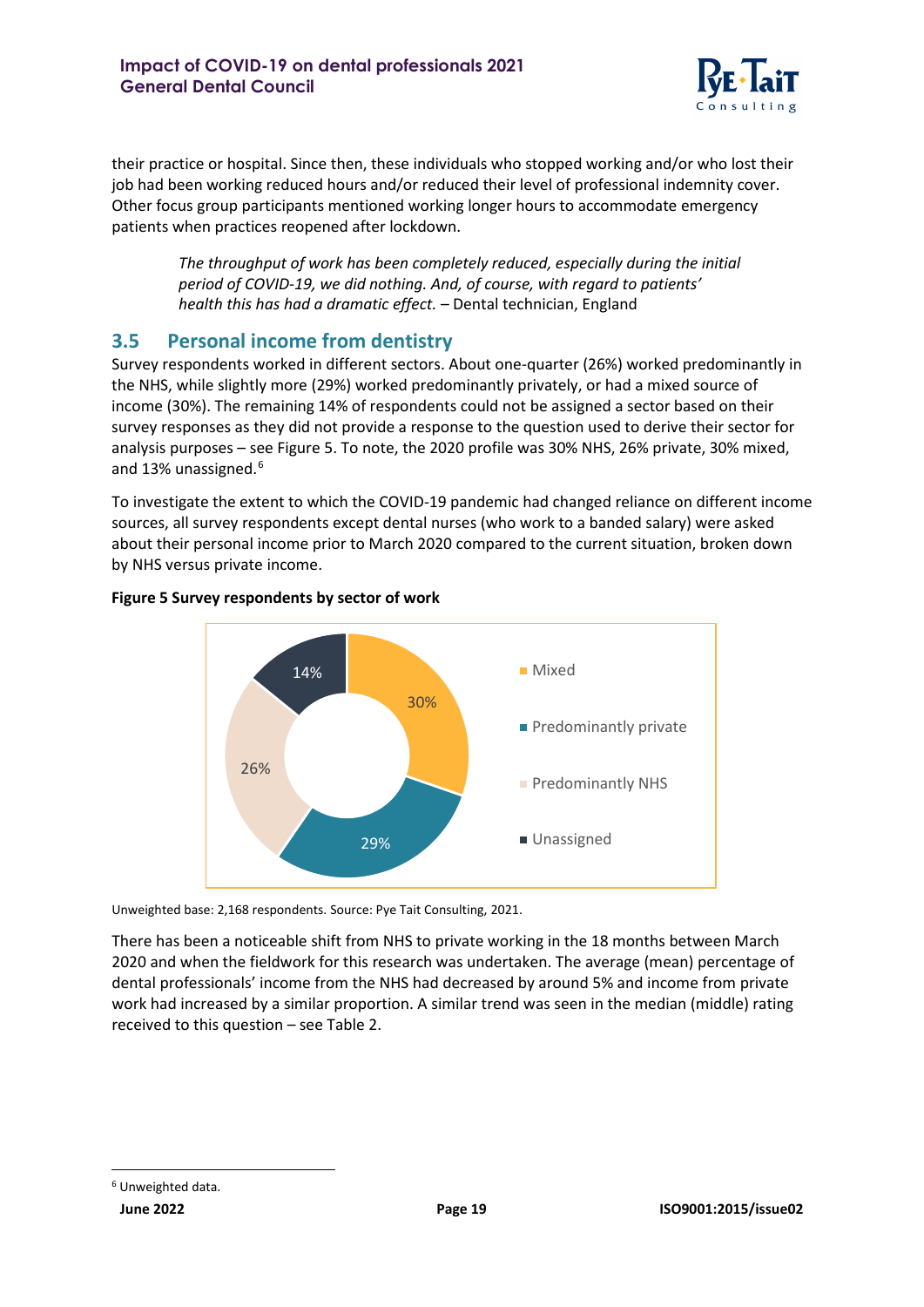

| <b>Income</b> | <b>Mean</b>         | <b>Median</b>       | <b>Mean</b> | <b>Median</b> |
|---------------|---------------------|---------------------|-------------|---------------|
| source        | (before March 2020) | (before March 2020) | (currently) | (currently)   |
| <b>NHS</b>    | 57.6                | 80                  | 52.0        | 60            |
| Private       | 54.3                | 49                  | 60.2        | 70            |

#### <span id="page-19-1"></span>**Table 2 Split in personal income between NHS and private sources, before March 2020 and now**

Weighted base: 1,420 respondents. Source: Pye Tait Consulting 2021.

DCPs had a significantly higher proportion of their income from private sources (84%) than dentists (53%), with dental hygienist and dental therapist reporting a significantly higher proportion of private income than other DCP roles. Meanwhile, registrants aged 50 and below had a significantly higher proportion of their income from NHS sources than private, while those aged over 50 had a significantly higher proportion of income from private sources.

All respondents were asked how they believed their average monthly personal income from dentistry would change over the next 12 months due to COVID-19, compared to the 12 months before March 2020. A similar pattern in response was seen to dental businesses' prediction: just over two-in-five (43%) believed income would remain at similar levels while just under one-third (30%) believed income would have decreased. Of those predicting a decrease, an average (mean) drop of 28% in their monthly personal income was anticipated. A high degree of uncertainty still persisted with around one-in-six (17%) being unsure. A small proportion (7%) believed their income would increase compared to levels before March 2020 – these respondents predicted an average (mean) increase of their monthly personal income of 16%.

Overall, the picture was one of greater optimism compared with the findings from the first research (Autumn 2020) as more dental professionals now believed that monthly personal income would increase over the next year (up from 2% in 2020) and fewer believed it would decrease (down from 58% in 2020).



#### <span id="page-19-0"></span>**Figure 6 Predicted change in income over next 12 months compared to before March 2020**

Source: Pye Tait Consulting, 2021.

In this research, significantly more dentists predicted their income would decrease (52%) than DCPs (17%), while significantly more DCPs said their income would remain steady (52% vs 28%) – Figure 6. Greater proportions of individuals in private and mixed practices predicted an increase in income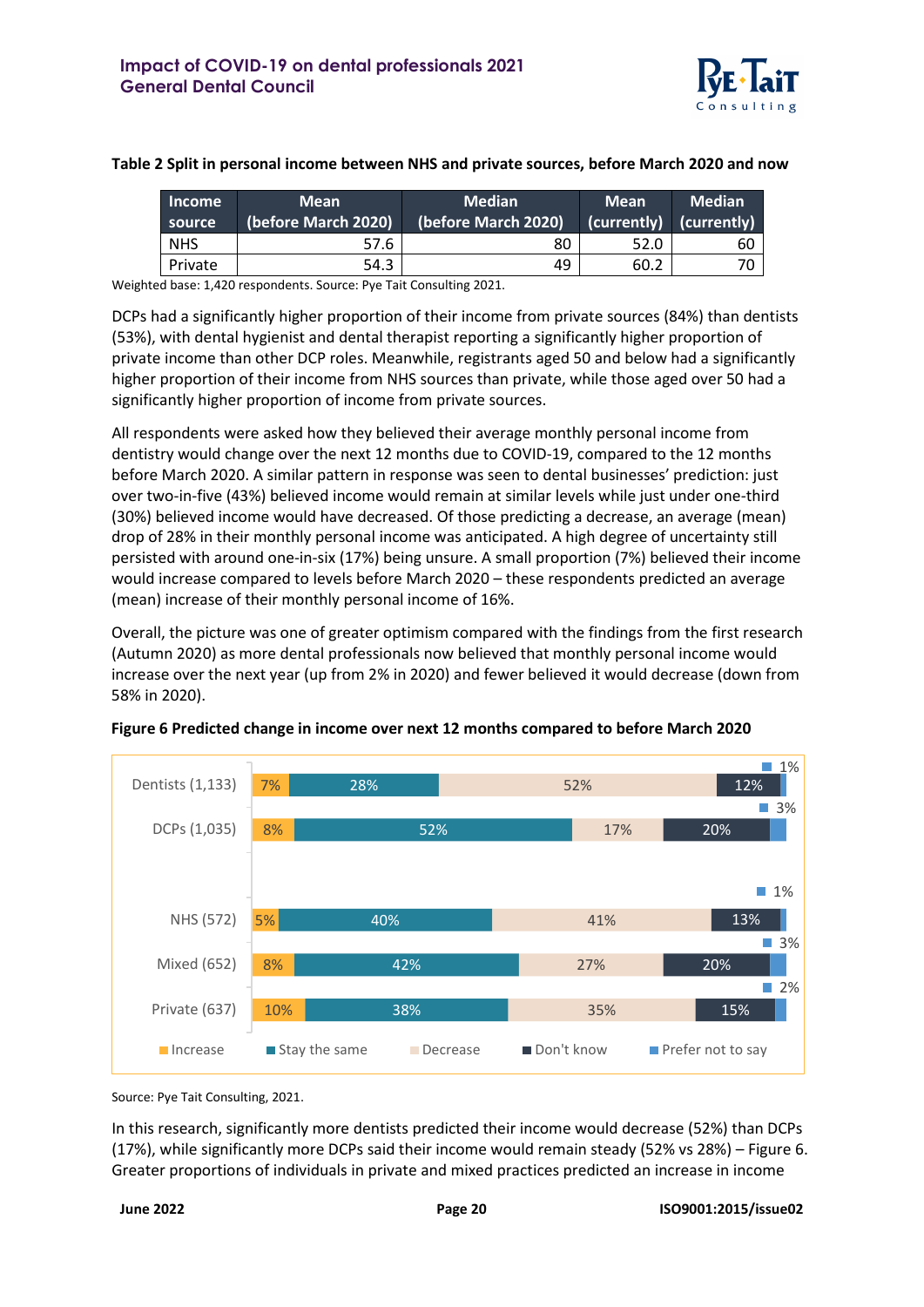

(10% and 8%, respectively) compared with those working in the NHS (5%) – a significant difference. In a similar vein, a significantly higher proportion of those working in the NHS predicted a drop in income (41%) compared with those working privately (35%) or with mixed income sources (27%).

While this question was asked specifically in the context of COVID-19, it is possible that other economic factors, such as pressures on disposable income, may have also affected or influenced how dental professionals have responded.

Among focus group participants, most believed the effect of the pandemic had been to reduce personal income as they were seeing fewer patients overall. However, two NHS dentists noted they had not seen a substantial reduction in income and had enjoyed work more with a reduced workload.

## <span id="page-20-0"></span>**3.6 Personal employment intentions and working patterns**

Dental professionals were asked to consider the average monthly time they currently spend on dentistry and if/how this had changed since March 2020. Just under two-in-five (38%) respondents believed they now spend more time each month working in dentistry, while just under a third (31%) believed they were working similar total hours each month. Nearly one-quarter (24%) believed they were, on average, doing less time in dentistry each month compared to before the COVID-19 pandemic – see Figure 7.



#### <span id="page-20-1"></span>**Figure 7 Average monthly time currently spent in dentistry compared to before March 2020**

Weighted base: 2,165 respondents. Source: Pye Tait Consulting 2021.

Those aged 50 and below said they had spent more time in dentistry than those aged over 50, while those aged over 50 said they had spent less time on dentistry – both significant differences. Significantly more registrants in Scotland (32%) or Northern Ireland (39%) had decreased the time they spend working in dentistry compared with those in England (23%).

All respondents were presented with a series of statements about jobs, roles, and working patterns, and were asked to rate the likelihood of them applying in 12 months' time from this research fieldwork (i.e. in October 2022). Two-thirds (67%) of dental professionals believed they will still be in their current role using their current title, while around one-in-six (16%) anticipated being economically inactive in a year's time or no longer registered as a dental professional (18%) – there were no significant differences compared to the first research. More dentists foresaw themselves in their current role compared with DCPs (70% vs 64%), while more DCPs than dentists saw themselves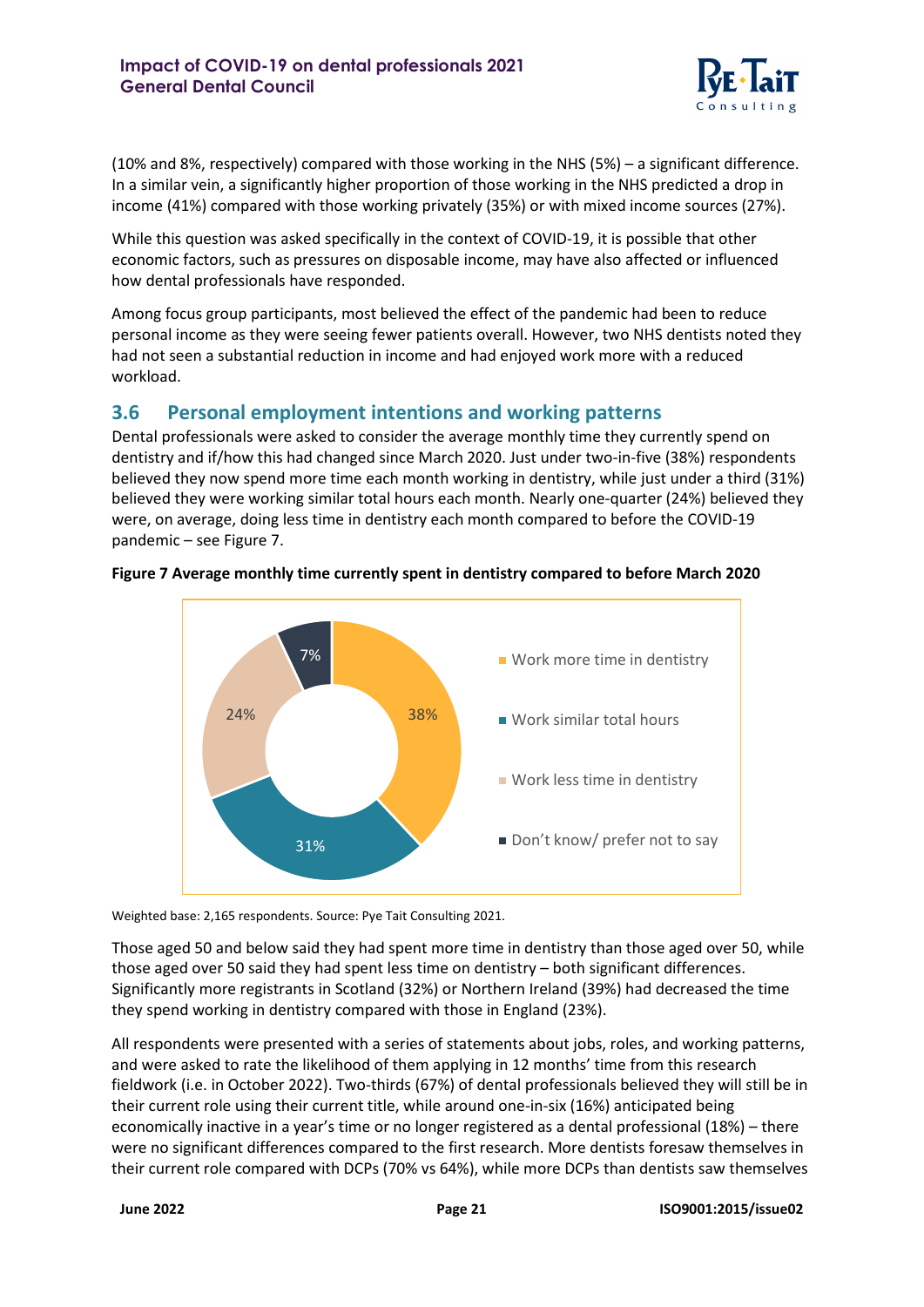

working outside of dentistry (34% vs 25%), or no longer registered as a dental professional (21% vs 14%) – both significant differences.

Around two-in-five (39%) dental professionals foresaw they would be delivering more treatments in private dental care or spending more time in private dental care (38%) in October 2022 than prior to March 2020 – significantly more dentists than DCPs agreed with this. Around one-in-six (15%) of all respondents believed they would be delivering more treatments in NHS dental care or spending more time in NHS dentistry (17%) in October 2022 than prior to March 2020 – see Figure 8. Significantly more registrants working in the private and mixed sectors than those working in the NHS foresaw spending more time, or delivering more treatments, in the private sector. Meanwhile those working predominantly in the NHS foresaw increasing the time and treatments they offer in the NHS, compared with those working privately.



#### <span id="page-21-0"></span>**Figure 8 Dental professionals' employment intentions for the next 12 months**

Weighted base: variable 2,113 to 2,135 respondents. Source: Pye Tait Consulting, 2021.

All respondents were asked what the key drivers are in making decisions about their job or role over the next 12 months by rating the importance of various factors. Factors which had a direct impact for individuals personally were rated as important: most respondents (95%) rated their mental health and wellbeing as very or quite important; dental income (90%) and family circumstances (88%) were also rated highly. Factors from respondents' professional work settings were also key drivers when making decisions about jobs, with just over four-in-five (83%) rating health and safety concerns at work, or GDC requirements (82%), as being very or quite important in this regard – see Table 3.

Significantly more dentists than DCPs said that the NHS contract, or retirement, were important factors in making decisions about jobs roles. However, for all other options presented, significantly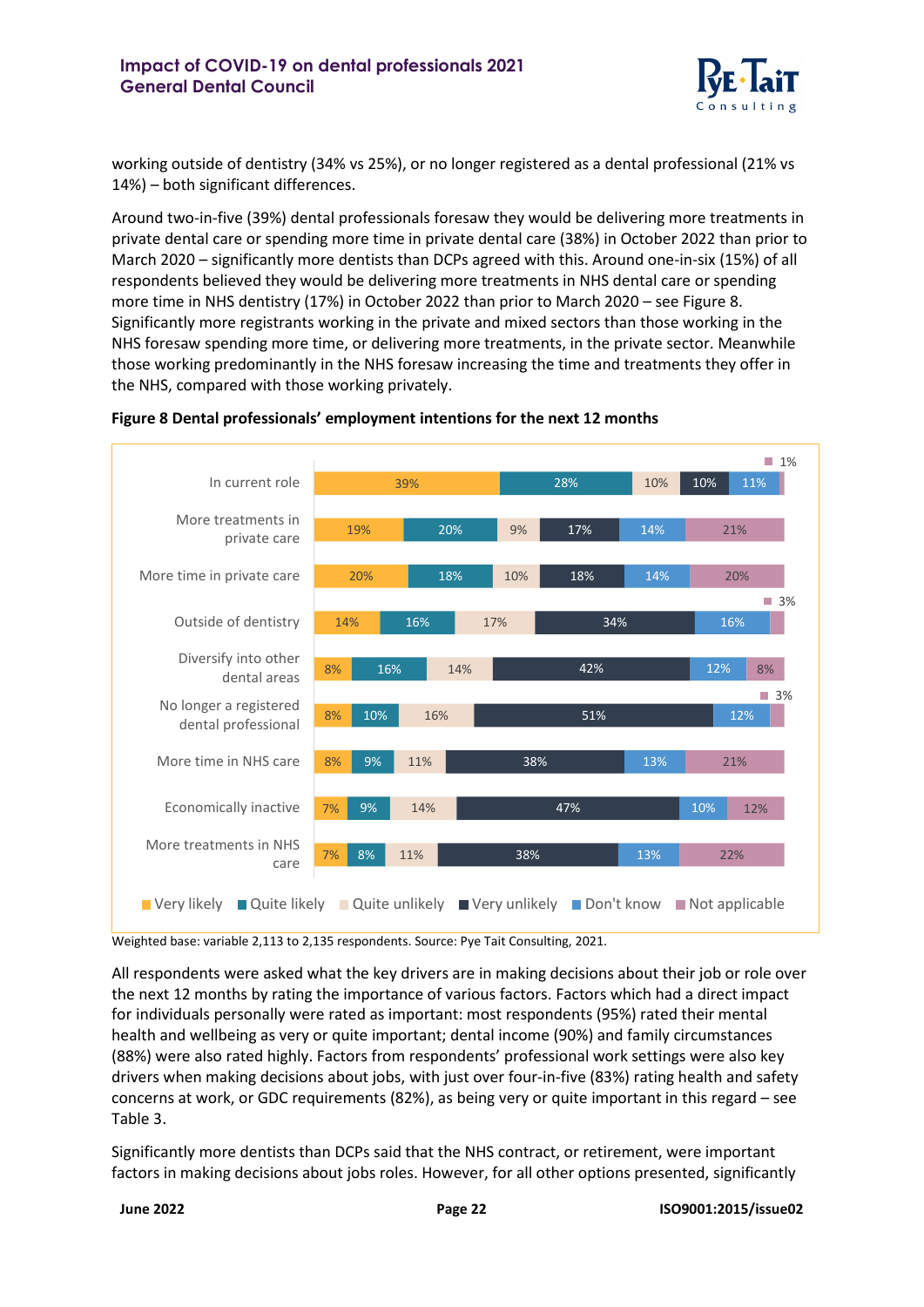

more DCPs than dentists said that these were key factors, although the top three highest rated factors were the same for both groups (mental health and wellbeing, income, family circumstances).

Compared to the first research in 2020, key drivers increasing significantly in importance included mental health and wellbeing (up from 88% to 95%) and dental income (up from 86% to 90%), while those decreasing significantly in importance included redundancy (down from 62% to 43%) and HSE requirements (down from 78% to 71%).

|                                     | Very or quite<br>important | Not very or not<br>at all important |
|-------------------------------------|----------------------------|-------------------------------------|
| My mental health and wellbeing      | 95%                        | 4%                                  |
| My dental income                    | 90%                        | 7%                                  |
| Family circumstances                | 88%                        | 8%                                  |
| Health and safety concerns at work  | 83%                        | 13%                                 |
| <b>GDC</b> requirements             | 82%                        | 17%                                 |
| <b>CQC</b> requirements             | 72%                        | 17%                                 |
| <b>HSE requirements</b>             | 71%                        | 20%                                 |
| <b>NHS</b> contract                 | 54%                        | 17%                                 |
| Career options outside of dentistry | 55%                        | 29%                                 |
| Redundancy                          | 43%                        | 25%                                 |
| Retirement                          | 34%                        | 24%                                 |

#### <span id="page-22-1"></span>**Table 3 Key drivers when making decisions about job role over the next year**

Weighted base: variable 2,118 to 2,138 respondents. "Not applicable" responses omitted for clarity. Source: Pye Tait Consulting 2021

Other factors, not mentioned in the table above, were noted by 69 respondents as being very or quite important. Concerns raised included:

- being disillusioned with dentistry and planning to change sector (mentioned by 16 respondents),
- mandatory vaccinations (mentioned by 10 respondents),
- financial problems (nine respondents, including five dental nurses),
- stress and a "negative" work environment (eight respondents), and
- education pursuing degrees or teaching (seven respondents).

## <span id="page-22-0"></span>**3.7 Wellbeing**

All respondents were asked to rate how happy they felt on a scale from 0 (not at all happy) to 10 (completely happy).[7](#page-22-2) This was identical to a question asked as part of the Office for National Statistics' (ONS) Annual Population Survey (APS). When analysing the data, the ONS divides responses into four groups.

- $\bullet$  0 to 4 (low)
- 5 to 6 (medium)
- $\bullet$  7 to 8 (high)
- 9 to 10 (very high)

<span id="page-22-2"></span><sup>7</sup> Please note that this question is designed to collect basic information. It is not designed to replace questions from specialist surveys on personal wellbeing.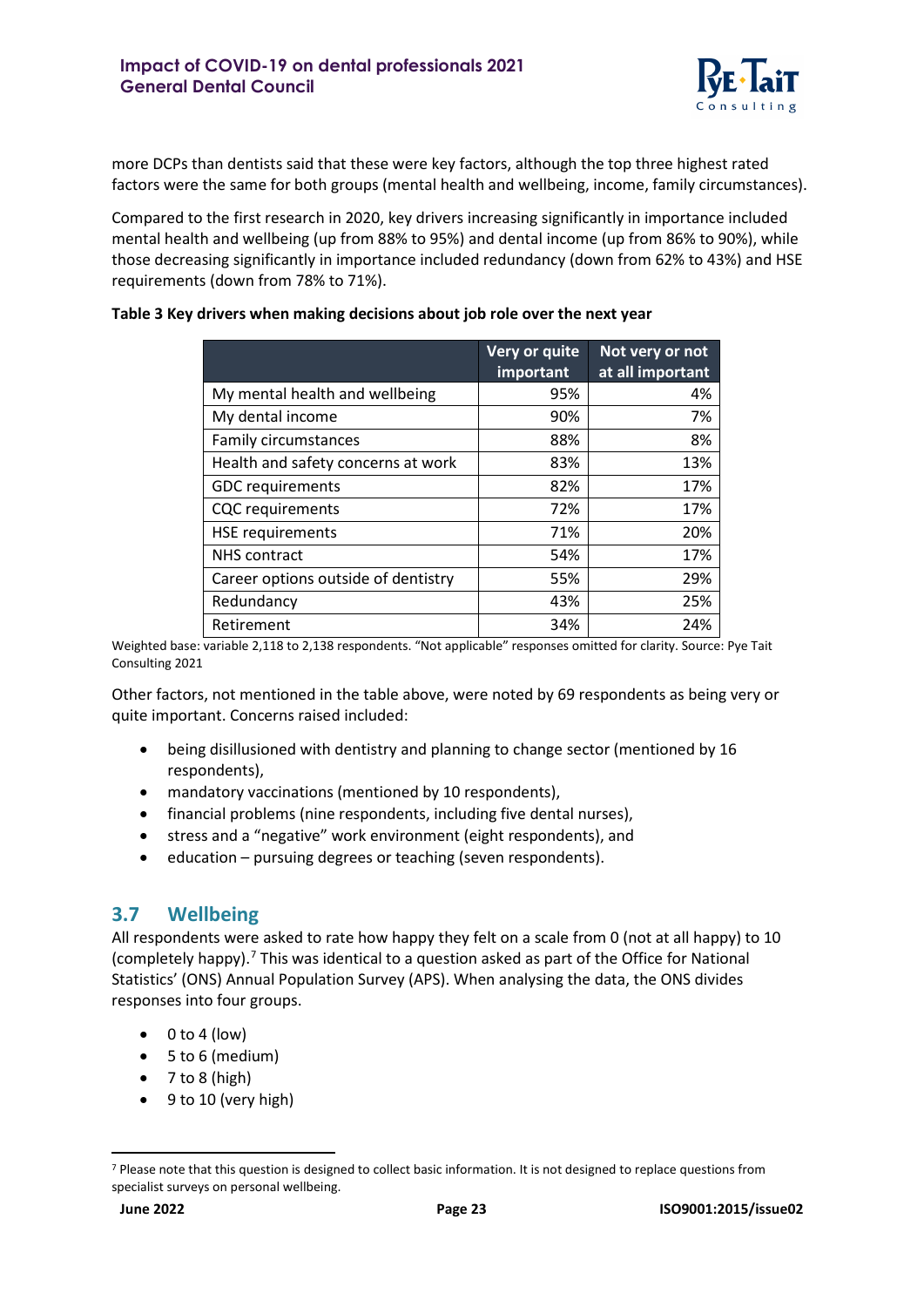

The mean average happiness score among dental professionals was 5.2. For comparison, the average UK happiness score in 2020/21 was 7.31. [8](#page-23-0)

There was some variation by registrant sub-group. DCPs reported being significantly happier than dentists (5.5 vs 4.8), men more so than women (5.4 vs 4.9), and those in the private (5.6) or mixed (5.1) sectors more so than those working predominantly in the NHS (4.7).

All respondents were also asked to rate how anxious they felt on a scale from 0 (not at all anxious) to 10 (completely anxious). $9$  This was another question used by the ONS in its APS, and responses are divided into four groups.

- 0 to 1 (very low)
- $\bullet$  2 to 3 (low)
- 4 to 5 (medium)
- $\bullet$  6 to 10 (high)

The mean average anxiety score among dental professionals was 5.6. For comparison, the average UK anxiety score in 2020/21 was 3.31. [10](#page-23-2)

A similar trend in anxiety by respondent sub-group was seen. Dentists reported being significantly more anxious than DCPs (6.0 vs 5.3), women more so than men (5.8 vs 5.4), and those working predominantly in the NHS (6.0) more so than those in private (5.4) or mixed (5.6) sectors.

All respondents were asked about the kinds of help they had received from any source in the last 12 months in relation to the COVID-19 pandemic. Around three-fifths (59%) of dental professionals said they had not received help of any kind during this time. One-in-five (20%) respondents had people get in touch to check they were okay while around one-in-eight (12%) had received some form of financial assistance, or had time off work (excluding furlough) (13%). A significantly higher proportion of respondents in the private sector had received financial assistance (19%) than those in the NHS (10%) or mixed (12%) sectors.

Other kinds of help were identified by 31 respondents. Of these, around half (16 respondents) had received support from medical organisations and training providers for stress or depression.

Respondents who noted receiving some form of help during this time were asked who had provided this support. Just under three-fifths (58%) said this help had been provided by family and friends, while over a quarter noted this had been provided by work colleagues (30%), a medical professional outside of dentistry (such as a GP or nurse) (29%) or their place of work (27%) – on this latter point, a significantly higher proportion of DCPs than dentists (31% vs 21%) had received support from their workplace. Over 100 respondents cited "other" sources of support – these most typically focused on financial support from bodies including HMRC, SEISS (Self-Employment Income Support Scheme), insurance firms, local councils, banks, or from the government in general (for instance through its furlough scheme, Universal Credit, or bounce back loans).

<span id="page-23-2"></span><sup>10</sup> ONS, Personal well-being in the UK: April 2020 to March 2021. Office for National Statistics. 15 October 2021.

<span id="page-23-0"></span><sup>8</sup> ONS, Personal well-being in the UK: April 2020 to March 2021. Office for National Statistics. 15 October 2021. [www.ons.gov.uk/peoplepopulationandcommunity/wellbeing/bulletins/measuringnationalwellbeing/april2020tomarch202](http://www.ons.gov.uk/peoplepopulationandcommunity/wellbeing/bulletins/measuringnationalwellbeing/april2020tomarch2021) [1](http://www.ons.gov.uk/peoplepopulationandcommunity/wellbeing/bulletins/measuringnationalwellbeing/april2020tomarch2021)

<span id="page-23-1"></span><sup>&</sup>lt;sup>9</sup> Please note that this question is designed to collect basic information. It is not designed to replace questions from specialist surveys on personal wellbeing.

[www.ons.gov.uk/peoplepopulationandcommunity/wellbeing/bulletins/measuringnationalwellbeing/april2020tomarch202](http://www.ons.gov.uk/peoplepopulationandcommunity/wellbeing/bulletins/measuringnationalwellbeing/april2020tomarch2021) [1](http://www.ons.gov.uk/peoplepopulationandcommunity/wellbeing/bulletins/measuringnationalwellbeing/april2020tomarch2021)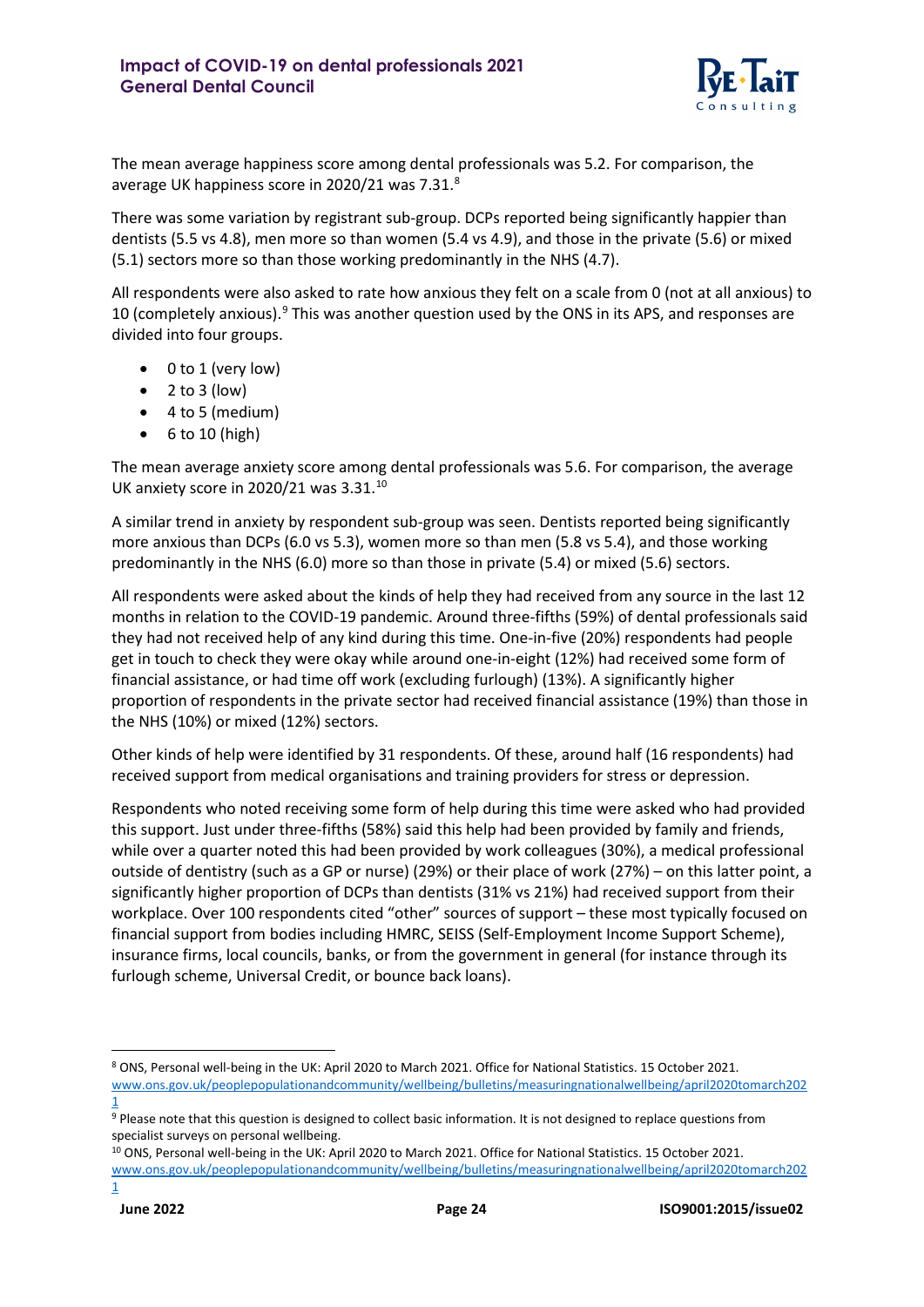

In terms of wellbeing in the workplace, all respondents (except dental technicians who have fewer direct interactions with patients) were asked about their knowledge and experience of dealing with patients since August 2020 in the context of their role. Over two-thirds of dental professionals agreed or strongly agreed that patients were less tolerant of waiting (71%), or of delays (71%), while around two-thirds (65%) of dental business owners agreed or strongly agreed that patients were more likely to be aggressive towards their staff. Over half of dental professionals agreed or strongly agreed that patients were more likely to be aggressive towards them (55%), or be more likely to complain about their services (55%) although just over one-in-five (23% and 22%, respectively) disagreed or strongly disagreed with these statements – see Figure 9.

Significantly more DCPs than dentists (75% vs 66%) reported that patients were less tolerant of waiting, or of delays (74% vs 65%), with dental nurses and dental therapists reporting highest levels of agreement. Those in the private sector reported significantly higher levels of disagreement with all statements compared with those in working in the NHS or mixed sectors.



<span id="page-24-0"></span>**Figure 9 Dental professionals' experience of dealing with patients in the past year**

Weighted bases: 2,089, 2,086, 271, 2,085 and 2,089 respondents. Source: Pye Tait Consulting, 2021.

Some focus group participants mentioned noticing a higher incidence of colleagues retiring (mainly those in the NHS) or changing jobs or profession (mainly those working privately).<sup>[11](#page-24-1)</sup> Just over half of participants (23 of 44 participants) discussed how the pandemic had impacted negatively on their and their patients' wellbeing, describing their experiences using words such as: stressful, hard, anxious, demanding, exhausting, long hours, burnt out, and under-appreciated. Many noted that the job as they knew it before March 2020 had changed radically, with the introduction of enhanced PPE creating a lack of face-to-face engagement, a backlog of patients, and reduced interaction with some patient groups (e.g. elderly, clinically vulnerable).

Three participants specifically talked about an increased number of mental health issues among colleagues. Some noted there was informal support available from their colleagues, while others had been referred to other medical professionals such as psychiatrists.

<span id="page-24-1"></span><sup>&</sup>lt;sup>11</sup> For context, the average age of focus group participants is higher than that of the GDC register.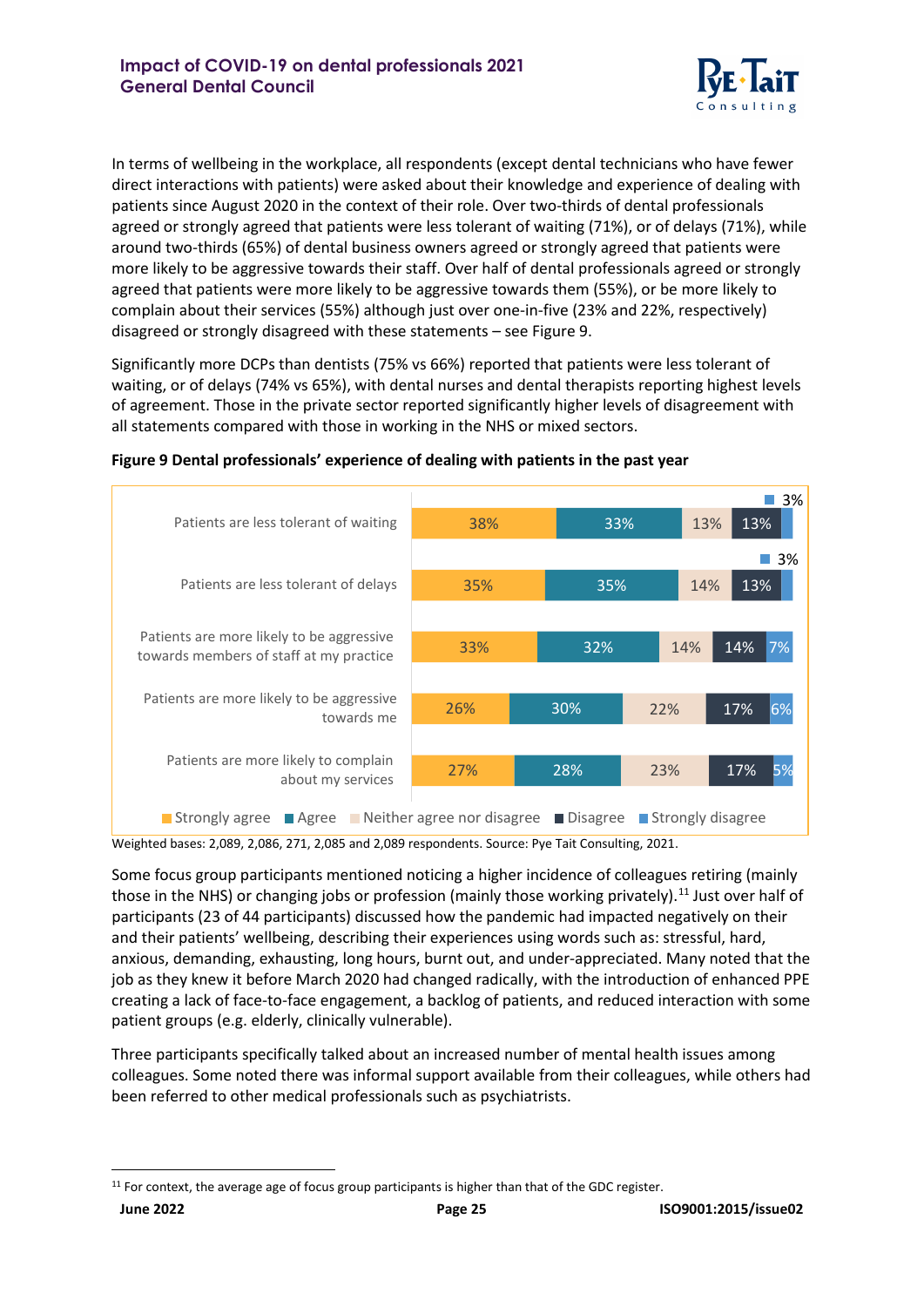

*We've seen a lot more mental health issues. We've seen a lot more people breaking than would normally break. At this point in time, we don't have any other choice because we've got such a backlog of treatment. It's a bit of a doubleedged sword.* – Dental nurse, England

Of the 44 focus group participants, two said that their wellbeing had been good or had improved in the last 18 months, and one of the two mentioned being happier in the job than before the pandemic, citing a better work-life balance with reduced stress.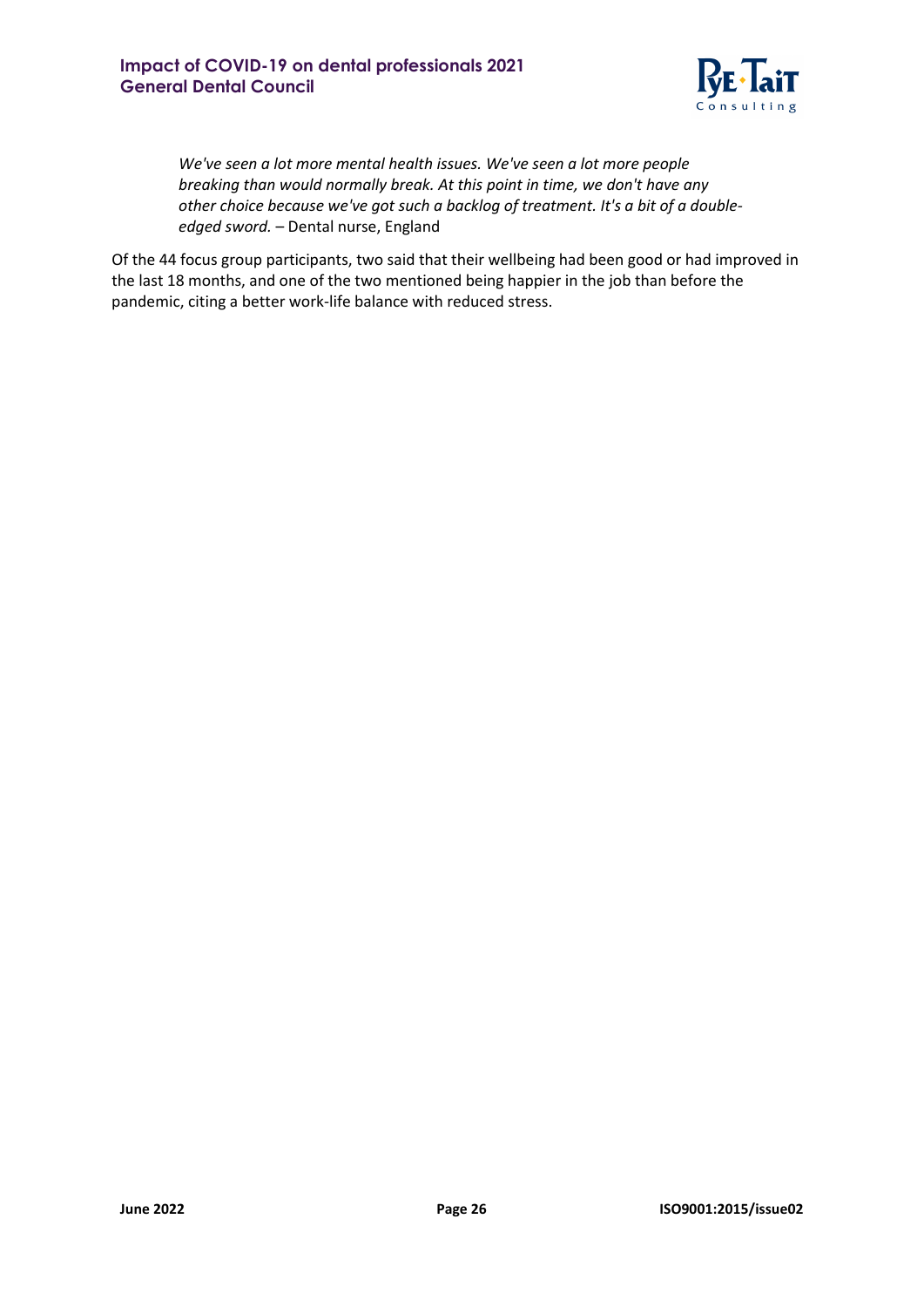

# <span id="page-26-0"></span>**4. Protecting safety**

This chapter explores how dental professionals' knowledge and skills have been affected by training and CPD undertaken since COVID-19 and outlines how changes introduced to ensure patient safety are impacting dentistry.

#### **Chapter summary**

#### **Registrants as professionals**

- Near consensus among registrants that they had the necessary skills to do their job safely (98%), that they were confident they could do their job safely (90%), and that they had the necessary training (90%), and the right equipment (89%) to do their role safely.
- Just under three-quarters (72%) agreed or strongly agreed they could access all mandatory training they needed.
- Around three-in-five (61%) had undertaken training less frequently in the past 12 months compared to pre-COVID.
- About nine-in-ten (89%) agreed there was sufficient availability of appropriate PPE for them.

#### **Providing services to the public**

- While enhanced PPE does protect safety, focus group participants noted that it had resulted in reduced ability for dental professionals to communicate verbally and visually in a face-to-face setting with patients.
- Telephone or video consultations had been introduced, and digital technologies had been a notable innovation to maintain patient connection.

## <span id="page-26-1"></span>**4.1 Knowledge, skills, and training to practice safely**

All dental professionals were asked, via a series of statements, whether they currently have the ability to work safely in the context of COVID-19.

There was near consensus among dental professionals (98%) that they had the necessary skills to do their job safely. Around nine-in-ten respondents agreed that they: were confident they could do their job safely (90%), had the necessary training to do their job safely (90%), and had the right equipment to do their role safely (89%). There were slightly lower levels of agreement – but still high overall (85%) – that dental professionals had the right information and guidance to do their job safely – see Figure 10. For all statements, there was significantly higher agreement compared with the findings from the first research study (Autumn 2020).

Significantly more DCPs than dentists agreed that they: had the necessary information and guidance to do their job safely (89% vs 79%); were confident of being able to do their job safely (92% v 88%); and had the necessary training to work safely (92% vs 87%). Respondents working in the private or mixed sectors reported significantly higher levels of agreement with all statements than those working in the NHS, except that relating to information and guidance (no significant difference).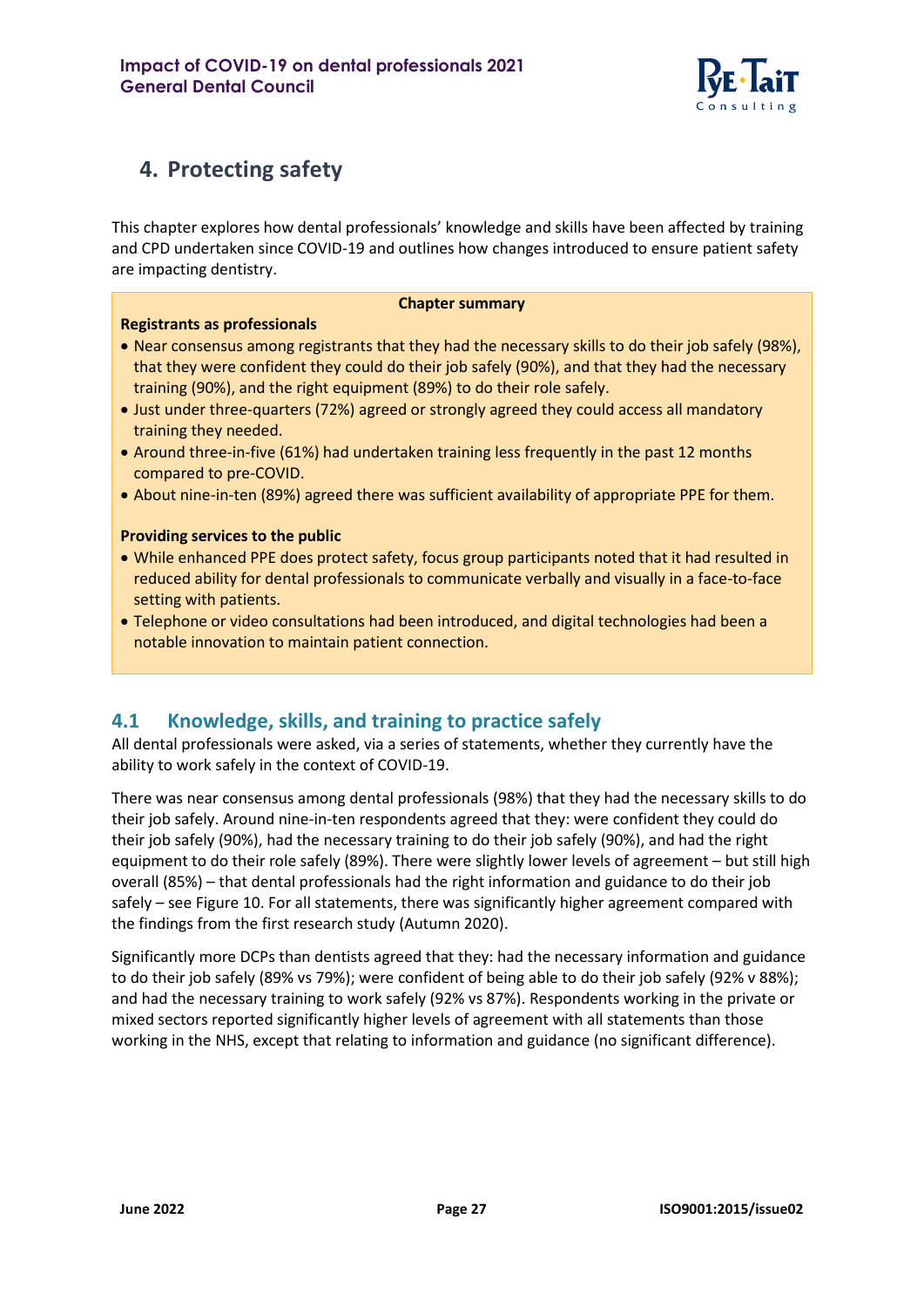



#### <span id="page-27-0"></span>**Figure 10 Extent to which dental professionals believe they can perform their job safely**

Weighted base: variable 2,143 to 2,153 respondents. "Not applicable" responses omitted for clarity. Source: Pye Tait Consulting, 2021.

All respondents were asked to consider the extent to which they agreed with statements on training and Continued Professional Development (CPD) activities over the past year compared to the year prior to March 2020.

Just under three-quarters (72%) of dental professionals agreed they had been able to access all the mandatory training they had needed, although one-quarter (25%) disagreed to some extent. Around three-in-five (61%) dental professionals agreed they had undertaken training less frequently in the past 12 months compared to pre-COVID, although just over one-third (36%) disagreed. There was a split among respondents as to whether they had been able to access all the CPD activities they would normally wish to (57% agreed and 42% disagreed), and whether online training and CPD activities had proved less valuable than in-person events (45% agreed and 47% disagreed). However, around eight-in-ten (79%) dental professionals disagreed that their level of professional competence had decreased to some extent due to a lack of training and CPD – see Figure 11.

There were various significant differences when examining by respondent sub-group. More DCPs than dentists agreed they had been able to access all mandatory training needed (75% vs 67%) or all CPD activities they would normally wish to (65% vs 43%). Meanwhile, more dentists than DCPs agreed that online training/CPD has proved less valuable than in-person events (54% vs 39%). More registrants in England agreed they had been able to access all mandatory training (74%) compared with those in Scotland (67%) or Wales (58%), while more registrants in Wales agreed their level of professional competence had decreased to some extent due to a lack of training and CPD (27%) compared with Scottish (17%) and English (16%) counterparts.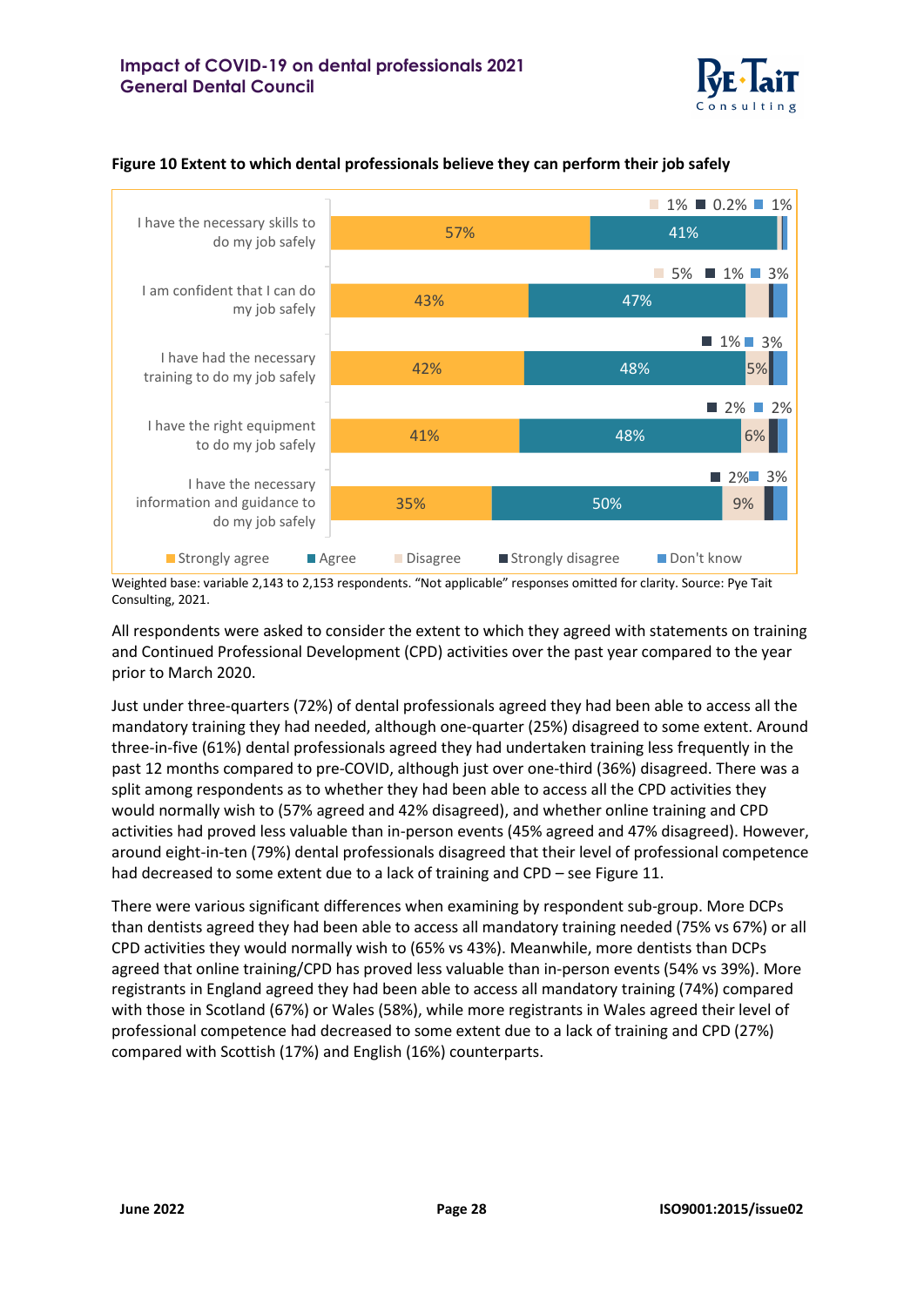



#### <span id="page-28-2"></span>**Figure 11 Dental professionals' access to, and impact of, training and CPD activities**

Weighted base: variable 2,146 to 2,153 respondents. Source: Pye Tait Consulting, 2021.

While reporting an initial cancellation of all CPD activities when the COVID-19 pandemic reached the UK, focus group participants said they now had ready access to CPD and training and that these activities were continuing as normal. Activities had, however, shifted to a predominantly online format, and several participants said they missed the face-to-face element which they felt provides deeper learning and opportunities to network and share experiences, knowledge, and best practice. Broadly, dental professionals stressed the importance of keeping training and skills up-to-date to ensure safety.

## <span id="page-28-0"></span>**4.2 Guidance on PPE and infection control**

Most focus group participants said they had been issued with guidance on PPE and infection control (IC) at '*some point'* during the COVID-19 pandemic, and this perception especially applied to the earliest part of the first lockdown in 2020. Some participants reported being unsure exactly what PPE and IC was needed, how to use some PPE, how to obtain it, or how to fit-test it. A small number felt that guidance relating to PPE had been ambiguous and open to interpretation resulting in its incorrect usage across their practices and wider teams.

*[Initially] We did not know how far we needed to go with PPE, nor how long to wear it for. We were unsure about sorting out types of PPE and supply.* – Dental nurse, England

A small number of focus group participants also felt that, at various points during the pandemic, there had been inconsistency/conflict between advice provided, specifically in government guidance for shops and hospitality venues compared with that for visiting health and care institutions.

## <span id="page-28-1"></span>**4.3 Implications for the operation of dentistry**

As COVID-19 became prevalent in the UK, new requirements were introduced into dental practices in 2020 to manage the risk of transmission. Such requirements focused on the use of PPE and the introduction of fallow time after procedures, as well as managing patient flow and capacity.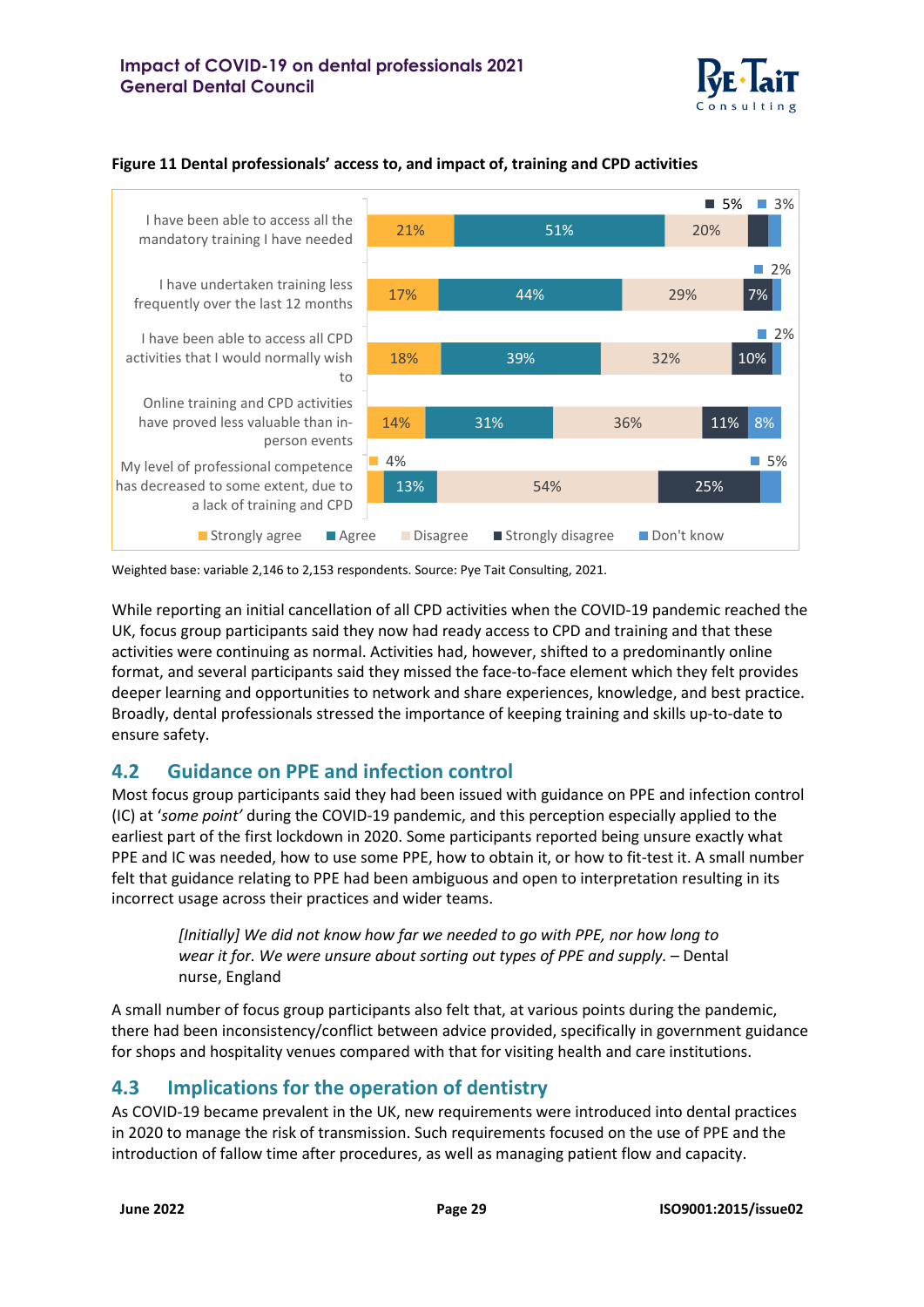

Most dental professionals (89%) agreed or strongly agreed that there was sufficient availability of appropriate PPE for them in their current practice – a significant increase from 65% in the first research (Autumn 2020). More registrants in England agreed (90%) than those in Scotland (81%) or Wales (82%) – a significant difference.

In relation to the post-Aerosol Generating Procedure (AGP) fallow time, three-in-five (60%) agreed or strongly agreed that this was necessary to ensure patient safety – a significant decrease from 62% in 2020. However, around one-quarter (26%) disagreed or strongly disagreed, while one-in-ten (10%) were unsure. Significantly more DCPs than dentists (69% vs 46%) agreed on this point.

Dental professionals in the focus groups confirmed other measures they had introduced to maintain and protect patient's safety, and manage their backlog, including:

- changes in how practices organise patient visits including regular check-ups, emergency treatments, and AGP treatments
- changes in how practices deal with current and new patients, for example some participants' practices were not accepting new patients
- new modes of supporting patients, e.g. telephone and video consultations.

Focus group participants noted that the introduction of enhanced PPE, while protecting safety, had resulted in reduced ability for dental professionals to communicate verbally and visually in a face-toface setting with patients. In terms of other practical changes, some participants introduced telephone or video consultations for emergency cases and clinically vulnerable individuals. Generally, participants noted they kept communication as simple and as clear as possible to ensure understanding.

Digital technologies had been a notable innovation to maintain connection with patients for all sectors. Some focus group participants explained how their practices now arrange video consultations via Microsoft's Teams software or had introduced online services to complete medical histories or registration. Others – mainly in the private sector – had sent video snippets to patients showing their staff wearing PPE, or using iPads for written consent, to try to engage patients and explain why they work the way they do. Communicating with patients by email or text, and online consultations with patients taking photos had risen massively for NHS and private practices.

However, against this shift was an increased fear of litigation among focus group participants (particularly those working in the NHS) with these individuals leaning towards a "defensive" approach with increased record-keeping and less innovation. This appears to have been a continuation throughout the pandemic, as 2020 focus group participants also noted that "some dental professionals felt vulnerable to future investigation relating to some of the clinical decisions they have had to make".<sup>[12](#page-29-0)</sup>

*Depending on what sort of PPE you're wearing, if you're wearing the stealth masks, it's very difficult to get a pair of magnifying loupes to fit on that. I worked two days a week and was having headaches that were lasting till the following week, because the mask was pressing down so much. That meant that you either don't see, don't work, or are not safe.* – Dentist, England

<span id="page-29-0"></span><sup>12</sup> Palmer, H., Campbell-Jack, D., Lillis, J., Elsby, A., Impact of COVID-19 on dental professionals, UK: Ecorys, 2020.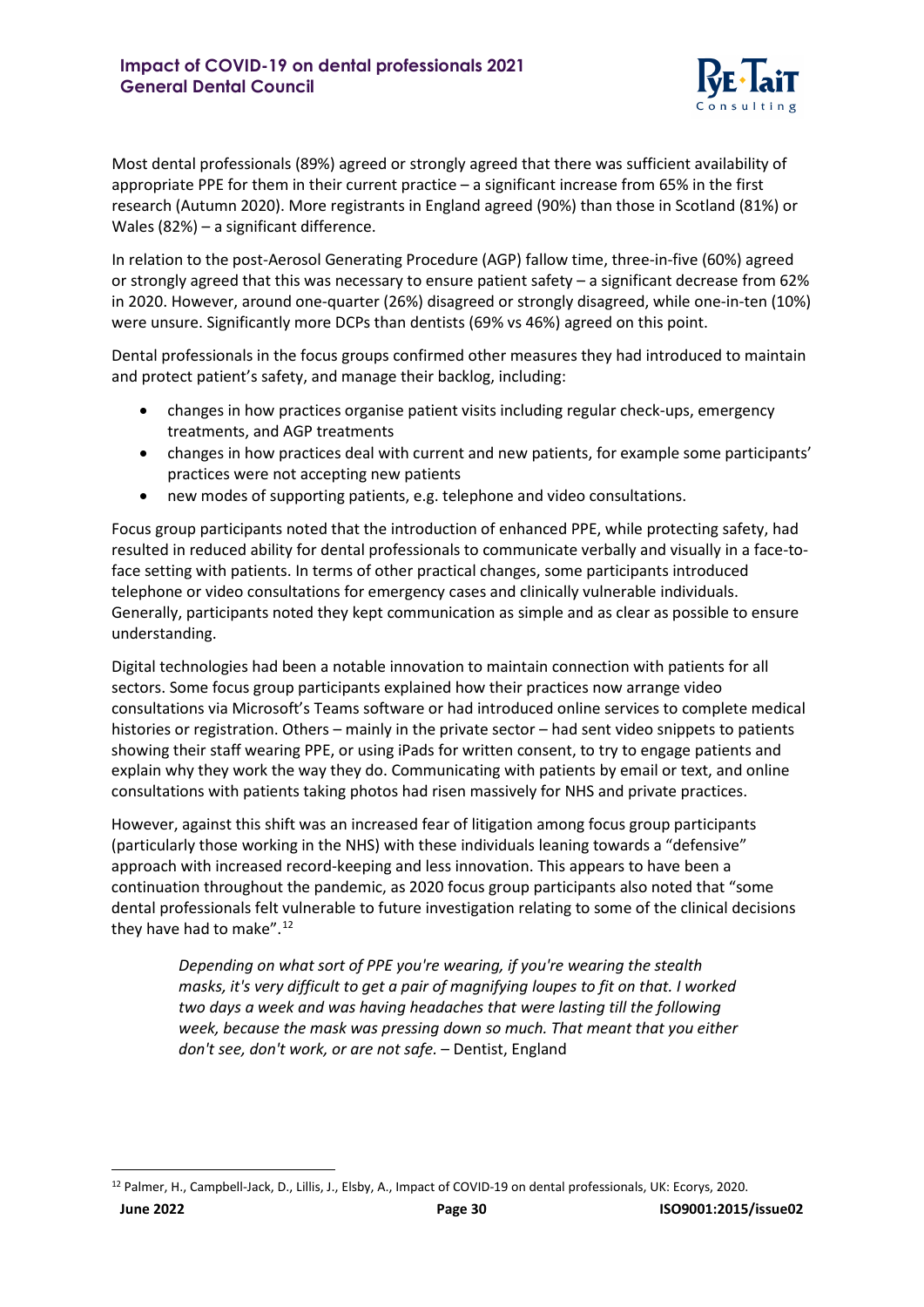

# <span id="page-30-0"></span>**5. Patient confidence and access to care**

This chapter examines dentals professionals' perceptions of patients' views on dental services and how patients' access to care has been impacted, and continues to be impacted, by the COVID-19 pandemic.

#### **Chapter summary**

#### **Patient confidence**

• Nearly half (49%) of dental professionals felt patients' confidence in the safety of their current services remained at similar levels to pre-COVID. According to focus group participants, lack of access to care was the key reason for low public confidence.

#### **Access to care**

- Just under two-in-five (38%) anticipated their patient volume will decrease over the next year compared to levels before the pandemic.
- Over four-fifths (84%) believed overall patient demand had increased since March 2020, and likewise (81%) for emergency care. Increases were significantly higher for individuals working in the NHS or mixed sectors than the private sector.
- Focus group participants confirmed a backlog in treatment had led to extremely high demand for care, with many cases currently being emergencies.
- Net demand for all types of treatment was reported to have increased since March 2020. However, net confidence to be able to meet this increased demand was lower on average.
- Around half of respondents believed people who are unable to afford dental treatment (51%), or that people at high risk from COVID-19 (clinically extremely vulnerable) (48%) had experienced reduced access to services due to COVID-19.
- Those commenting noted how all patients had experienced reduced access due to the new requirements (e.g. fallow time, overall reducing capacity to manage flow and numbers).
- Increases in appointment waiting times since March 2020 were noted by responding dental professionals for all types of service, notably for periodontal treatments with AGP (68%) and routine dental care (67%). Significantly more NHS sector dental professionals reported an increase in waiting times compared with those in the private sector.

## <span id="page-30-1"></span>**5.1 Patients' confidence in dental services**

Dental professionals were asked to consider how patients' and services users' confidence in the safety of their current service had changed compared to that prior to March 2020. Nearly half (49%) of respondents felt patients' confidence remained at similar levels to pre-COVID while one-quarter (25%) believed patients' confidence had increased – a significant increase from 20% in 2020. Remaining respondents were evenly split into two groups, those who believed patient confidence had fallen since March 2020 (12%, a significant decrease from 18% in 2020) and those who were unsure (13%).

Significantly more registrants working in the NHS stated that patient and service user confidence had stayed the same (56%) or decreased (13%) compared with those working privately (50% and 8%, respectively). Significantly more registrants working privately (33%) or in mixed sectors (26%) reported an improvement in patients' and users' confidence compared with NHS workers (19%).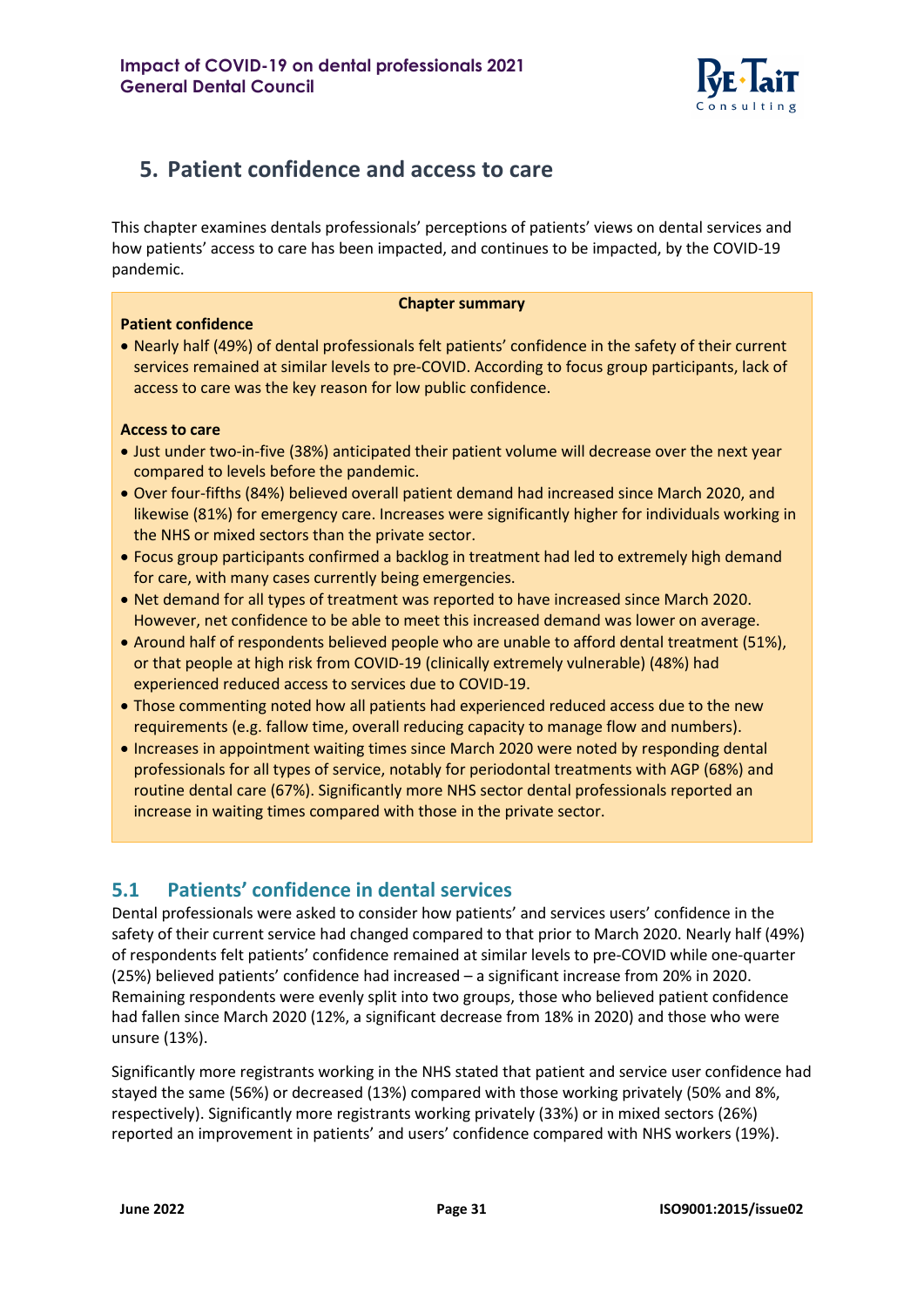

According to focus group participants, lack of access to care was the key reason for cases of low public confidence. The combination of the backlog created by various lockdowns with COVID-19 safety regulations and fallow time limiting patient numbers had led to longer waiting lists, with some dental professionals noting these can extend up to 2.5 years. Both public and private sectors were experiencing this problem because of a lack of capacity in the NHS. The situation was leading to more people trying to access private care, which in turn lacked sufficient time and resource to accommodate everyone. Dental professionals, particularly those working in the NHS, additionally noted that the lack of access to care also overlapped with higher patient expectations and apparent conflicts between government messages for dentistry compared with other environments (such as hospitality).

*Government will be saying, 'Dentistry is open. You can get your six-month checkup.' but, in reality, that's not true and then patients think it is dentists who are not doing what they're told.* – Dentist, Scotland

Focus group participants noted some patients were grateful to be seen, but that most were frustrated by the COVID-19 pandemic and restrictions, and this was reflected in their anxiety – and in some cases, increased aggression – towards dental professionals, particularly in NHS settings.

## <span id="page-31-0"></span>**5.2 Changes to the provision of dental services**

All respondents were asked how they believed the number of patients they think they will provide dental services to over the next 12 months, compared to levels before March 2020, would change due to COVID-19. Just under two-in-five (38%) dental professionals anticipated that their patient volume would decrease (a significant difference compared with 66% in 2020). Around one-in-five (21%) believed patient numbers would remain roughly the same, while over one-quarter (29%) foresaw an increase in patients – a significant rise from 11% last year. The remaining 13% were unsure.

Significantly more workers in the private (32%) or mixed (28%) sectors predicted an increase in patient volume than NHS workers (23%), while significantly more of those working predominantly in the NHS (51%) predicted a decrease than their private (37%) or mixed (36%) counterparts. More DCPs than dentists (34% vs 20%) predicted an increase, while on the other hand more dentists than DCPs (56% vs 26%) predicted a decrease – both significant differences.

Of those anticipating a drop in patient numbers, the average (mean) predicted decrease compared to levels before March 2020 was 30%. Of those foreseeing an increase in patient numbers, the average (mean) increase was 31%.

## <span id="page-31-1"></span>**5.3 Changes in overall demand and emergency care**

Dental professionals were asked how they believed overall patient demand for services had changed since March 2020. About five-in-six (84%) respondents believed that overall patient demand had increased to some extent with just under half (48%) agreeing demand had increased significantly. A small proportion (7%) reported no change in demand, and 4% believed overall patient demand had fallen. There is a significant difference in the proportion of dental professionals who said that overall patient demand for services has increased, up from 63% in 2020.

About eight-in-ten (81%) dental professionals reported an increase in demand for emergency dental care – the same as in 2020 – with just over half (53%) of all respondents deeming that demand had increased significantly. A small proportion (8%) reported no change in demand, and 1% believed demand for emergency care had fallen since March 2020.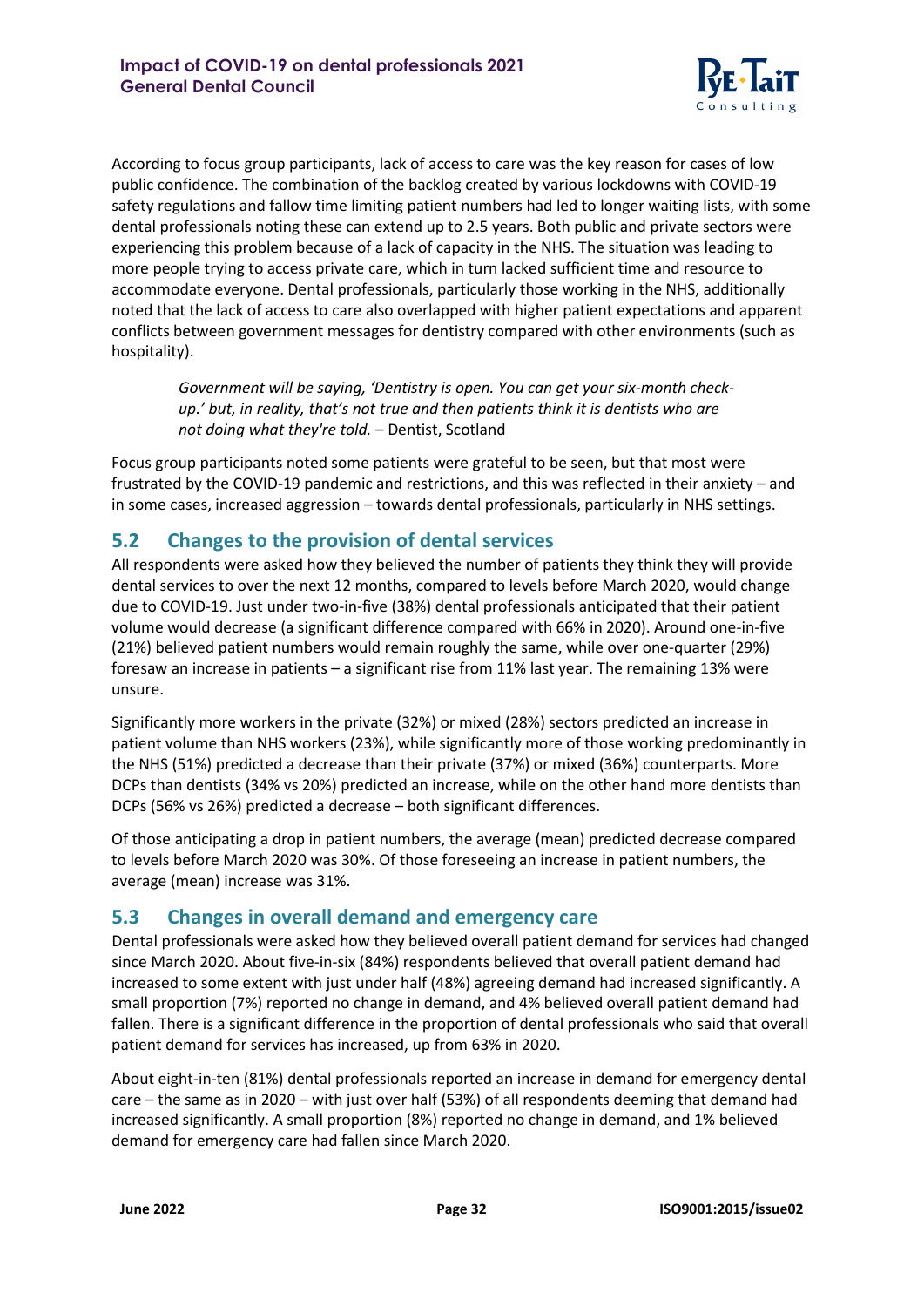

Significantly more registrants working in the NHS reported increases in both overall patient demand (88%) and for emergency care (91%) compared with registrants working privately (81% and 69%, respectively). Meanwhile, significantly more respondents in Wales than those in England said demand in both these instances had increased (92% vs 83% for overall demand, 92% vs 79% for emergency care).

This increase in overall patient demand is corroborated by focus group participants in both NHS and private settings, who noted that a backlog in treatment had led to extremely high demand for care, with many cases currently being emergencies. Some noted their practices triaged patients over the phone which can be ineffective if patients cannot fully describe their problems, or instead can lead to a backlog of referrals.

*Our books are full of emergencies for three months, so we are not even doing check-ups just yet. We're bursting at the seams, and there is nothing we can do.* – Dentist, Scotland

## <span id="page-32-0"></span>**5.4 Changes in demand and supply of specific treatments**

Dental professionals were asked how overall demand for specific services had changed since March 2020. In addition, respondents were also asked how confident they were in being able to meet demand for these services over the coming 12 months due to COVID-19.<sup>[13](#page-32-1)</sup>

Net demand<sup>[14](#page-32-2)</sup> for all types of treatment was reported to have increased since March 2020. In particular, net demand for extractions and restorative treatments with no lab work (such as fillings and root canals) was anticipated to increase by around three-in-five (net 62% and net 60%, respectively) – see Figure 12. Furthermore, routine check-ups and periodontal treatment including AGP were noted to have increased in net demand by net 55% and net 54%, respectively. Broadly speaking, significantly more respondents working predominantly in the NHS than those in mixed or private sectors reported an increase in demand.

However, net confidence<sup>[15](#page-32-3)</sup> to be able to meet this increased demand was lower on average than the anticipated rise in demand, although this varied by type of treatment. Dental professionals were most confident they would be able to meet demand for extractions (net 32%) and denture repair/reconstruction (net 25%). However, dental professionals were least confident they would be able to meet demand for periodontal treatment including AGP (net -12%) or routine dental examinations (net -11%). Respondents working predominantly privately were more confident of meeting this increased demand than those in NHS settings.

Compared to the first research in 2020, demand was reported to have increased significantly for all treatments except extractions and denture repair since March 2020. However, net confidence had not followed to the same extent – only increasing significantly in the past 12 months for periodontal treatments and restorative treatments with lab work.

<span id="page-32-1"></span><sup>&</sup>lt;sup>13</sup> Note that, respondents were asked different questions, depending on their registrant role and work settings.

<span id="page-32-2"></span><sup>&</sup>lt;sup>14</sup> Defined as the percentage of respondents believing demand will "significantly increase" or "increase", minus the percentage of those believing demand will "significantly decrease" or "decrease". Don't know or not applicable responses are excluded.

<span id="page-32-3"></span><sup>&</sup>lt;sup>15</sup> Defined as the percentage of respondents who are very or quite confident, minus the percentage of those who are not very or not at all confident. Don't know or not applicable responses are excluded.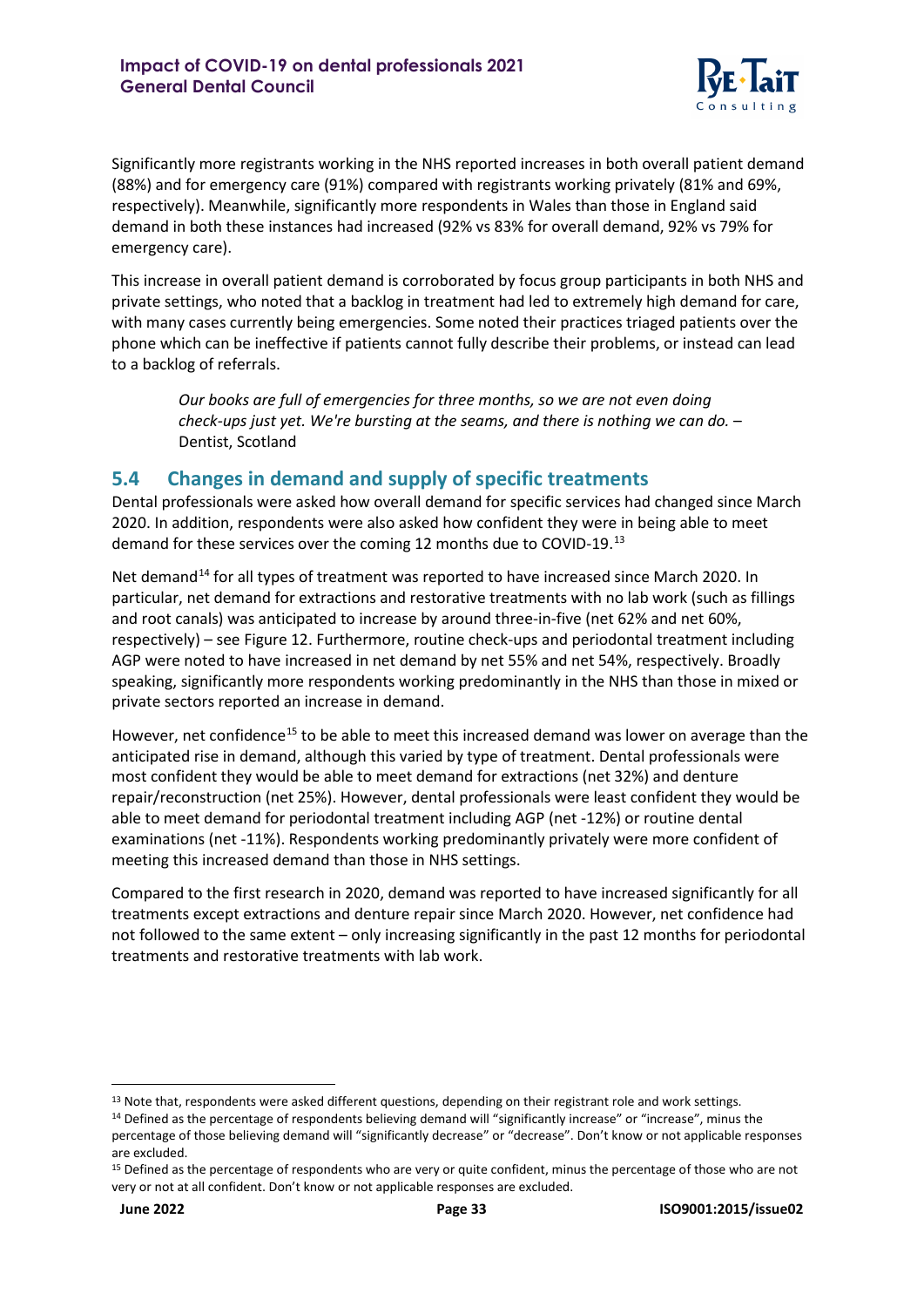



#### <span id="page-33-0"></span>**Figure 12 Net demand and net confidence in meeting demand for specific services**

With an increased focus on emergency care, focus group participants reported undertaking fewer filling or crown procedures, and those working in the NHS noted denture repairs to be a low priority. Participants reported seeing an increase in the number of patients with clenching issues, TMJ (temporomandibular) problems, and precancerous lesions. Due to a reduced capacity, some feared an increase in "DIY dentistry". One participant described the difficulties faced in deciding how to prioritise patients on a daily basis.

*How do you say to one child that your need is not as great as the other patient? Making these decisions is very difficult when everybody has a need and staff find it really difficult.* – Dental therapist, England

#### **5.4.1 Demand in hospital settings**

Dentists and specialists working in dental hospitals or other hospital settings were asked how overall demand for specific services was expected to change over the next 12 months due to COVID-19. In addition, these respondents were also asked how confident they were in being able to meet demand for these services over the coming 12 months due to COVID-19.

Weighted base: variable from 990 to 1,003 respondents. Source: Pye Tait Consulting, 2021.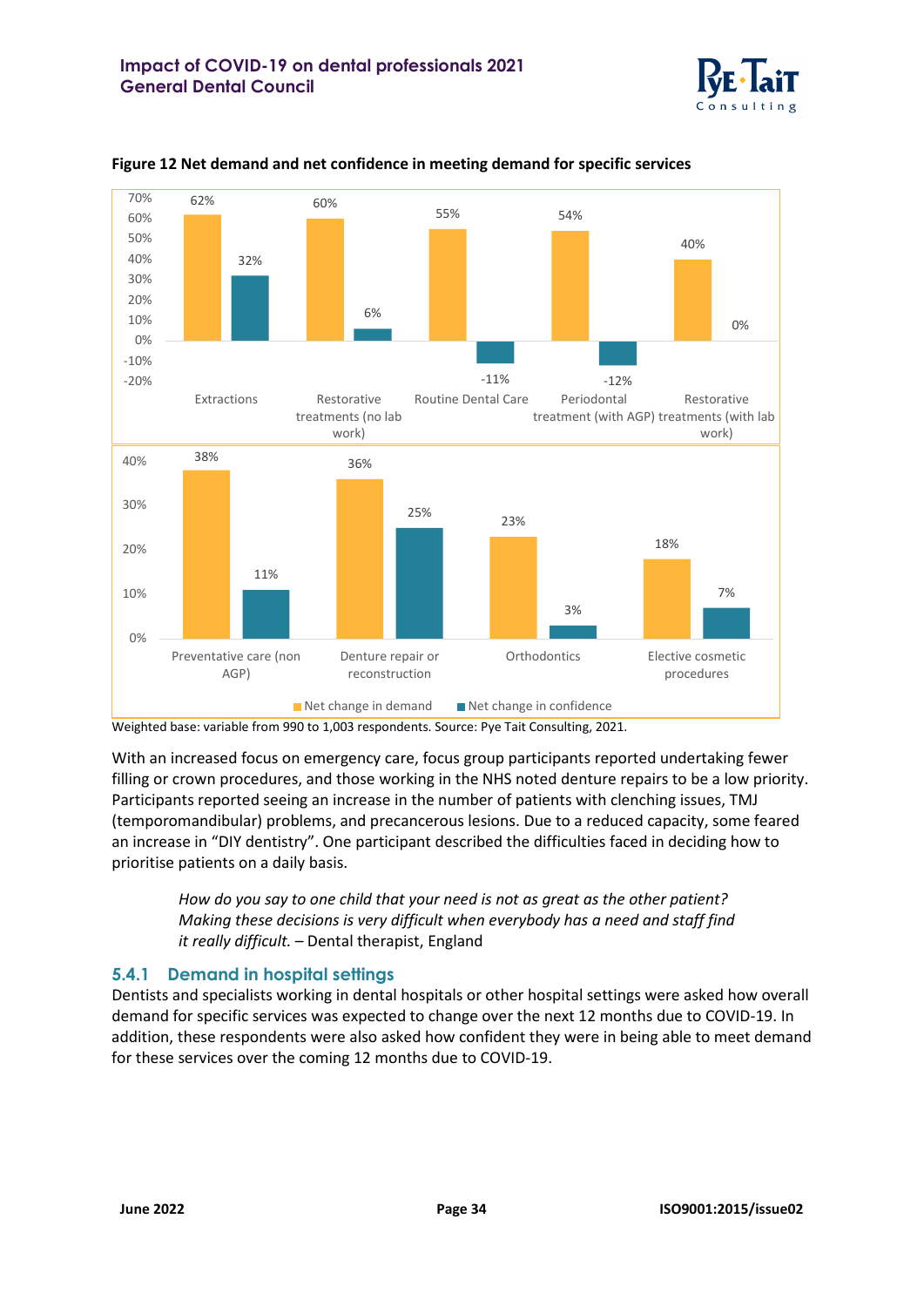



<span id="page-34-0"></span>**Figure 13 Net demand and net confidence in meeting demand for specific services (hospital settings)**

Weighted base: variable 32 to 33 respondents. Source: Pye Tait Consulting, 2021.

Net demand for all types of hospital treatment was expected to increase markedly over the coming year, with a net increase of at least 70% anticipated for all types of treatment, with the highest net increase for other specialised services (net 86%) and oral cancer treatments (net 80%) – see Figure 13.

However, net confidence to meet this demand fell short of this anticipated rise. While dentists and specialists were confident they would meet demand for oral cancer treatment (net 11%), they were notably unconfident in being able to meet demand for other types of service, particularly to offer dentistry for patients with complex needs (net -41%).

Compared to the first research in 2020, there had been a significant increase in demand for oral cancer treatment and for other specialised services since March 2020, but no corresponding significant change in confidence.

#### **5.4.2 Technician services**

Clinical dental technicians and dental technicians were asked how overall demand for specific services was expected to change over the next 12 months due to COVID-19. In addition, these respondents were also asked how confident they were in being able to meet demand for these services over the coming 12 months due to COVID-19.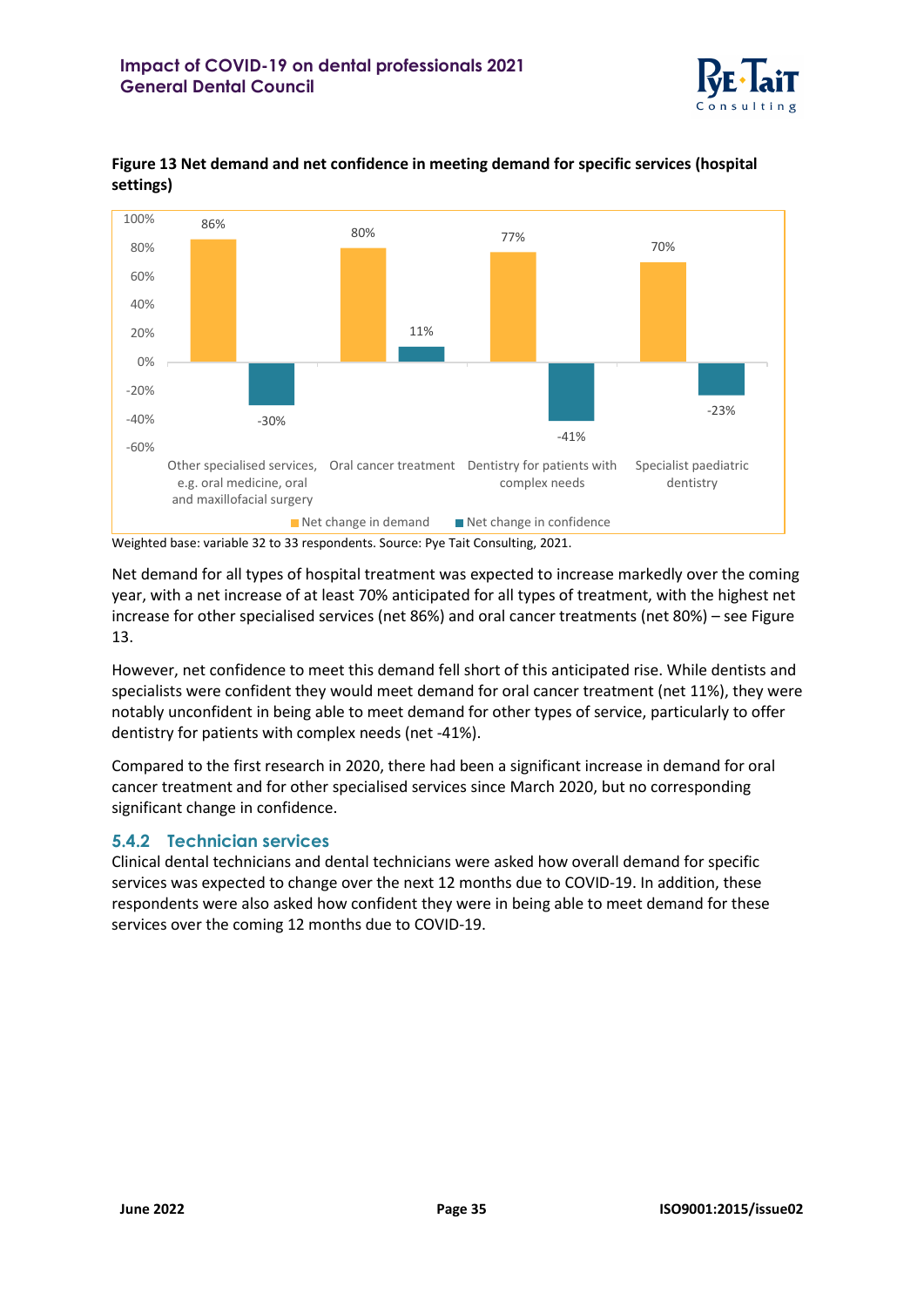



#### <span id="page-35-1"></span>**Figure 14 Net demand and net confidence in meeting demand for specific services (technician services)**

Net demand for most treatments was expected to increase, with denture repairs/reconstruction anticipated to increase most (net 46%) followed by private prescriptions for removable appliances (net 36%) and direct patient enquiries (net 35%). Net demand for all types of NHS prescription was anticipated to fall slightly over the coming year compared to March 2020 levels – see Figure 14.

Technicians were reasonably confident that they would be able to meet this level of demand, with a net positive confidence reported for all types of service. Highest levels of net confidence were seen for the two services anticipated to increase most in demand: denture repairs/reconstruction (net 50% confidence) and private prescriptions for removeable appliances (net 39% confidence).

Compared to the first research in 2020, there was little change of significance in demand and confidence.

## <span id="page-35-0"></span>**5.5 Groups most likely to experience reduced access to care**

All dental professionals except dental technicians were asked to consider which groups (from a predefined list) had experienced reduced access to services to their services due to COVID-19, or were identified as potentially at risk of experiencing reduced access.

Around half (51%) of respondents believed that people unable to afford dental treatment had experienced reduced access, and just under half (48%) believed likewise for people at high risk from

Weighted base: variable 84 to 87 respondents. Source: Pye Tait Consulting, 2021.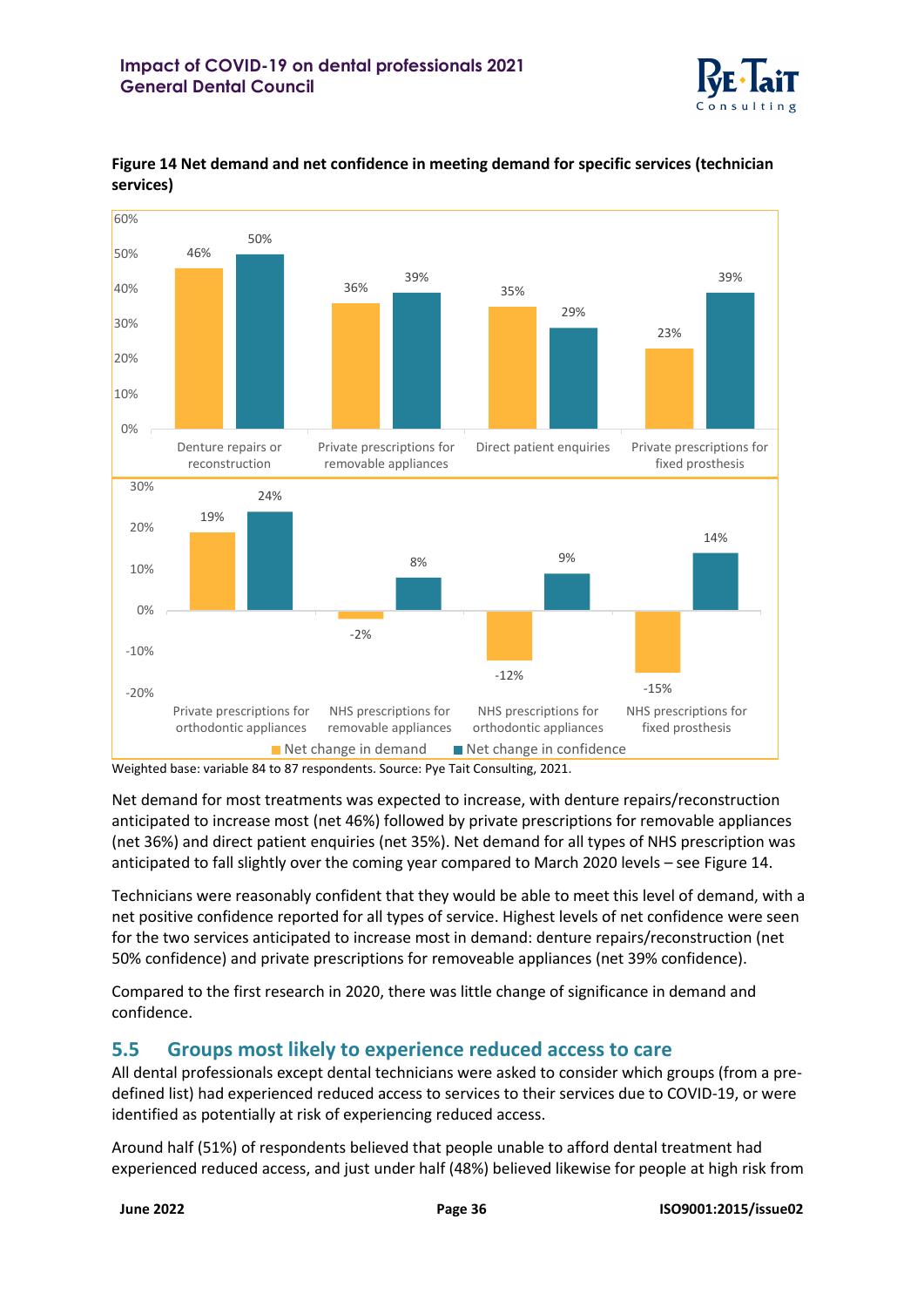

COVID-19 (clinically extremely vulnerable). Meanwhile, over two-fifths believed likewise for people with dental anxiety/dental phobia (45%) or people aged 75+ (43%). There was an even split between those dental professionals who believed people aged 18 and below, or people at moderate risk from COVID-19 (clinically vulnerable), had experienced reduced access (37% and 35%, respectively) versus those who believed these two groups were not likely to experience reduced access (45% and 33%, respectively) – see Figure 15. Meanwhile, around three-in-five (61%) dental professionals believed minority ethnic groups were not likely to experience reduced access to their services (there was no significant difference by respondent ethnicity).



#### <span id="page-36-0"></span>**Figure 15 Dental professionals' views on groups that experienced reduced access to their services**

Weighted base: 2,093 respondents. Source: Pye Tait Consulting, 2021.

Significantly more dentists than DCPs stated that all of these patient groups had experienced reduced access to their services due to COVID-19. Furthermore, significantly more dental professionals working in the NHS than those in mixed or private settings stated that all patient groups had experienced reduced access – the only exception being in relation to people unable to afford dental treatment, where private dental professionals' response was significantly higher than those providing mainly NHS care.

Compared to respondents in England, significantly higher proportions of those in Scotland stated that all patient groups had experienced reduced access to care (except for those patients unable to afford treatments where there was no significant difference). Meanwhile, significantly more respondents in Wales compared with all other UK nations raised concerns that people unable to afford treatment had experienced reduced access.

Dental professionals could also write in other groups that they thought had experienced, or were potentially at risk of experiencing, reduced access to services due to COVID-19. Of the 249 comments received, most noted that all patients in general had experienced reduced access due to the introduction of new practice requirements such as fallow time and overall reduced capacity to manage flow and patient numbers. Some also noted that new patients, or those who had dropped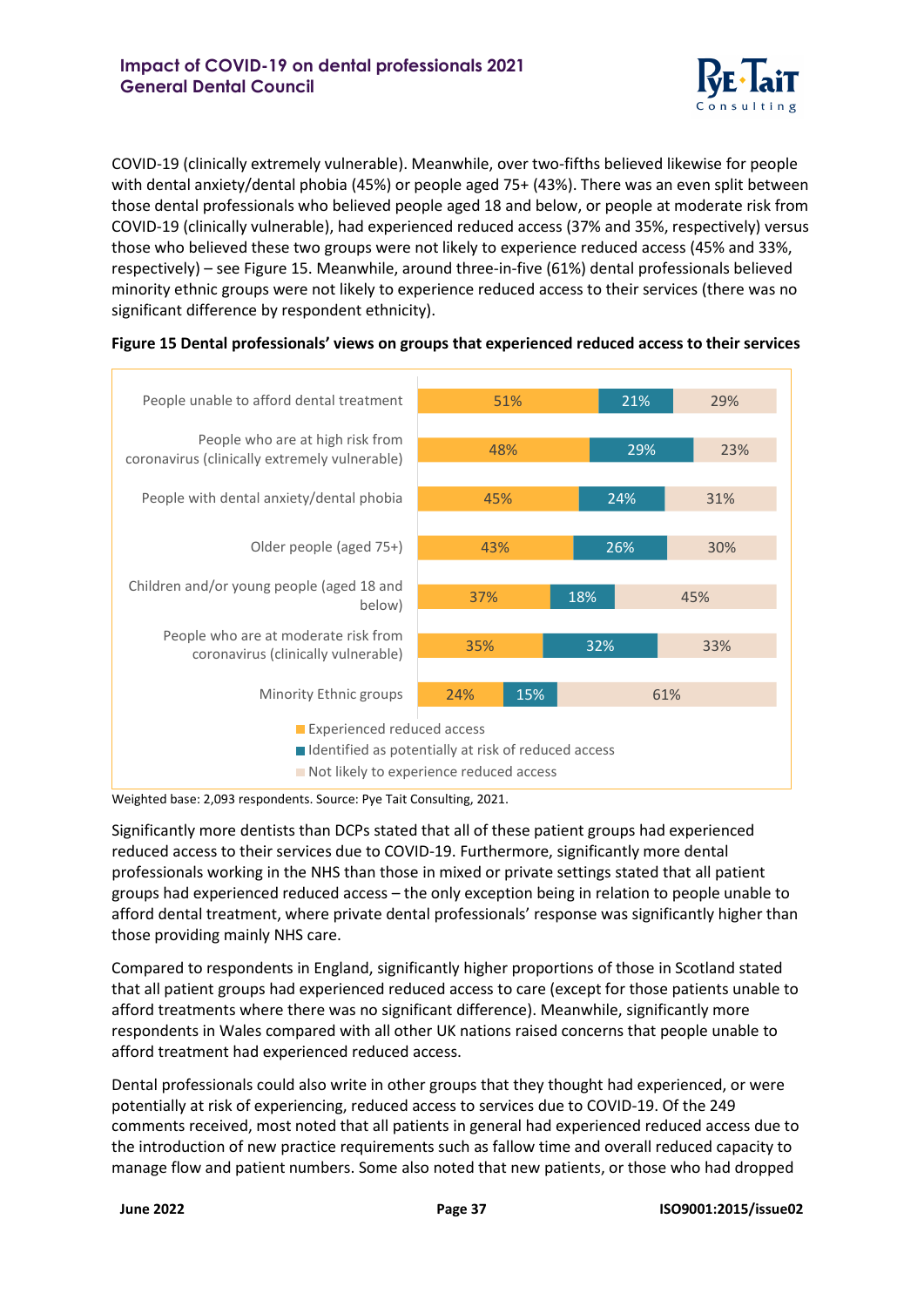

off the register, and/or those who were unable to afford private care, had experienced reduced access.

Respondents were asked why they believed some groups were facing reduced dental services due to COVID-19. Dental professionals claimed that all patients had experienced reduced access to care to some extent due to national lockdowns and the subsequent backlog, as well as the implementation of procedures to reduce infection that reduce dental capacity. Waiting lists, fallow time, and prioritisation of emergency treatments also contributed. Moreover, dental professionals (particularly dentists) argued that some patient groups such as the clinically vulnerable and/or those with other health conditions (including mental health issues) remained anxious about attending practices. Respondents – working in both NHS and private settings – commented that most patients await NHS treatment because they cannot afford private care but noted that the NHS does not have the capacity to assist them all in good time.

Where dental professionals identified one or more groups as having experienced, or potentially at risk of experiencing reduced access, they were asked what measures had worked for them, or may work in the future, to compensate for this risk of reduced dental service. Most commonly, just under two-fifths of dental professionals (38%) stated they were prioritising appointment schedules to see patients with reduced access above other patients – this is significantly higher in NHS (42%) or mixed (39%) sectors than private (33%). Meanwhile, just over one-in-three (36%) noted they had direct contact with groups experiencing, or at risk of, reduced access (e.g. via telephone, email, SMS). Significantly more respondents in the private sector used letters to contact patients (29%) than dental professionals in other sectors (20% NHS, 22% mixed).

Other measures were mentioned by 50 respondents. Around a third, largely dentists, noted they had taken on more staff and had extended practice opening hours to meet demand. Remaining comments took a broader view as to how access might be improved. Respondents noted greater funding could be made available through the NHS to assist with the backlog, and that wider promotion could be undertaken to relay the state of affairs in dentistry to the general public, to manage their expectations.

Some focus group participants based in community practices noted they had completely lost access to patients during lockdowns – these were predominantly elderly patients or those with special needs – meaning they could not access routine care. Children were also noted to have experienced some reduced access.

## <span id="page-37-0"></span>**5.6 Impact on waiting times**

All dental professionals were asked to consider how overall appointment waiting times for various services had changed since March 2020. Broadly speaking, respondents reported increases in waiting times for all different types of service.

Around two-thirds of dental professionals believed that waiting times had increased to some extent for various services including: periodontal treatments with AGP (68%), routine dental care (67%), restorative treatments with (62%) or without lab work (65%), and preventative dental care with no AGP (64%). Fewer than 10% perceived waiting time to have decreased to some extent for any treatment – see Figure 16.

Significantly more dentists than DCPs said that waiting times had increased for all treatments, except orthodontics. Meanwhile, significantly more dental professionals in the NHS sector than those working privately said waiting times had increased to some extent for all types of treatment, except for orthodontics and elective cosmetic procedures. Significantly more dental professionals in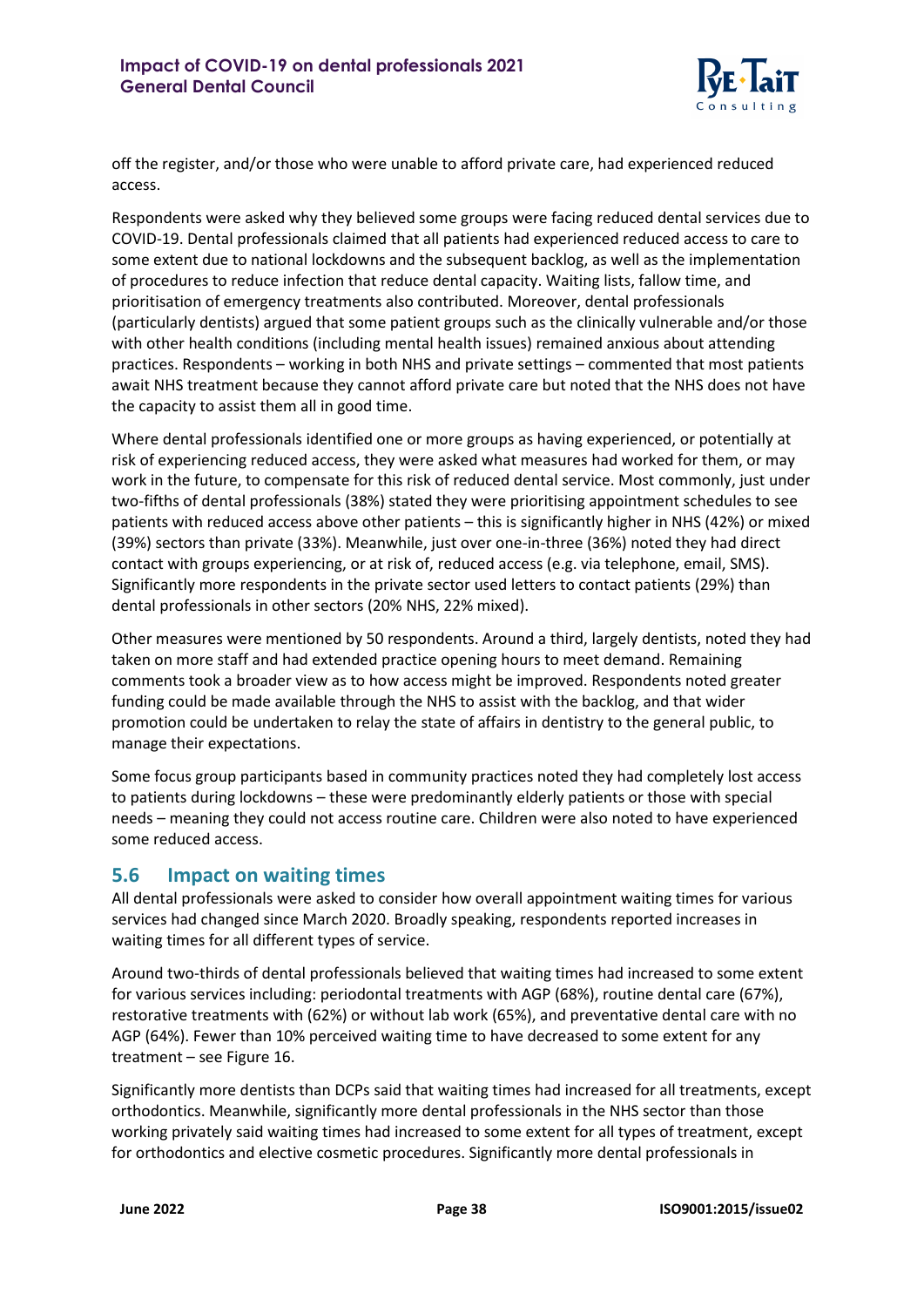

Scotland than those in England said that waiting times had increased to some extent for most treatments (the exceptions being orthodontics, cosmetic procedures, and extractions).

Respondents who noted an increase in waiting time for any service to any extent were asked how they were managing their backlog of appointments. Two-thirds (66%) stated their priorities for appointment-making were based on clinical urgency – this was significantly higher for NHS respondents (72%) than those in mixed (66%) or private sectors (61%). Just under two-fifths of dental professionals noted receptionists (37%), or dental care professionals (37%), were involved in deciding patient priority. The involvement of DCPs in deciding patient priority was significantly lower in Northern Ireland (25%) than England (37%) or Scotland (40%). Meanwhile, one-in-eight (13%) respondents stated dentists are the only ones to decide on patient priority.

#### <span id="page-38-0"></span>**Figure 16 Dental professionals' views on change in waiting times for procedures since March 2020**



Weighted base: 2,168 respondents. Source: Pye Tait Consulting, 2021.

"Other" measures to manage appointment backlogs were mentioned by 89 respondents. Of these, one-in-six (14 respondents) noted they had no fixed process or procedure in place and took things day by day. A similar sized group (15 respondents) noted they had dedicated admin staff to manage appointments. Another group of similar size (13 respondents) stated their strategy was simply to book patients further in advance, or slot them into cancelled slots. Eight dental professionals said they prioritised on a first come first served basis, or more aggressive patients who threaten to complain formally.

Focus group participants believed waiting times had increased since March 2020 because of the introduction of fallow time and other procedures (disinfection, changing PPE between patients). The impact of COVID-19 on waiting times appeared to vary by practice, according to focus group participants, as practices interpreted and implemented guidelines differently and/or had different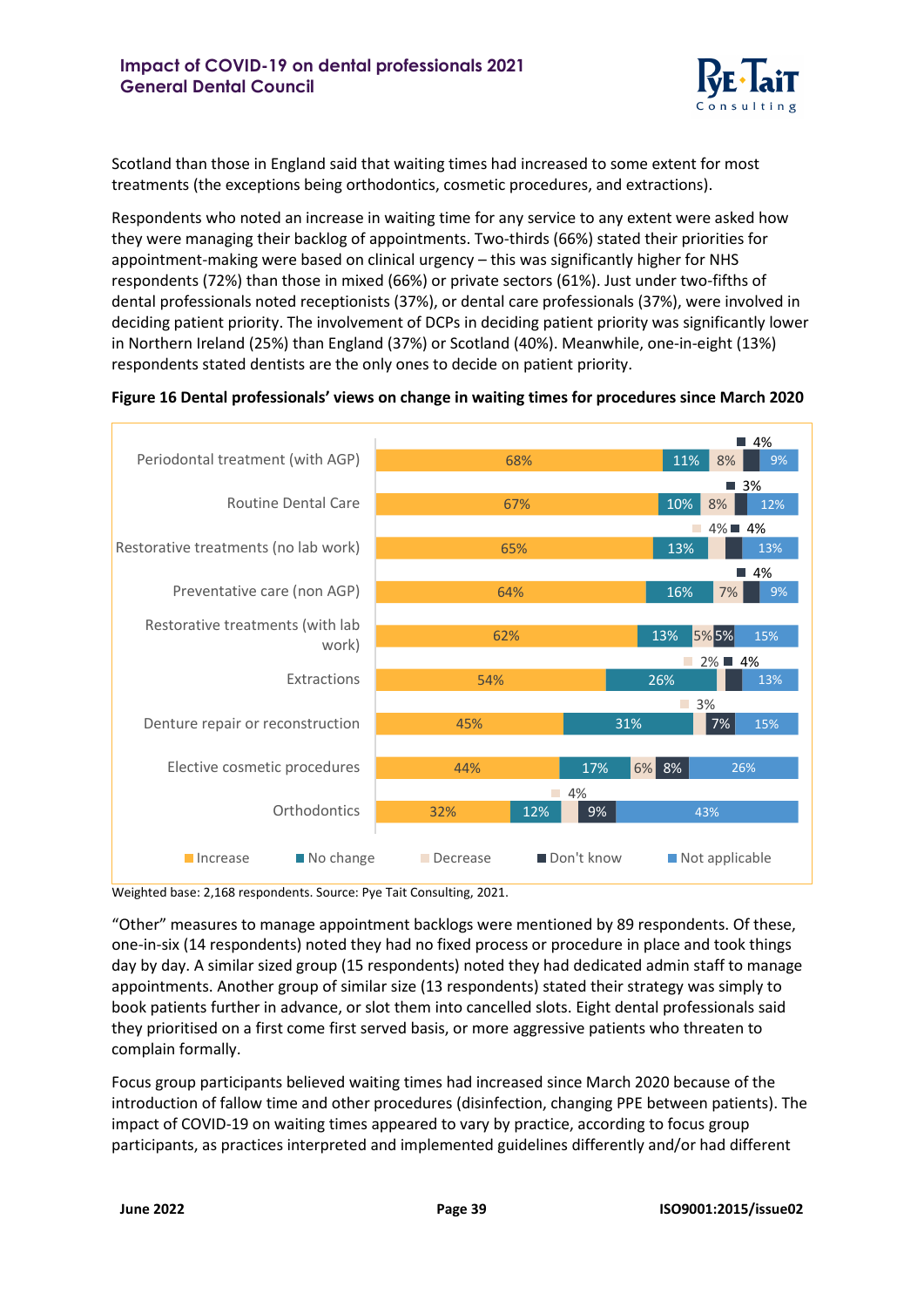

capacities and facilities available (e.g. one-chair practices could more easily separate patients than larger practices who may have to request people wait outside).

Participants noted that, as problems faced in the chair were sometimes more severe than anticipated, patients' treatment could take longer than planned, resulting in other appointments being rescheduled. Aggressive patients could also be a problem, with some participants having been involved in arguments with patients to explain the need for masks in dental practices, when such time could be better spent on delivering care.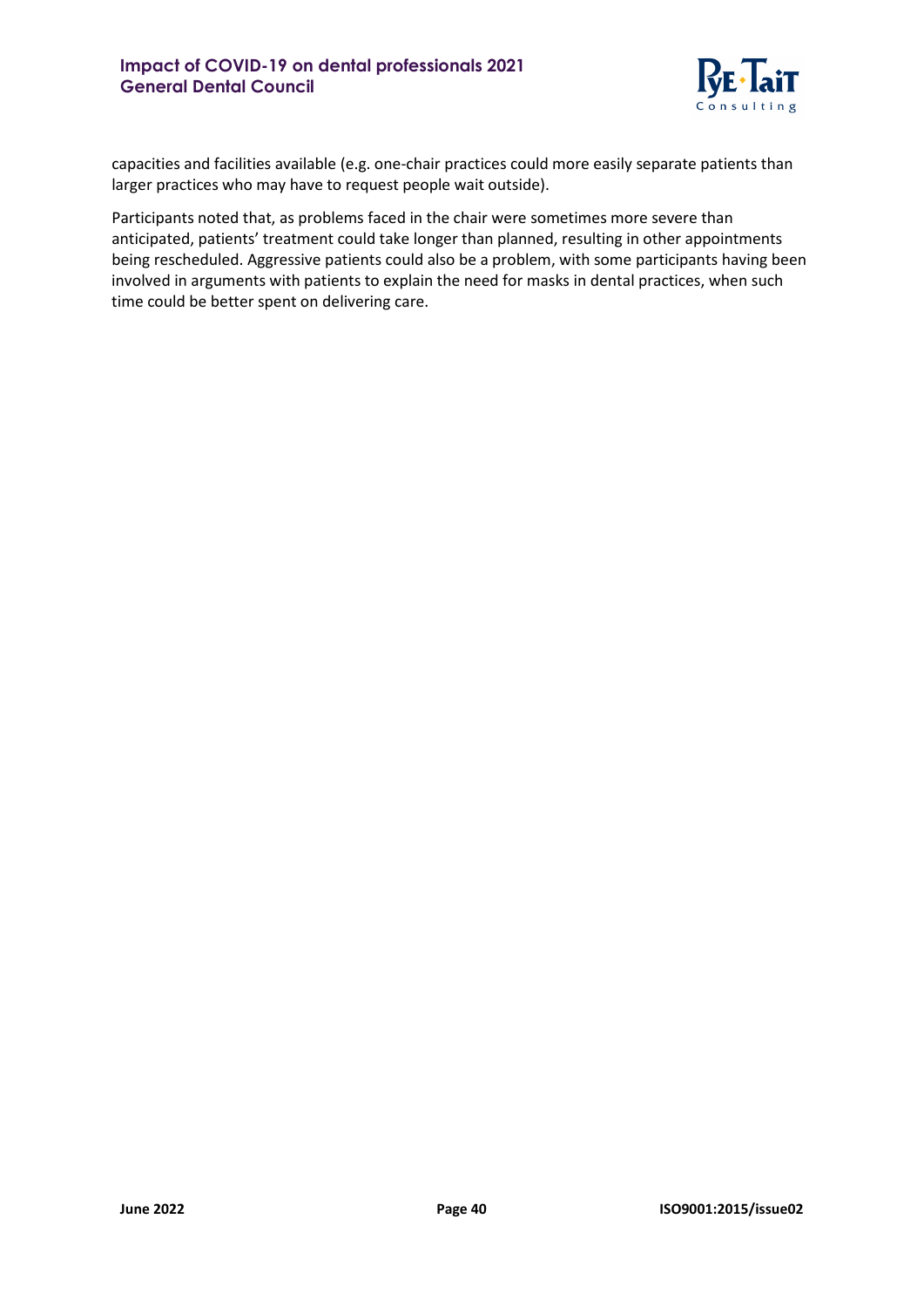

# <span id="page-40-0"></span>**6. Taking stock and looking forwards**

While the initial shock of the COVID-19 pandemic and the resulting lockdowns has passed, the ongoing effects are still being felt by a dental sector that is having to adapt to a new way of working by implementing changed operating procedures to protect patients' safety. These effects will continue to be felt for years to come.

Research participants were therefore asked to reflect back on what changes stood out for them over the past 18 months, and where additional support and guidance is required to help the sector move forwards.

#### **Chapter summary**

#### **Taking stock**

- Just over four-fifths (82%) of dental professionals had seen an increase in emergency care required and nearly three-quarters (74%) reported a decline in patients' standard of oral health.
- Nine-in-ten (90%) reported an increase in waiting lists and almost three-in-five (59%) were unable to accept new NHS patients.

#### **Looking forwards**

- Dental professionals outlined four ways in which they felt enhanced support might be provided:
	- $\circ$  Clearer, more consistent guidance and development of a longer-term strategy was welcomed.
	- o A request for increased financial support to assist with equipment, recruitment, pay.
	- o A public awareness campaign would help to manage patients' expectations.
	- o Additional CPD specifically focused on COVID-19 related issues was requested.
- Dental professionals saw the pandemic as an opportunity for the GDC to work with other stakeholders to provide the sector with clearer, more consistent messaging using a more empathetic tone, as well as a chance to potentially cut red tape, and increase engagement with the public.

## <span id="page-40-1"></span>**6.1 COVID-19 – almost two years on**

All respondents except dental technicians (who do not interact directly with patients) were asked to reflect on how their current position compared to that prior to March 2020. Nine-in-ten (90%) dental professionals agreed that waiting lists had increased since then – a significant increase from 82% in 2020. Just over four-fifths (82%) agreed that there had been an increase in emergency care required (a significant increase from 79% in 2020), and nearly three-quarters (74%) were concerned that patients' standard of oral health had declined in this time (another significant increase from 71% in 2020) – see Table 4.

There were also concerns about a reduction in access to services compared to before the COVID-19 pandemic: just over two-thirds (69%) concurred that access had been reduced for non-registered patients (a significant increase from 64% in 2020), nearly three-in-five (59%) were unable to accept new NHS patients, and just over half (52%) reported limitations on the treatments provided where they work (a significant change from 68% in 2020).

More registrants in the NHS sector than those in the private sector agreed there had been increases in waiting lists (96% vs 83%), emergency care (90% vs 75%), and referrals (66% vs 51%), and decreases in oral health (81% vs 68%), and access to services for non-registered patients (75% vs 64%) – all significant differences.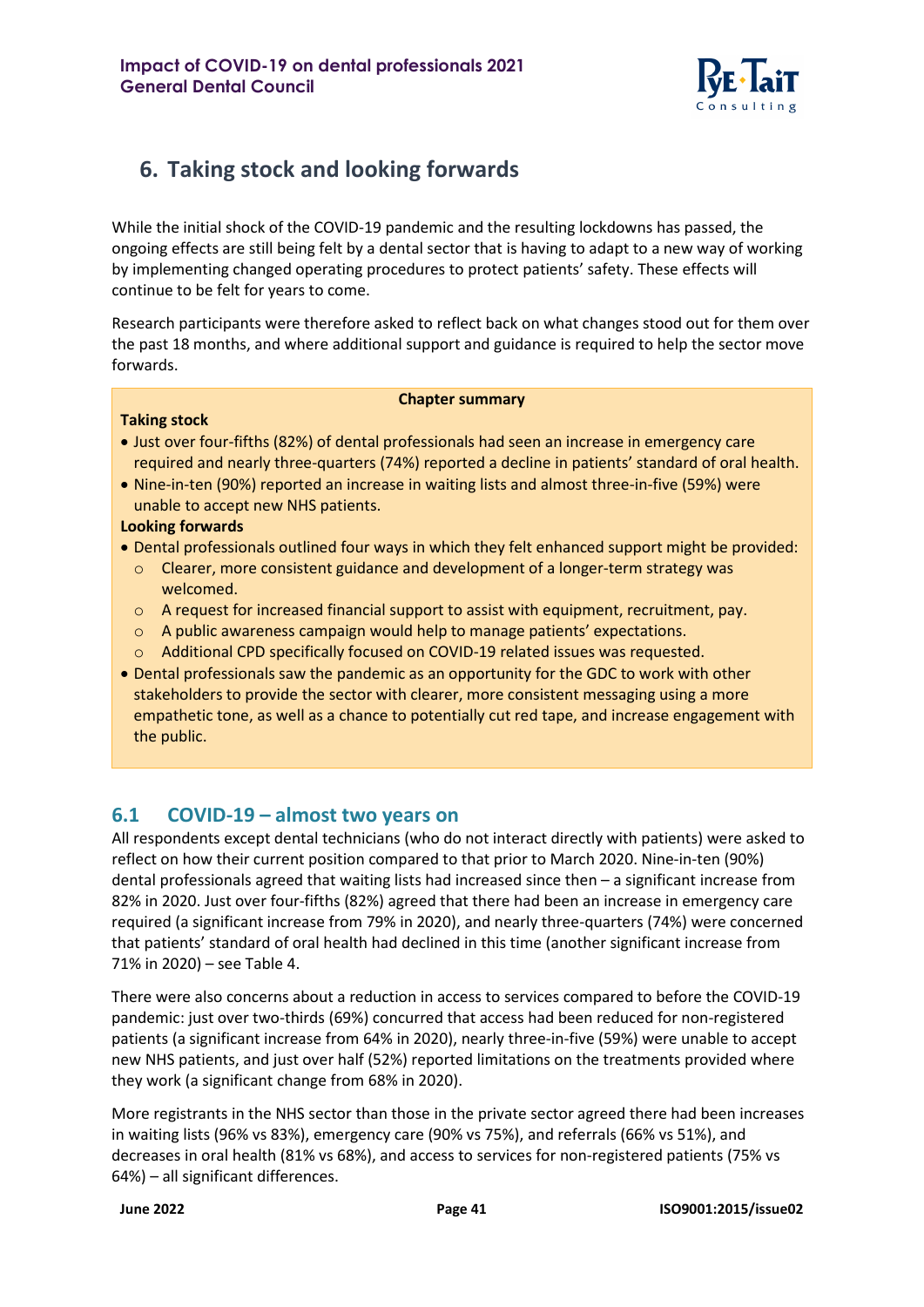

Compared with other nations, significantly more Scotland respondents reported greater limitations on treatments provided in their workplace (68% vs 50% in England, 48% in Wales, and 52% in Northern Ireland). In addition, significantly more respondents in Scotland than England reported increases in waiting times (94% vs 90%), declines in patients' standard of oral health (81% vs 73%), and increases in emergency care required (89% vs 81%).

<span id="page-41-0"></span>

|  | Table 4 Change in dentistry landscape since March 2020 |
|--|--------------------------------------------------------|
|--|--------------------------------------------------------|

| Since March 2020                                                    | <b>Strongly or</b><br>tend to<br>agree | <b>Strongly or</b><br>tend to<br>disagree |
|---------------------------------------------------------------------|----------------------------------------|-------------------------------------------|
| There has been an increase in waiting lists                         | 90%                                    | 5%                                        |
| There has been an increase in emergency care required               | 82%                                    | 7%                                        |
| There has been a decline in patients' standard of oral health       | 74%                                    | 16%                                       |
| There has been a reduction in access to services for non-registered | 69%                                    | 13%                                       |
| patients                                                            |                                        |                                           |
| There has been an increase in referrals                             | 62%                                    | 21%                                       |
| We are now unable to accept new NHS patients                        | 59%                                    | 12%                                       |
| There has been a shift from NHS to private practice                 | 57%                                    | 18%                                       |
| There are now limitations on the treatments provided where I work   | 52%                                    | 38%                                       |
| There has been a decrease in referrals of possible oral cancer      | 30%                                    | 32%                                       |
| There has been a shift from private practice to NHS                 | 13%                                    | 59%                                       |

Weighted base: variable from 2,059 to 2,072 respondents. "Not applicable" and "Don't know" responses omitted for clarity. Source: Pye Tait Consulting 2021.

Meanwhile, there had been a shift, to some extent, from NHS to private practice for dental professionals – a significant increase to 57% agreeing in 2021 from 35% in 2020. However, the 2021 view differed markedly depending on registrants' sector of work, with significantly more registrants working in the NHS agreeing there had been a shift from private to NHS (19% compared with 6% of private sector workers), while significantly more of those working privately agreed there had been a shift from NHS to private (69% compared with 40% of NHS sector workers).

Several focus group participants from both public and private sectors believed that the COVID-19 pandemic had served to accelerate a trend in dentistry of shifting care from the NHS to private. They felt that NHS dentistry faced the risk of being reduced to simple treatments or "a safety net" (as one individual put it) for those who cannot afford private care, with more advanced treatments more likely to be available privately.

There was also concern among focus group participants from the NHS sector that NHS dental professionals had gone unrecognised during the COVID-19 pandemic compared with other healthcare professions (for example, not being eligible to enter supermarkets early) which impacted on sector morale, and it was felt that dental professionals could have been recognised more publicly.

While certainly not wholesale among focus group participants, most were more pessimistic than optimistic, and pointed towards high levels of stress and physical exhaustion, resulting in lower morale; this was exacerbated by a perception that there was a lack of public understanding of the challenges that dental professionals faced currently. Notably, however, younger participants, and those working in the private sector appeared to be more optimistic.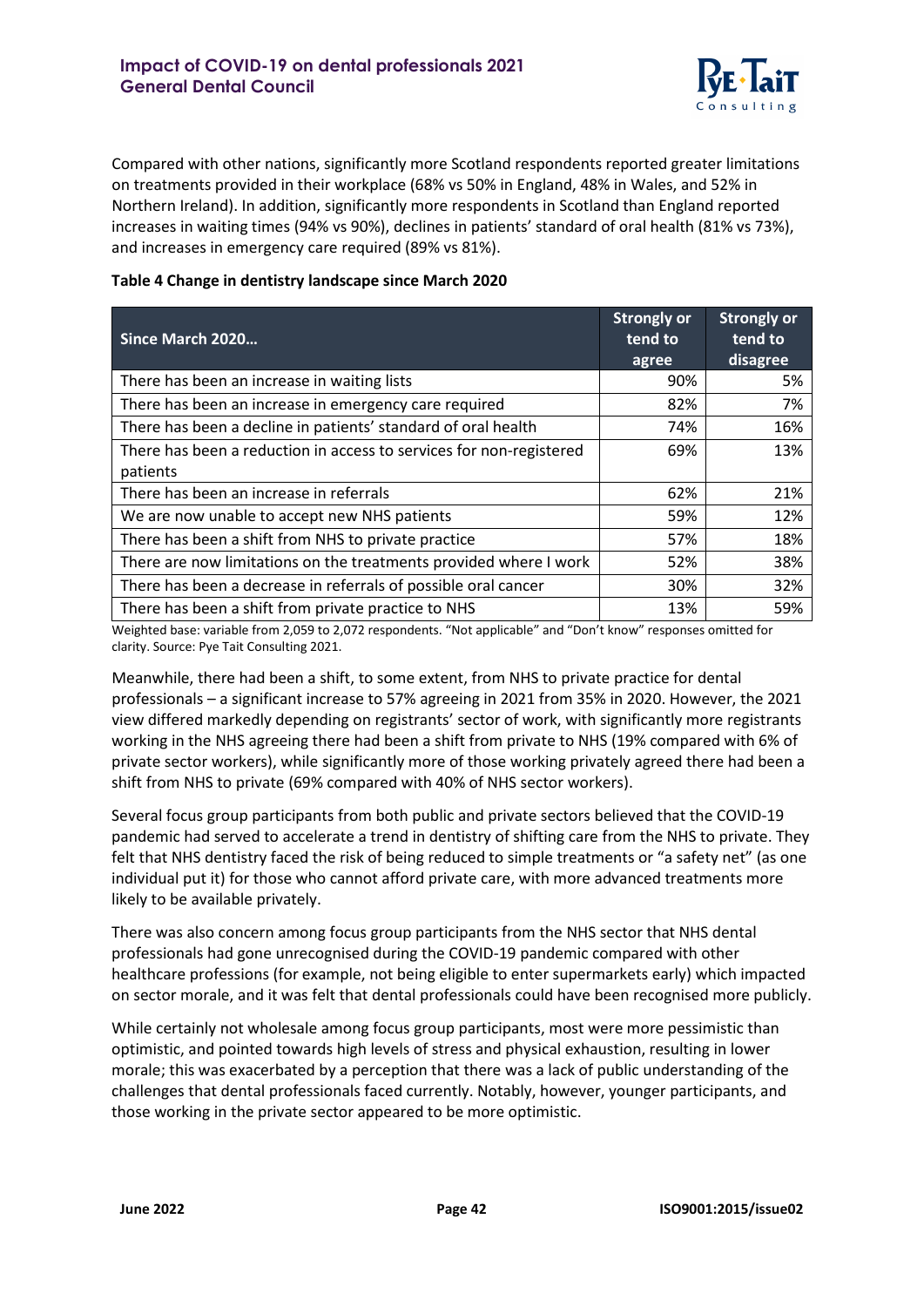

## <span id="page-42-0"></span>**6.2 Guidance, support, and training to support dental business recovery**

Survey respondents were asked, via an open-ended question, what further guidance, support, or training they felt was required to support their, or their dental business', recovery from COVID-19, and 732 comments were received. A similar question was asked of focus group participants. Among responses from all these dental professionals, four key themes emerged:

- Clearer and more consistent guidance, and development of a longer-term strategy.
- Increased financial support.
- Raising public awareness to manage expectations and assist dental professionals' wellbeing.
- Related COVID-19 CPD and training.

#### **6.2.1 Clear guidance and a longer-term strategy**

Around half of responses suggested that key stakeholders such as the GDC, Care Quality Commission (CQC), Chief Dental Officers, and UK and Nation governments, could work together to provide clearer and more consistent guidance for dental professionals across the UK, noting that guidance had at times throughout the pandemic been conflicting or ambiguous. This group requested clearer guidance on PPE, IC, aerosol treatments, patient management (fallow time), room temperatures for AGP, and even toilet breaks, arguing that practices implemented these rules differently. These respondents also requested a wider review of current operating procedures and fallow times, particularly for AGP, and they would like to see a shift towards a more sustainable way of operating, driven by scientific evidence and international comparisons.

Focus group participants agreed that, to enable a full recovery from the COVID-19 pandemic, proper planning, communication, and cross-sector working between representative organisations (such as the GDC, British Dental Association (BDA), CQC, and the College of General Dentistry) was required, to formulate a longer-term strategy. This view was noted particularly by registrants aged over 40, and more so from dentists in the private sector.

*I would like to see a road map for how we are going to navigate our way back to*  either normality or the 'new' normal over the long term. - Dentist, England

#### **6.2.2 Financial support**

Around one-in-six (120 respondents) survey respondents commenting requested greater levels of financial support, with those in the NHS sector concerned about under-funding, and those working privately concerned that their sector was overlooked. This support was suggested to come from government, regulatory and professional bodies, to provide assistance with medical equipment and/or grants towards PPE, to aid with recruitment, to review NHS contracts, or to increase pay for NHS staff (particularly dental nurses), to thereby offer support in cases where income had dropped since the pandemic.

Focus group participants would welcome increased support from government for both NHS and private sectors, noting the latter was being impacted by government regulations to the same extent as the former. Lack of staff and funding as well as reduced capacities due to the infection protocol were seen as key contributors towards the financial problems facing some dental businesses, and focus group participants would welcome assistance with recruitment and support in the form of grants.

#### **6.2.3 Raising public awareness**

In terms of wellbeing, around one-in-six (114 respondents) surveyed dental professionals providing comment pointed to the unprecedented conditions they were working under, with this group (comprising mainly dentists and dental nurses) explaining the stress and mental burnout they felt, and the need for appreciation of their efforts by the GDC, government, and the wider public. This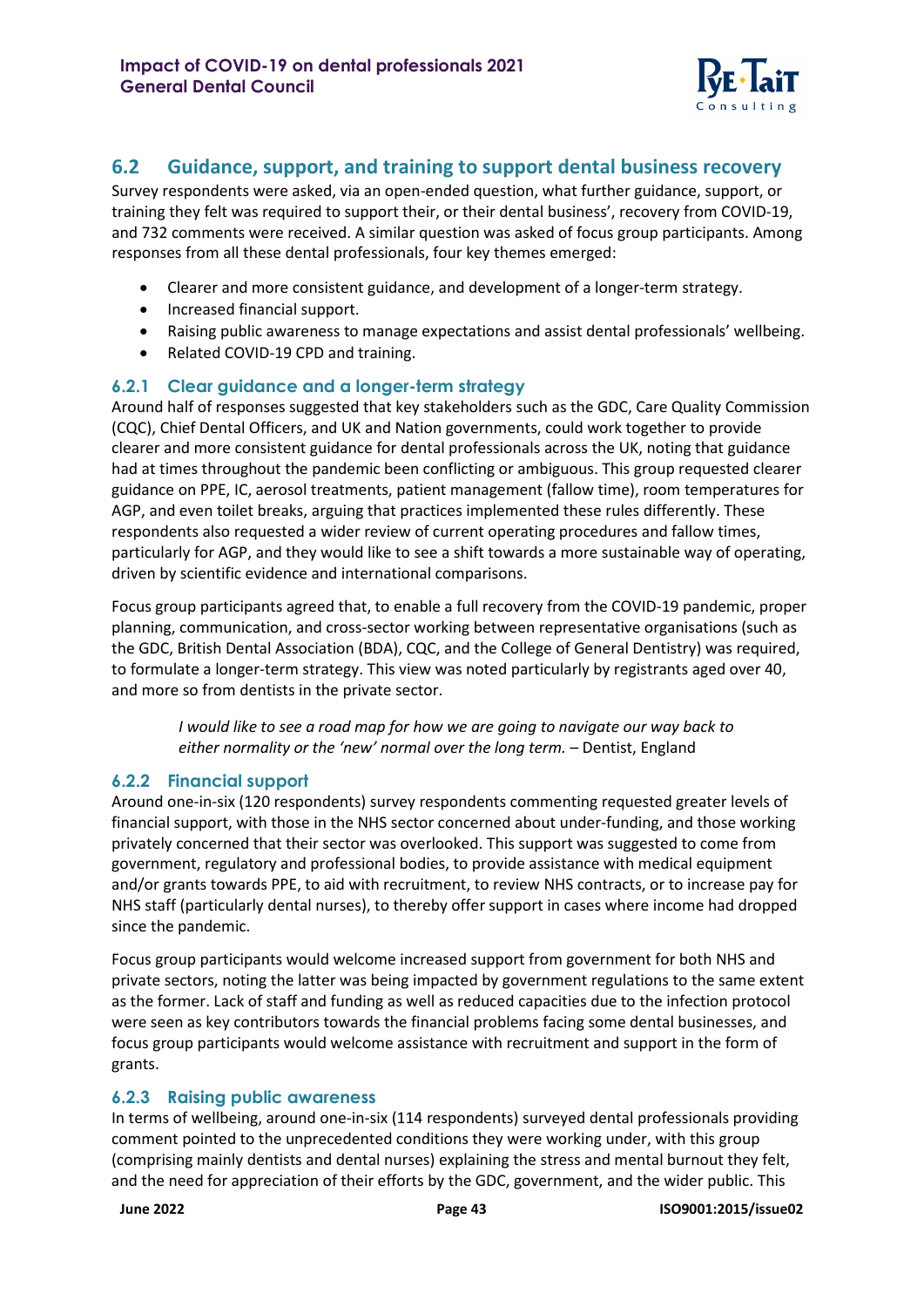

group believed raising public awareness about the state of the sector, including the need for fallow time, would help to manage public expectations, anger, and anxiety – this was suggested to be delivered best by government, the GDC and through the media.

Clearer lines of communication between key organisations and dental professionals would also be welcomed by focus group participants. These participants, particularly those working predominantly in the NHS, also believed that proactive communication to raise public awareness about the current state of the sector (e.g. patient backlog, capacity) would help to manage expectations and aid recovery, and suggested Chief Dental Officers could be involved in this messaging.

#### **6.2.4 CPD and training**

Around one-in-ten (68 respondents) of those surveyed who provided comment believed that the mode of CPD training should shift towards more face-to-face delivery. There was a desire for more specific CPD in areas such as IC, sedation, Immediate Life Support (ILS) training, radiography (IRMER), CPR/emergencies, life support, radiation, as well as for more training and support relating to the impact of the pandemic, for instance stress management and resilience workshops, particularly among dentists and dental nurses.

Focus group participants tended to agree that they preferred face-to-face training and believed it to be of greater benefit than online, although some noted the latter was more cost and time effective. Looking forwards, participants requested more training in IC and they would appreciate more training which related specifically to COVID-19, for instance around managing targets, mental health, and communication. Participants also raised concerns that students' access to patients and the amount of equipment they could use had been reduced compared to before March 2020, meaning they could lack practical experience and/or lack confidence in their skills after study.

## <span id="page-43-0"></span>**6.3 Health inequalities**

A notable theme raised by focus group participants was that of social determinants of health, such as location and minimum wage. Some dental professionals who worked predominantly in the NHS in areas of greater deprivation said they had observed deterioration in oral health among their patients and believed that these individuals were struggling in particular due to limited NHS capacity currently. Private dentists supported this view by noting how financial barriers were the main problem for access to care for these patients.

*A lot of new patients opt to go for private dentistry, even if they can't strictly afford it. They're desperate and willing to pay for private dental care. It's really sad, especially with children, who are not getting access to the care they require. But, also, when you're in private practice, you treat 'the wealthy worried' and are not seeing the people that really need dental care, which is in deprived areas of the country. And that's where most dental disease still exists.* – Dental therapist, England

In the context of behavioural risks, only one focus group participant agreed they had seen an overall improvement in patients' dental hygiene. Participants put this deterioration down largely to individuals' changes in routine (lower hygiene) and stress (increased smoking and drinking).

Four focus group participants based in rural locations raised concerns that patients from rural areas may struggle more to access care due to a combination of local community practices currently being unavailable and with larger practices in towns and cities not currently registering new patients. These respondents were concerned that the problem may worsen in the future if practices cannot accept more patients. With a shift towards greater use of digital tools, these same participants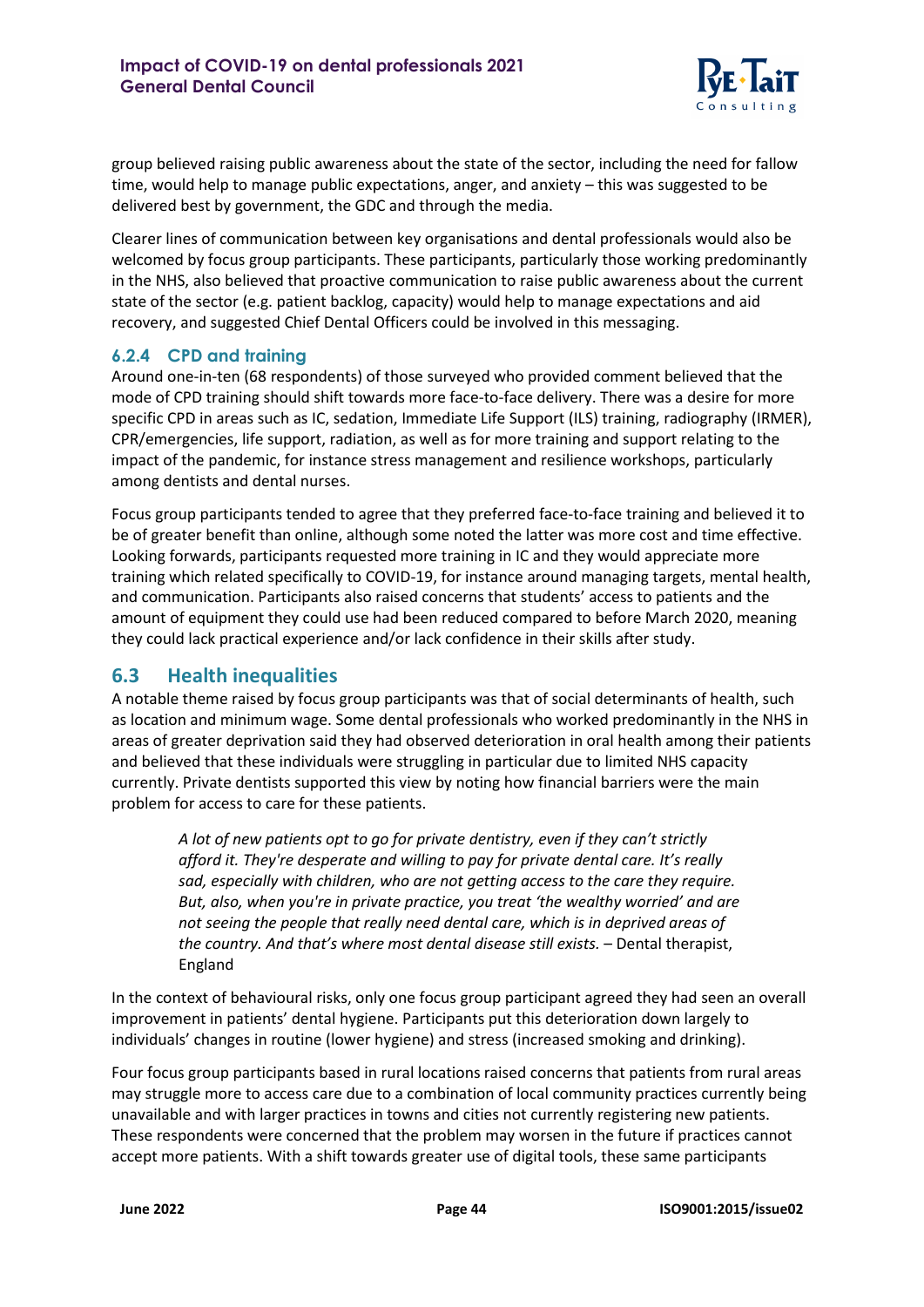

worried that limited access to technology might be a potential barrier for some patient groups, particularly the elderly in rural/remote areas, or those in care homes.

## <span id="page-44-0"></span>**6.4 Supporting the recovery from the COVID-19 pandemic**

Survey participants were asked what they believed the GDC could do to support recovery from COVID-19 and 1,140 comments were received. Focus group participants also shared their thoughts on this topic. These combined comments can be grouped into two main themes:

- Closer support and understanding.
- Improved communication and clearer guidance.

#### **6.4.1 Closer support and understanding**

The key message emerging among survey participants was a request for closer support and understanding from the GDC given the unprecedented nature of the crisis dentistry was experiencing (mentioned by 221 respondents). These respondents would welcome the GDC having more realistic expectations of their capacity as dental professionals, suggesting this might be reflected through existing regulations, as well as support from the GDC, not only to safeguard patients, but also to assist dental professionals.

Dental professionals would welcome the GDC's assistance in recruiting more staff and ensuring they are suitably trained and skilled to enter the sector (142 respondents). Another solution suggested to assist with skills gaps/shortages was to extend the scope of practice for dental nurses, dental therapists, and dental hygienists (20 respondents). Retaining staff could also be assisted through reduced registration fees or lobbying to increase wages and firm protection of the rights of workers (198 respondents). In addition, mandatory vaccination was mentioned as a reason for more staff leaving by 40 respondents – this was raised particularly by female respondents (28 individuals) and dental nurses (18 individuals). [16](#page-44-1)

Dental professionals in focus groups corroborated these points and suggested the GDC could use the scope of practice for dental care professionals more effectively, with dentists acting as mentors (similar to a GP practice), referencing similar set-ups in the US, Canada, Australia, and Western Europe in terms of diversity of approaches to offering treatments.

Although outside the GDC's direct remit, focus group participants noted the Urgent Dental Care hubs available during the early stages of the pandemic worked well and were warmly received. They would welcome these being reinstated to provide patients with support for emergency care and COVID-19 related advice, and to ease the burden on dental practices.

#### **6.4.2 Improved communication and clearer guidance**

Surveyed dental professionals would welcome the GDC's continued "lobbying" of the interests of the dental sector<sup>[17](#page-44-2)</sup> at governmental level (53 respondents), and being more vocal about the situation the industry was facing (221 respondents), and its needs including government funding (renegotiating the NHS contract and daily targets (UDAs) were suggested by 93 respondents).

Linked to this, dental professionals would welcome reduced red tape and regulation to be able to spend more time delivering care and reduce the potential for stress caused by the fear of litigation (135 respondents).

<span id="page-44-1"></span> $16$  Since a high number of dental nurses in the registrant population and in the survey identify as women further analysis would be required to identify if these outcomes interrelate.

<span id="page-44-2"></span><sup>&</sup>lt;sup>17</sup> The word "lobbying" is one used by respondents. No further follow-up with respondents was undertaken on this point.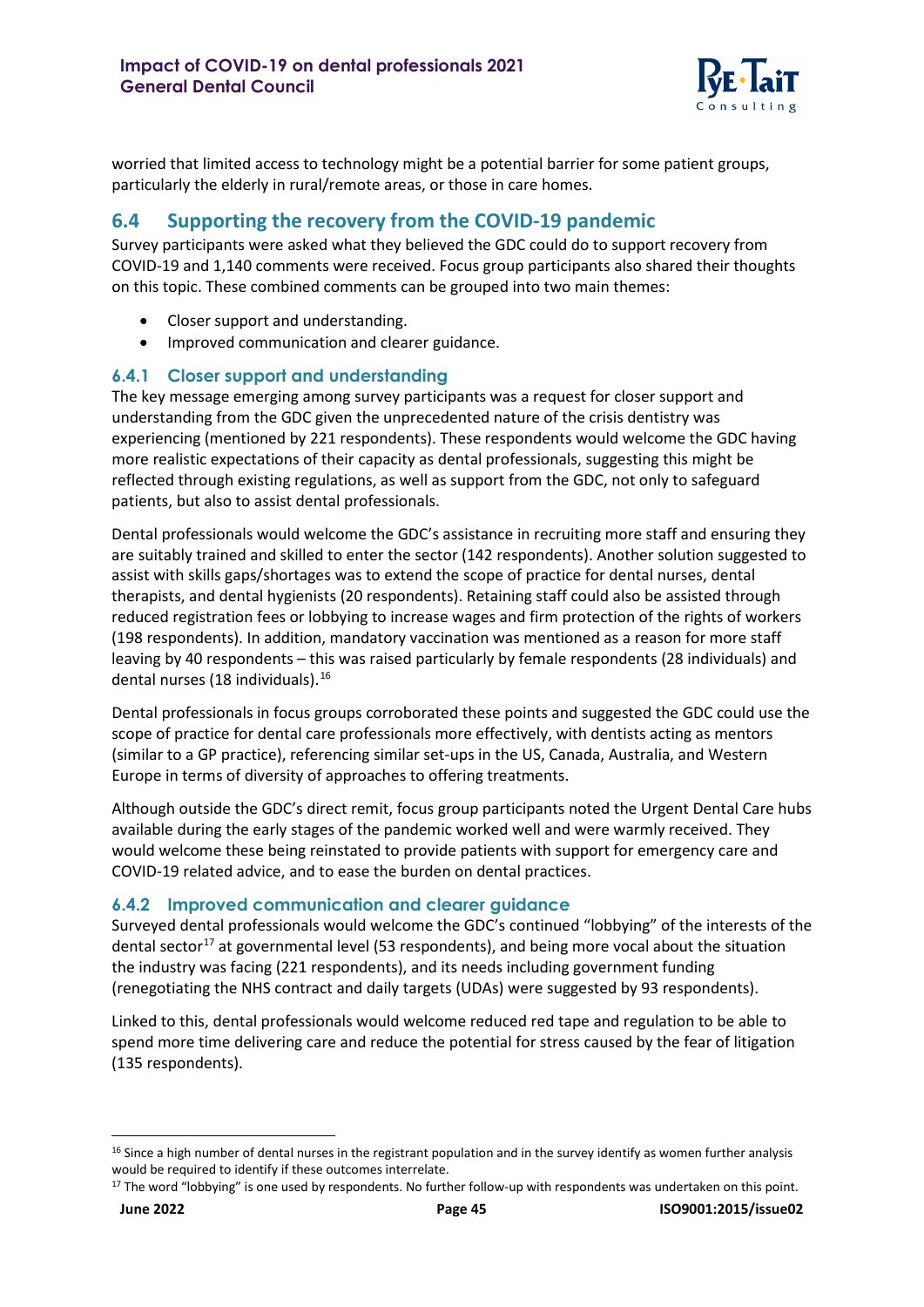

Wider communication with the public to manage expectations was also suggested by focus group participants and survey respondents to help increase awareness and understanding among patients.

Improved communication with dental professionals themselves by the GDC was highlighted by focus group participants and surveyed respondents. Participants would like clearer guidance on standards and new operating procedures. Dental professionals would welcome receiving timely communication on newly issued guidance, and for guidance to be short and "to the point" when having to be implemented quickly. Focus group participants would like to see increased clarity within this guidance, to outline what is practical and achievable, as well as regular reviews of current operating procedures to ensure they are in line with scientific findings and best practices.

In addition, 108 respondents commenting would welcome positive, empathetic communication from the GDC as one way of recognising the work undertaken by dental professionals during the pandemic. Coupled with this, and to support dental professionals in their work, registrants suggested the introduction of programmes focusing on mental health and support for wellbeing.

#### **6.4.3 Other points**

Three other points were raised by a small number of respondents. Firstly, financial support for dental practices and professionals experiencing difficulties would be welcomed by focus group participants. Secondly, dental professionals would appreciate more accessible (cheaper) CPD and greater flexibility in its cycle (mentioned by 67 survey respondents). Finally, focus group participants suggested the GDC boards and groups could be more diverse to be representative of its registrants. They suggested that there could be more individuals from Wales, Scotland, and northern England within the GDC, and that more practitioners could be a part of the organisation.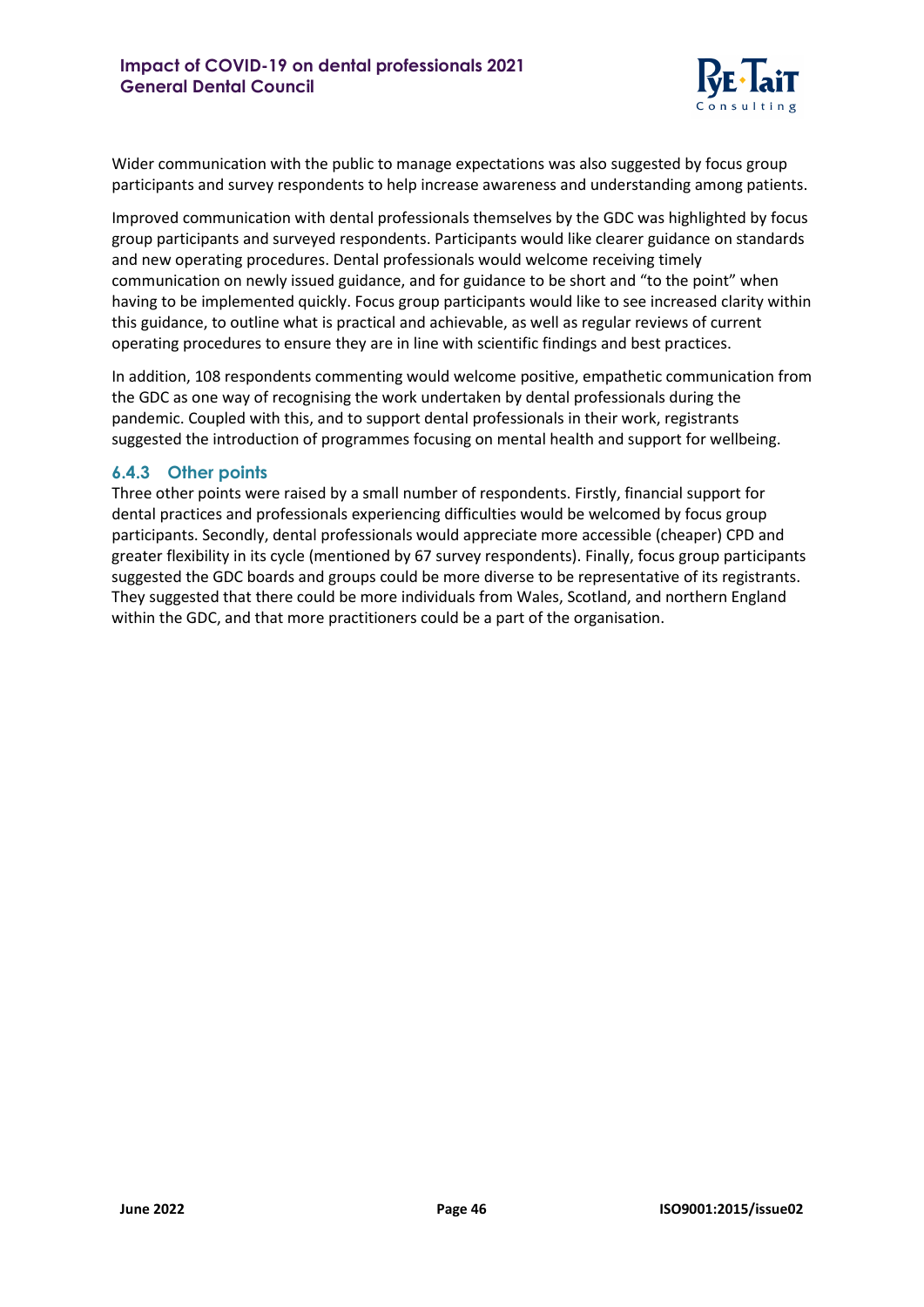

# <span id="page-46-0"></span>**7. Conclusions**

The aim of this research, undertaken in late 2021, was to look at the ongoing nature and evolution of COVID-19's impact on dental businesses' and professionals' work including supply and demand, income streams, employment, service availability, and service accessibility.

The research looked at the evolving impact of COVID-19 on dental professionals' perspectives on the public's use of dental services and confidence in them as professionals, and on dental professionals' financial circumstances, mental health, and ability to provide services to the public. The 2021 research sought to understand registrants' ability to deliver services safely in the context of COVID-19 in relation to skills, education, training, guidance, support, and equipment to be confident about working to standards and protecting themselves and the public, as well as exploring what registrants believe will help the industry to recover. It also looked at registrants' views of what the GDC could do to support registrants to prepare for similar events in the future. Exploring changes in the NHS, private, and mixed sectors, in different registrant groups, and in relation to different types of dental treatment were also part of the research.

Based on the research findings in this report, the following conclusions may be drawn about the current state of play, what has changed, and what this means for the future. The following conclusions are tied directly back to the original research objectives. The research objective around changes by dental sector, by registrant group, and by type of treatment cuts across the other objectives.

## <span id="page-46-1"></span>**7.1 The current situation**

Dental professionals were asked about the current impact – at the time of research – of the COVID-19 pandemic for them as dental professionals and for their dental businesses.

## **7.1.1 Registrants' financial circumstances**

The COVID-19 pandemic has continued to have a substantial impact on dental businesses' and dental professionals' finances, with income reported to be lower than March 2020. Infection control appears to be a major factor with 85% of dental business owners saying this has had a negative impact on their income and 88% pointing to a reduction in the volume of patients they see as a result. In terms of income split and working patterns, there is evidence of a shift among dental professionals from NHS to private work since the beginning of the COVID-19 pandemic.

## **7.1.2 Impact on registrants' mental health**

Wellbeing among dental professionals was found to be lower than the general UK population. Mental health and wellbeing were stressed by dental professionals as being a primary factor when making career decisions.

## **7.1.3 Understanding registrants as professionals**

This research found that dental professionals believed they had the skills, knowledge, and training to practise safely.

## **7.1.4 Registrants' ability to provide services to the public**

New measures that were introduced in response to the COVID-19 pandemic to protect safety, such as fallow time, have reduced practices' capacity. The result has been an increase in waiting times for all treatments as a patient backlog formed. Patient demand has increased (84% of dental professionals agree and over 48% believe it has increased significantly), both overall and for emergency care. This is most notable in NHS settings compared with private settings. Net confidence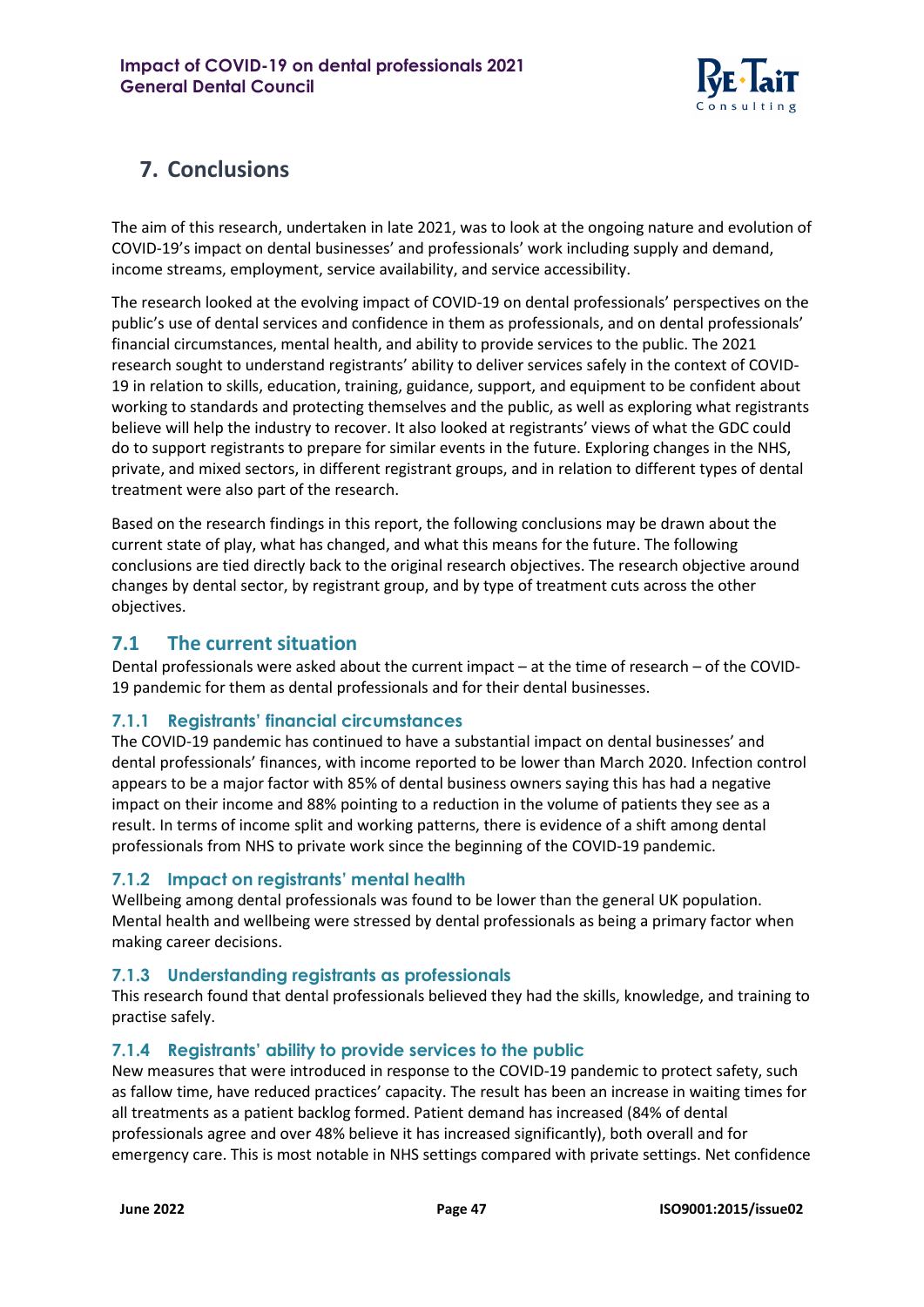

to be able to meet this increased demand is lower on average than the anticipated rise in net demand. In addition, 59% of respondents said their practice is unable to accept new NHS patients.

#### **7.1.5 Registrant's view on the public's use of dental services and their confidence in them**

Dental professionals believe patients' confidence in the safety of their service has remained steady (49%) or increased (25%) since before the COVID-19 pandemic. Since the onset of the pandemic, dental professionals reported seeing an overall decline in oral health. Anecdotally, dental professionals believe patients have been increasingly looking to private care over NHS in order to avoid waiting lists.

Drawing these findings together, the COVID-19 pandemic is still having a notable impact for dental professionals and dental businesses. Patient confidence in services, and dental professionals' confidence in their ability to work safely remains high, however, the research findings indicate a dental sector that is now overstretched and is one where supply is struggling to meet demand.

## <span id="page-47-0"></span>**7.2 What has changed?**

This latest research sought to understand the ongoing nature and extent of the pandemic's impact, being the second research study to explore dental professionals' perceptions, experiences, and the impact of COVID-19, building on the first study undertaken in autumn 2020.

#### **7.2.1 Registrants' financial circumstances**

Dental businesses' and dental professionals' income remains lower than pre-COVID-19 levels. However, fewer reported having a lower income compared to pre-COVID levels than at the time of the first research – a possible indication of optimism in recovery.

#### **7.2.2 Registrants' ability to provide services to the public, and to understand perspectives on the public's use of dental services and their confidence in them**

Dental professionals reported that patient demand and waiting times have increased significantly even since the first research in autumn 2020 as practices operate at a reduced capacity. Furthermore, a combination of a backlog of appointments, provision of emergency care, and implementation of IC and PPE procedures has continued to place great strain on the system. In addition, the apparent shift from NHS to private treatment has continued since the first research. However, public demand for NHS services remains high, placing pressure on both business models to deliver care.

Taken together, these findings suggest that the pandemic is still having a substantial effect for dental professionals and dental businesses and that the sector as a whole remains stretched and under great strain.

## <span id="page-47-1"></span>**7.3 Looking forward**

The future for the dental sector, in relation to COVID-19, was also explored with dental professionals.

## **7.3.1 What will work best in helping the industry recover, and what the GDC and others can do to support registrants to prepare for similar events in the future**

Key themes emerging from dental professionals centred on the need for:

• clearer and more consistent guidance for dental professionals and dental businesses received from sector stakeholders,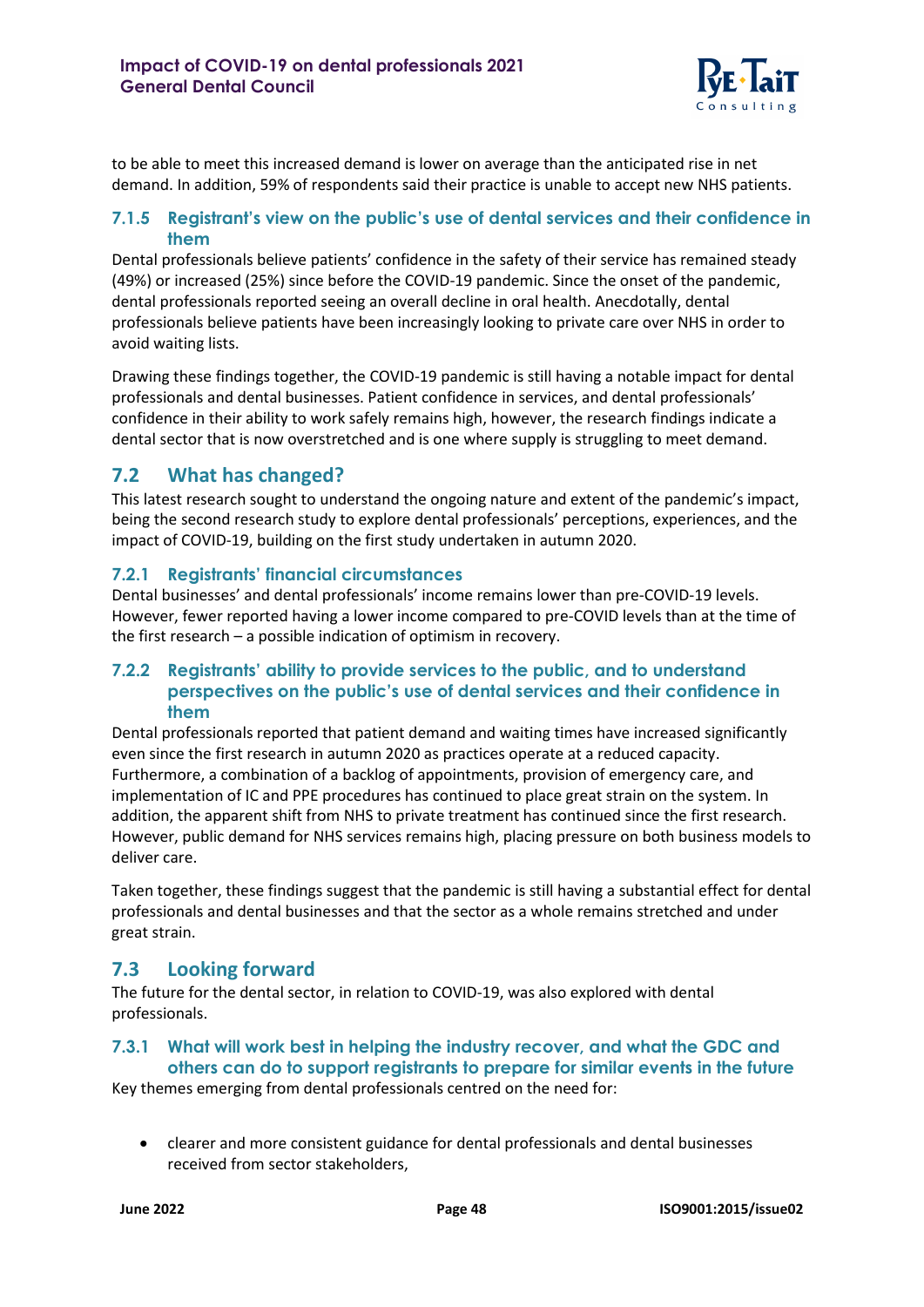

- development of a longer-term strategy for the dental sector as the UK "learns to live" with COVID-19,
- increased financial support to assist with equipment, PPE, IC, and recruitment,
- closer support and understanding from the GDC given the unprecedented nature of the pandemic to have realistic expectation of capacity,
- improved communication, including raising public awareness to manage expectations, and more timely correspondence with dental professionals, and
- related COVID-19 CPD and training, with a desire for a return to more face-to-face training.

These points provide several suggestions for the GDC to consider carefully, in collaboration with relevant stakeholders.

## <span id="page-48-0"></span>**7.4 The bigger picture**

With COVID-19 restrictions now ending across the UK, healthcare and dentistry continue to operate with additional measures in place for patient safety, but there is now opportunity to regularly review these measures, and for the GDC to work in tandem with other stakeholder organisations to develop a longer-term roadmap for the dental sector to plot a route forward in living with COVID-19, and to provide ways to manage the public's expectations in a high-demand environment.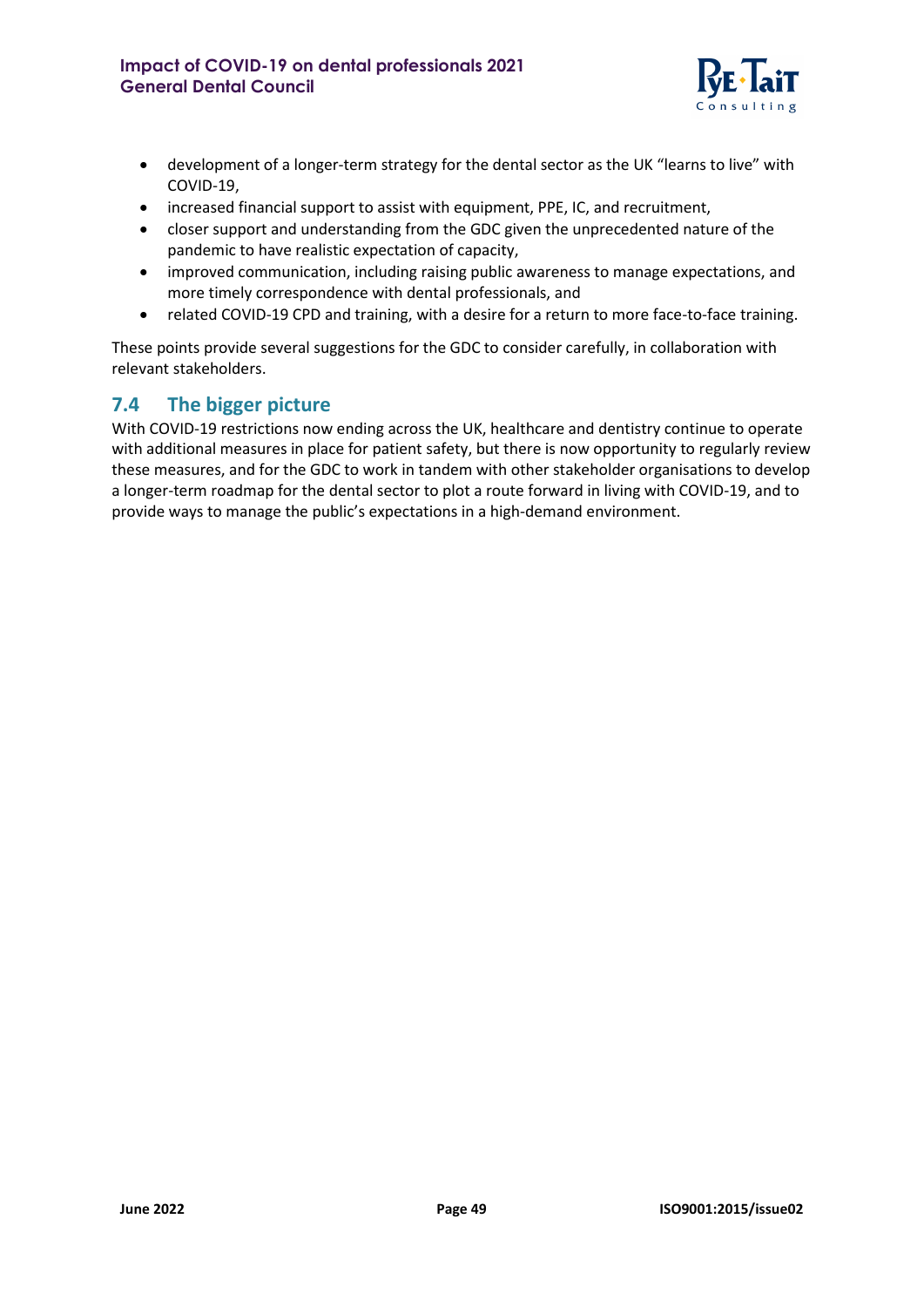

# <span id="page-49-0"></span>**8. Technical Appendix**

The appendix is split into five sections:

- an overview of the methodology
- an overview of the respondent profile
- an outline of the professional role, sector, and place of work of survey respondents
- the online survey questionnaire
- <span id="page-49-1"></span>• the focus group topic guide.

## **8.1 Methodological approach**

This research was the second study with dental professionals to explore the impact of COVID-19 and used a similar methodology to the first, namely an online survey followed by focus groups.

## **8.1.1 Online survey of dental professionals**

#### **Testing**

A three-stage approach to testing the questionnaire was implemented, involving: i) internal senseand logic-testing of the scripted online tool, ii) external review by the GDC research team, and iii) cognitive testing with 13 external stakeholders, facilitated by the GDC. Two identical versions of the questions were tested in early October 2021, one with the set of Diversity Monitoring questions placed at the start, and the other at the end. The results of the testing provided two main points of action. Firstly, the length of the draft questionnaire was shortened to minimise burden on respondents. Secondly, the Diversity Monitoring questions were finalised to be at the end.

#### **Online fieldwork**

The average length of time (mode) to complete the survey was 15 minutes. The full anonymised data set would be sent to the GDC at the end of the study.

For comparison, the 2020 research achieved 9,388 responses that were included in the final analysis, a response rate of 8%, while the average time to complete the survey was 25 minutes.

#### **Response rate and respondent profile**

#### <span id="page-49-2"></span>**Table 5 Response rate by registrant role (unweighted)**

| Role                       | <b>GDC</b>  | <b>GDC</b>  | <b>Survey</b> | <b>Survey</b> | <b>Response</b> |
|----------------------------|-------------|-------------|---------------|---------------|-----------------|
|                            | registrants | registrants | respondents   | respondents   | rate            |
|                            | Total       | Percentage  | <b>Total</b>  | Percentage    |                 |
| Dentist                    | 42,978      | 36%         | 1,059         | 49%           | 2%              |
| Dental nurse               | 58,053      | 49%         | 748           | 35%           | 1%              |
| Dental hygienist           | 7,889       | 7%          | 141           | 7%            | 2%              |
| Specialist                 |             |             | 74            | 3%            |                 |
| Dental therapist           | 4,099       | 3%          | 60            | 3%            | 1%              |
| Dental technician          | 5,286       | 4%          | 58            | 3%            | 1%              |
| Clinical dental technician | 378         | 0%          | 11            | 1%            | 3%              |
| Orthodontic therapist      | 812         | 1%          | 11            | 1%            | 1%              |
| Non-clinical practice      |             |             | 6             | 0%            |                 |
| owner                      |             |             |               |               |                 |
| Total                      | 119,495     | 100%        | 2,168         | 100%          | 2%              |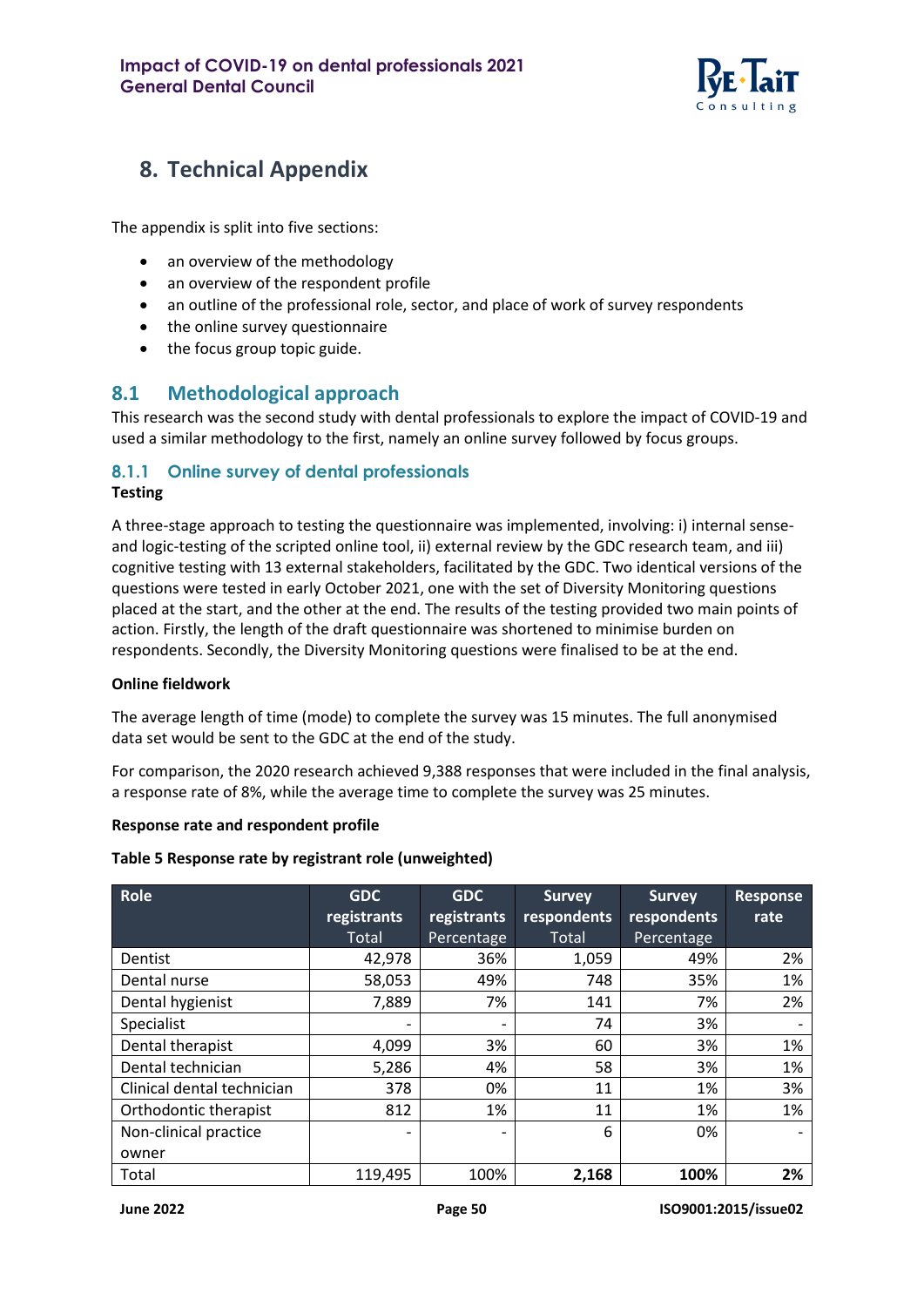

#### **Weighting strategy**

GDC registrant data noted that a DCP registrant may be registered for more than one role, and that the sum of DCP roles registered will be greater than the actual number of individual DCP registrants. The GDC register data also includes counts for dentists and DCPs which are corrected to account for individuals with more than one role – these figures were used for weighting. After weighting, disaggregated roles were represented in line with the registrant population – see Table 6.

#### <span id="page-50-0"></span>**Table 6 Responses by registrant role (weighted)**

| <b>Role</b>                 | <b>Response by role Aug 2021</b><br>Weighted total | <b>Response by role Aug 2021</b><br>Weighted percent |
|-----------------------------|----------------------------------------------------|------------------------------------------------------|
| Dentist                     | 770                                                | 36%                                                  |
| Dental nurse                | 971                                                | 45%                                                  |
| Dental hygienist            | 183                                                | 8%                                                   |
| Specialist                  | 54                                                 | 2%                                                   |
| Dental therapist            | 78                                                 | 4%                                                   |
| Dental technician           | 75                                                 | 3%                                                   |
| Clinical dental technician  | 14                                                 | 1%                                                   |
| Orthodontic therapist       | 14                                                 | 1%                                                   |
| Non-clinical practice owner | 8                                                  | 0%                                                   |
| Total                       | 2,168                                              | 100%                                                 |

#### **Data cleaning and post-coding**

The survey data were checked and cleaned prior to analysis. This involved post-coding any "other" responses to pre-existing codes where applicable.

Additional coding was undertaken to assign survey respondents to a sector. Respondents were categorised based on their response to the sources of their personal income from dentistry, or where unknown, the income of the dental business they worked in. The categories were defined as predominantly private (over 75% of income from private sources), predominantly NHS (over 75% of income from NHS sources) and mixed (those in between).

#### **Analysis**

Analysis was undertaken according to a plan agreed with the GDC. Statistical analysis was conducted using Merlin (survey analysis software) which enables the use of confidence intervals and t-tests. Year-on-year comparative testing was also undertaken. While 9,388 cases were included in the 2020 analysis and report, due to data handover issues, 9,376 cases were identified from the 2020 dataset for inclusion in the 2021 vs 2020 testing and the remaining 12 could not be confidently identified.

#### **Margins of error**

The data presented in this report highlight differences across sub-groups which were of statistical significance (unless otherwise stated). The overall margin of error for all registrants was 2.1% at the 95% confidence interval (C.I.). The following tables show the margins of error for broad and specific registrant roles, nation, ethnicity, age, and gender. Note that total numbers may vary as individuals may hold more than one role.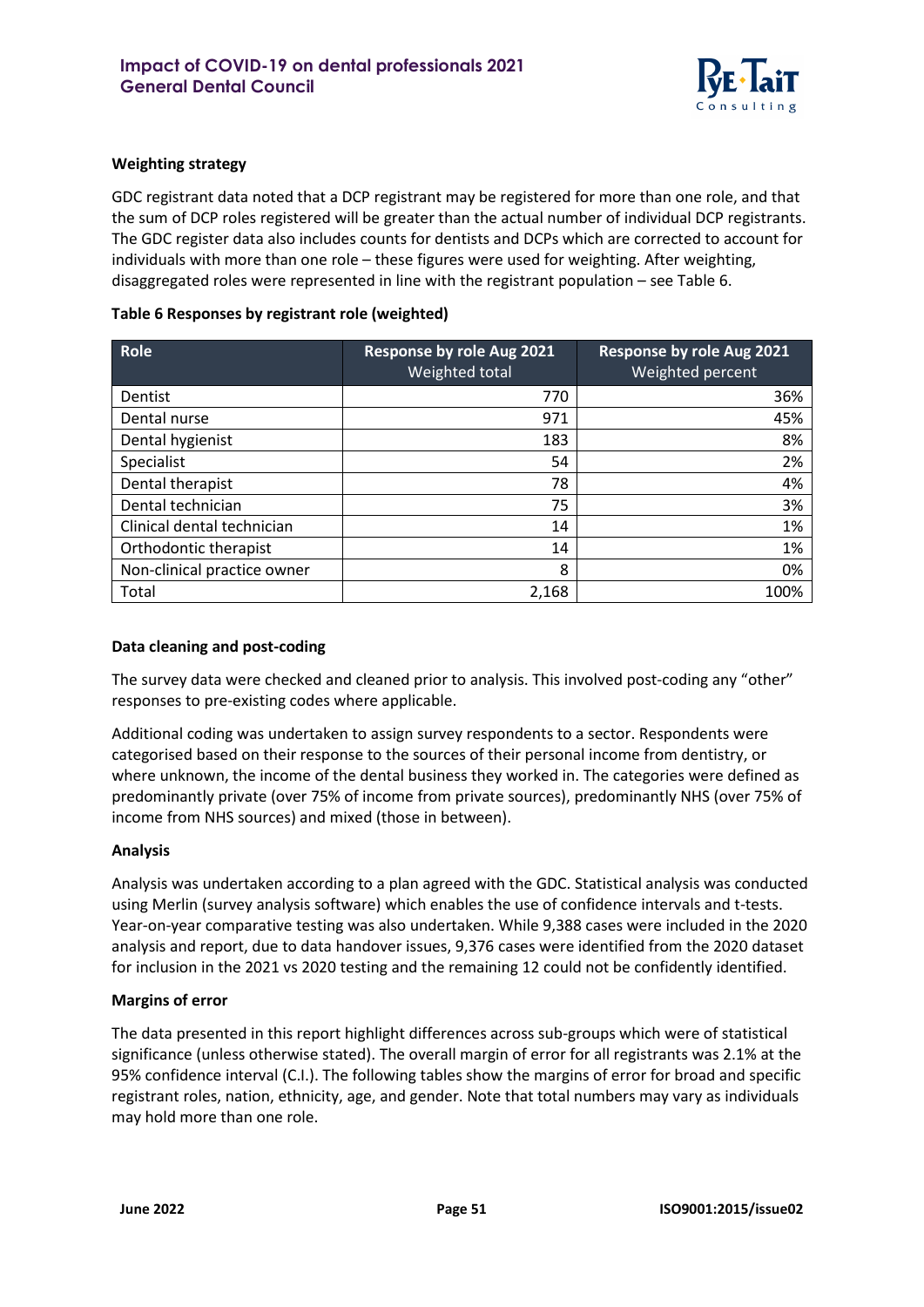## **Impact of COVID-19 on dental professionals 2021 General Dental Council**



| Role       | Responses (weighted) | GDC register Aug 2021 | Margin of error<br>(95% C.I.) |
|------------|----------------------|-----------------------|-------------------------------|
| Dentist    | 824                  | 42,978                | 3.4%                          |
| <b>DCP</b> | 1,344                | 69.742                | 2.6%                          |
| Total      | 2,168                | 112,720               | 2.1%                          |

| Role                        | <b>Responses</b> | <b>GDC register Aug</b>  | Margin of error |
|-----------------------------|------------------|--------------------------|-----------------|
|                             | (weighted)       | 2021                     | (95% C.I.)      |
| Dentist                     | 770              | 42,978                   | 3.5%            |
| Dental nurse                | 971              | 58,053                   | 3.1%            |
| Dental hygienist            | 183              | 7,889                    | 7.2%            |
| Specialist                  | 54               |                          |                 |
| Dental therapist            | 78               | 4,099                    | 11.0%           |
| Dental technician           | 75               | 5,286                    | 11.2%           |
| Clinical dental technician  | 14               | 378                      | 25.7%           |
| Orthodontic therapist       | 14               | 812                      | 26.0%           |
| Non-clinical practice owner | 8                | $\overline{\phantom{a}}$ |                 |
| Total                       | 2,168            | 119,495                  |                 |

| <b>Nation</b>    | Responses (weighted) | GDC register Aug 2021 | Margin of error<br>(95% C.I.) |
|------------------|----------------------|-----------------------|-------------------------------|
| England          | 1,697                | 96,619                | 2.4%                          |
| Scotland         | 243                  | 11,661                | 6.2%                          |
| Wales            | 106                  | 5,315                 | 9.4%                          |
| Northern Ireland | 79                   | 4,005                 | 10.9%                         |
| Total            | 2,166                | 117,600               |                               |

| Gender            | Responses (weighted) | GDC register Aug 2021    | Margin of error<br>(95% C.1.) |
|-------------------|----------------------|--------------------------|-------------------------------|
| Female            | 1,515                | 86,303                   | 2.5%                          |
| Male              | 569                  | 25,917                   | 4.1%                          |
| Prefer not to say | 81                   | $\overline{\phantom{0}}$ |                               |
| Total             | 2,166                | 112,720                  |                               |

| Ethnicity                                  | Responses<br>(weighted) | <b>GDC</b> register Oct<br>2021 | Margin of error<br>(95% C.I.) |
|--------------------------------------------|-------------------------|---------------------------------|-------------------------------|
| White                                      | 1,721                   | 72,375                          | 2.3%                          |
| Black, Black British, Caribbean or African | 29                      | 1,916                           | 18.1%                         |
| Asian or Asian British                     | 184                     | 14,981                          | 7.2%                          |
| Mixed, or Multiple ethnic groups           | 46                      | 2,111                           | 14.3%                         |
| Other ethnic group                         | 21                      | 1,868                           | 21.3%                         |
| Prefer not to say                          | 165                     | 1,787                           | 7.3%                          |
| Total                                      | 2,166                   | 113,667                         |                               |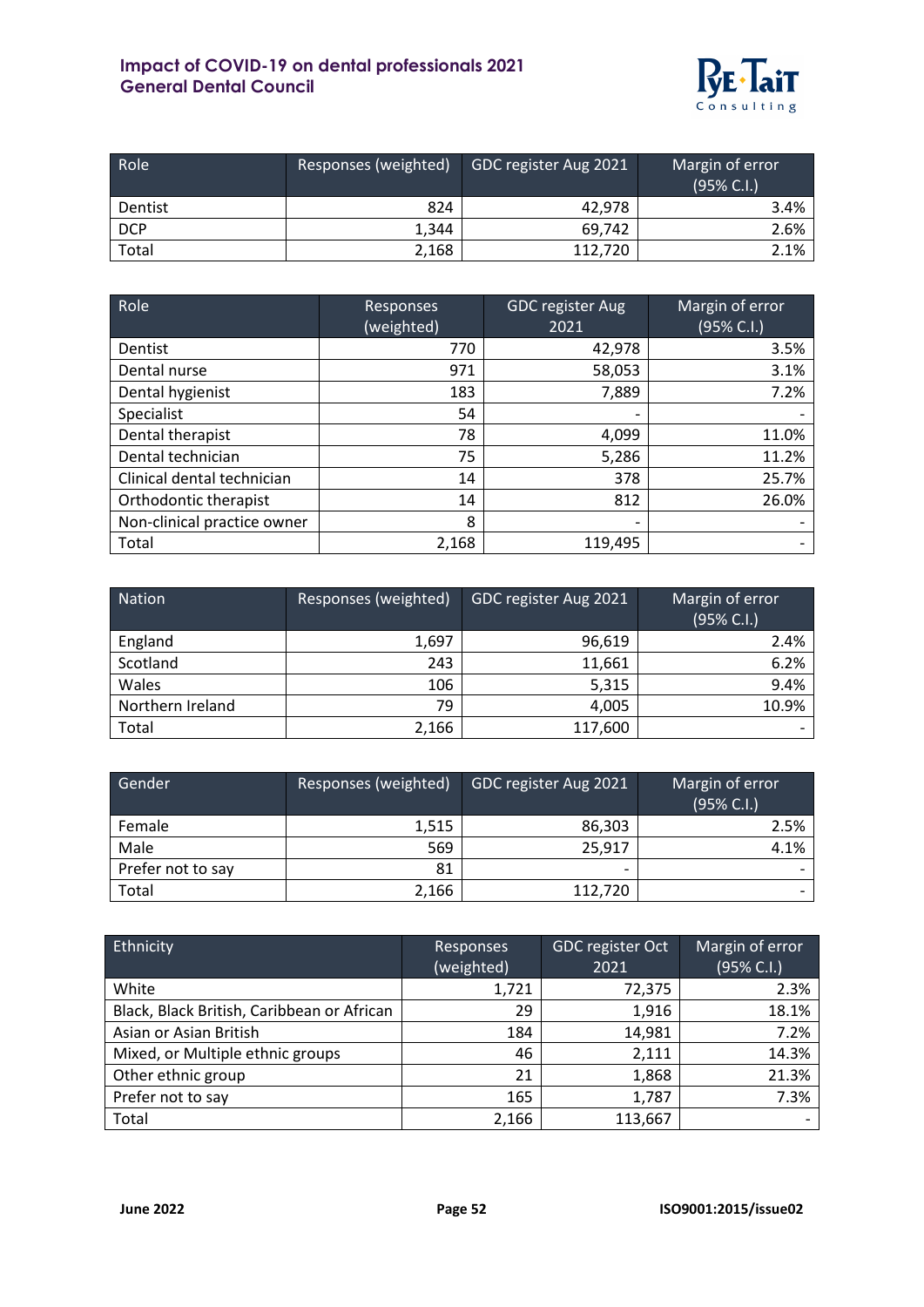

| Age               | Responses (weighted) | GDC register Aug 2021 | Margin of error (95% C.I.) |
|-------------------|----------------------|-----------------------|----------------------------|
| 16 to 21          | 29                   | 1,712                 | 18.0%                      |
| 22 to 30          | 334                  | 17,388                | 5.3%                       |
| 31 to 40          | 531                  | 22,455                | 4.2%                       |
| 41 to 50          | 603                  | 15,155                | 3.9%                       |
| 51 to 60          | 477                  | 10,023                | 4.4%                       |
| 61 to 65          | 99                   | 2,393                 | 9.6%                       |
| over 65           | 41                   | 630                   | 14.8%                      |
| Prefer not to say | 54                   | -                     |                            |
| Total             | 2,166                | 69,756                | $\overline{\phantom{a}}$   |

## <span id="page-52-0"></span>**8.2 Respondent profile**

This section outlines, in a series of tables, the demographic details of the survey respondents (unweighted data) and focus group participants in comparison to the GDC's registrant population.<sup>[18](#page-52-3)</sup>

#### **8.2.1 Survey respondents**

#### <span id="page-52-1"></span>**Table 7 Response rate by gender**

| Gender            | <b>GDC</b> registrants<br>Total | <b>GDC</b> registrants<br>Percentage | <b>Survey</b><br>respondents<br><b>Total</b> | <b>Survey</b><br>respondents<br>Percentage |
|-------------------|---------------------------------|--------------------------------------|----------------------------------------------|--------------------------------------------|
| Female            | 86,803                          | 77%                                  | 1,356                                        | 63%                                        |
| Male              | 25,917                          | 23%                                  | 686                                          | 32%                                        |
| Prefer not to say | $\overline{\phantom{0}}$        | $\overline{\phantom{a}}$             | 117                                          | 5%                                         |
| Other             |                                 | -                                    |                                              | 0%                                         |
| Total             | 112,720                         | 100%                                 | 2,161                                        | 100%                                       |

#### <span id="page-52-2"></span>**Table 8 Response rate by nation**

| UK nation         | <b>GDC</b> registrants<br><b>Total</b> | <b>GDC registrants</b><br>Percentage | <b>Survey</b><br>respondents | <b>Survey</b><br>respondents |
|-------------------|----------------------------------------|--------------------------------------|------------------------------|------------------------------|
|                   |                                        |                                      | <b>Total</b>                 | Percentage                   |
| England           | 96,619                                 | 82%                                  | 1686                         | 78%                          |
| Scotland          | 11,661                                 | 10%                                  | 248                          | 11%                          |
| Wales             | 5,315                                  | 5%                                   | 110                          | 5%                           |
| Northern Ireland  | 4,005                                  | 3%                                   | 80                           | 4%                           |
| Prefer not to say |                                        |                                      | 42                           | 2%                           |
| Total             | 117,600                                | 100%                                 | 2,166                        | 100%                         |

<span id="page-52-3"></span><sup>&</sup>lt;sup>18</sup> GDC registration data in this Appendix are taken from the GDC's 2020 Registration Statistical Report 2020, published in August 2021, and from a snapshot of the registrant database taken on 16 August 2021.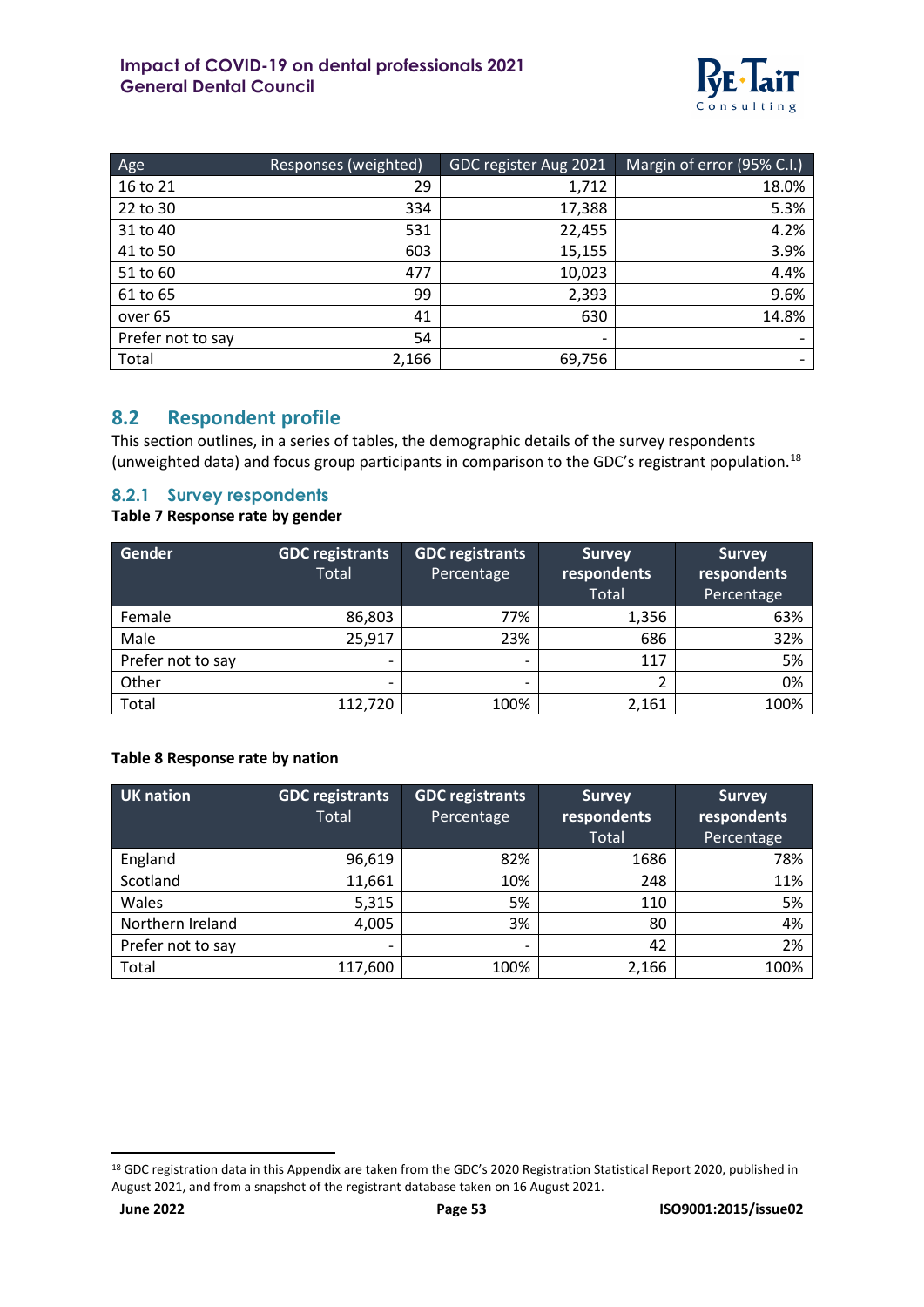

#### <span id="page-53-0"></span>**Table 9 Response rate by age**

| Age               | <b>GDC</b> registrants<br>Total | <b>GDC registrants</b><br>Percentage | <b>Survey</b><br>respondents<br><b>Total</b> | <b>Survey</b><br>respondents<br>Percentage |
|-------------------|---------------------------------|--------------------------------------|----------------------------------------------|--------------------------------------------|
| 16 to 21          | 1,712                           | 2%                                   | 22                                           | 1%                                         |
| 22 to 30          | 17,388                          | 25%                                  | 301                                          | 14%                                        |
| 31 to 40          | 22,455                          | 32%                                  | 506                                          | 23%                                        |
| 41 to 50          | 15,155                          | 22%                                  | 622                                          | 29%                                        |
| 51 to 60          | 10,023                          | 14%                                  | 499                                          | 23%                                        |
| 61 to 65          | 2,393                           | 3%                                   | 108                                          | 5%                                         |
| over 65           | 630                             | 1%                                   | 48                                           | 2%                                         |
| Prefer not to say | -                               | $\overline{\phantom{0}}$             | 60                                           | 3%                                         |
| Total             | 69,756                          | 100%                                 | 2,166                                        | 100%                                       |

## <span id="page-53-1"></span>**Table 10 Response rate by ethnicity[19](#page-53-3)**

| <b>Ethnic background</b>           | <b>GDC</b><br>registrants | <b>GDC</b><br>registrants | <b>Survey</b><br>respondents | <b>Survey</b><br>respondents |
|------------------------------------|---------------------------|---------------------------|------------------------------|------------------------------|
|                                    | Total                     | Percentage                | Total                        | Percentage                   |
| White                              | 72,375                    | 64%                       | 1,674                        | 77%                          |
| Black, Black British, Caribbean or | 1,916                     | 2%                        | 27                           | 1%                           |
| African                            |                           |                           |                              |                              |
| Asian or Asian British             | 14,981                    | 13%                       | 210                          | 10%                          |
| Mixed, or Multiple ethnic groups   | 2,111                     | 2%                        | 48                           | 2%                           |
| Other ethnic group                 | 1,868                     | 2%                        | 25                           | 1%                           |
| Prefer not to say                  | 1,787                     | 18%                       | 182                          | 8%                           |
| Total                              | 113,667                   | 100%                      | 2,166                        | 100%                         |

#### <span id="page-53-2"></span>**Table 11 Responses by religion**

| Religion                      | <b>Survey respondents</b><br>Total | <b>Survey respondents</b><br>Percentage |
|-------------------------------|------------------------------------|-----------------------------------------|
| Christian (all denominations) | 983                                | 45%                                     |
| <b>Buddhist</b>               | 16                                 | 1%                                      |
| Hindu                         | 72                                 | 3%                                      |
| Jewish                        | 19                                 | 1%                                      |
| Muslim                        | 77                                 | 4%                                      |
| Sikh                          | 16                                 | 1%                                      |
| Any other religion            | 7                                  | 0%                                      |
| No religion                   | 722                                | 33%                                     |
| Prefer not to say             | 251                                | 12%                                     |
| Total                         | 2,163                              | 100%                                    |

<span id="page-53-3"></span> $19$  GDC registration data for this table was taken from a snapshot of the registrant database taken on 11 October 2021.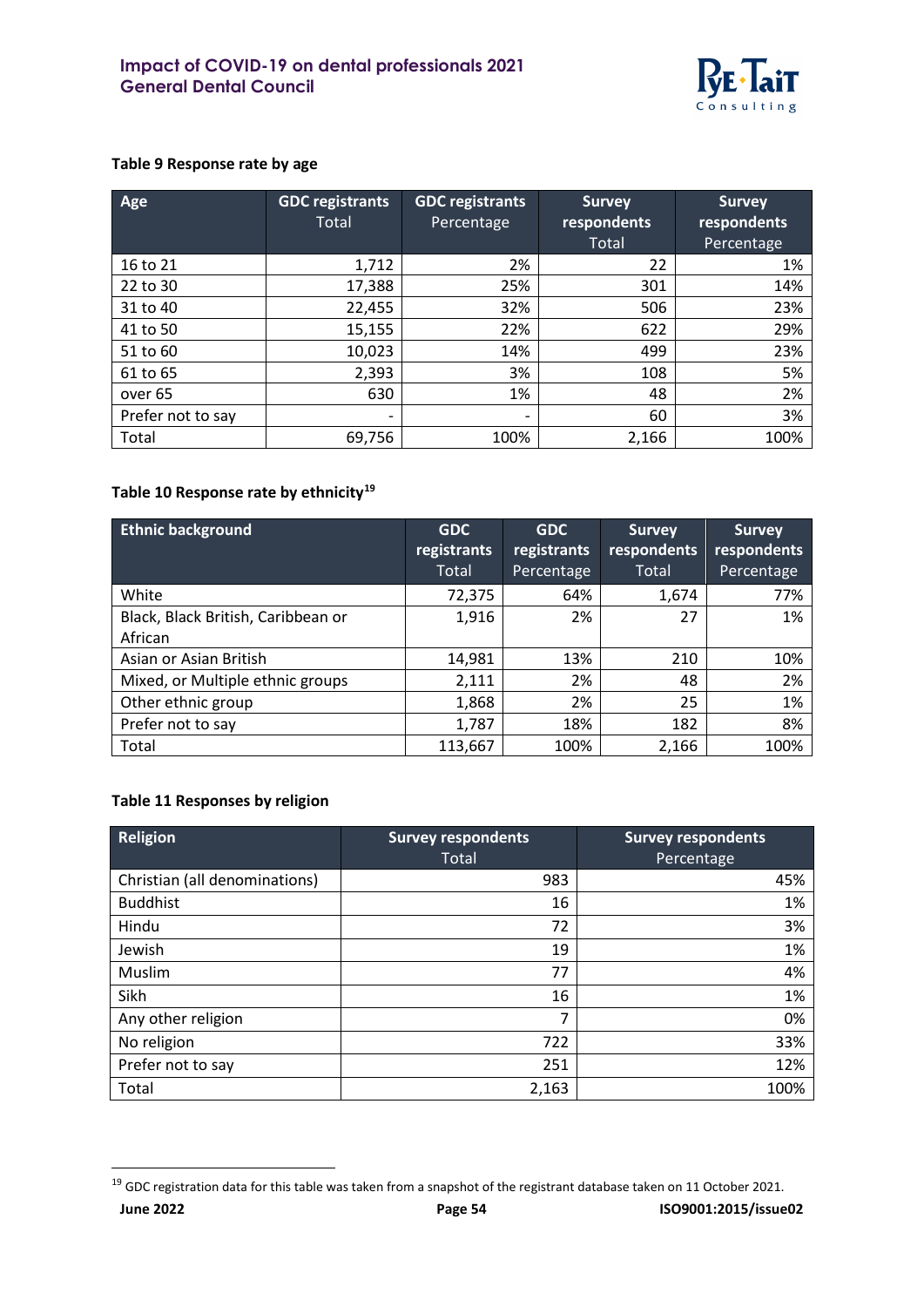

#### <span id="page-54-0"></span>**Table 12 Responses by marital status**

| <b>Marital status</b>                                          | <b>Survey</b><br>respondents<br><b>Total</b> | <b>Survey</b><br>respondents<br>Percentage |
|----------------------------------------------------------------|----------------------------------------------|--------------------------------------------|
| Never married and never registered in a civil partnership      | 473                                          | 22%                                        |
| Married                                                        | 1254                                         | 58%                                        |
| In a registered civil partnership                              | 16                                           | 1%                                         |
| Separated, but still legally married                           | 29                                           | 1%                                         |
| Separated, but still legally in a civil partnership            | 2                                            | 0%                                         |
| Divorced                                                       | 120                                          | 6%                                         |
| Formerly in a civil partnership which is now legally dissolved | 0                                            | 0%                                         |
| Widowed                                                        | 17                                           | 1%                                         |
| Surviving partner from a registered civil partnership          | 1                                            | 0%                                         |
| Prefer not to say                                              | 254                                          | 12%                                        |
| Total                                                          | 2,166                                        | 100%                                       |

## <span id="page-54-1"></span>**Table 13 Responses by sexual orientation**

| Sexual orientation    | <b>Survey respondents</b><br>Total | <b>Survey respondents</b><br>Percentage |
|-----------------------|------------------------------------|-----------------------------------------|
| Straight/heterosexual | 1841                               | 85%                                     |
| Gay/Lesbian           | 38                                 | 2%                                      |
| <b>Bisexual</b>       | 30                                 | 1%                                      |
| Other                 | 4                                  | 0%                                      |
| Prefer not to say     | 251                                | 12%                                     |
| Total                 | 2,164                              | 100%                                    |

### **8.2.2 Qualitative participants**

In total 44 individuals participated in the qualitative research across six focus groups and five indepth interviews.

#### <span id="page-54-2"></span>**Table 14 Focus group participants by registrant role**

| Registrant role            | <b>Total</b> |
|----------------------------|--------------|
| Dentist                    | 18           |
| Dental nurse               |              |
| Dental therapist           | 6            |
| Dental hygienist           |              |
| Specialist                 | э            |
| Dental technician          | э            |
| Clinical dental technician |              |
| Orthodontic therapist      |              |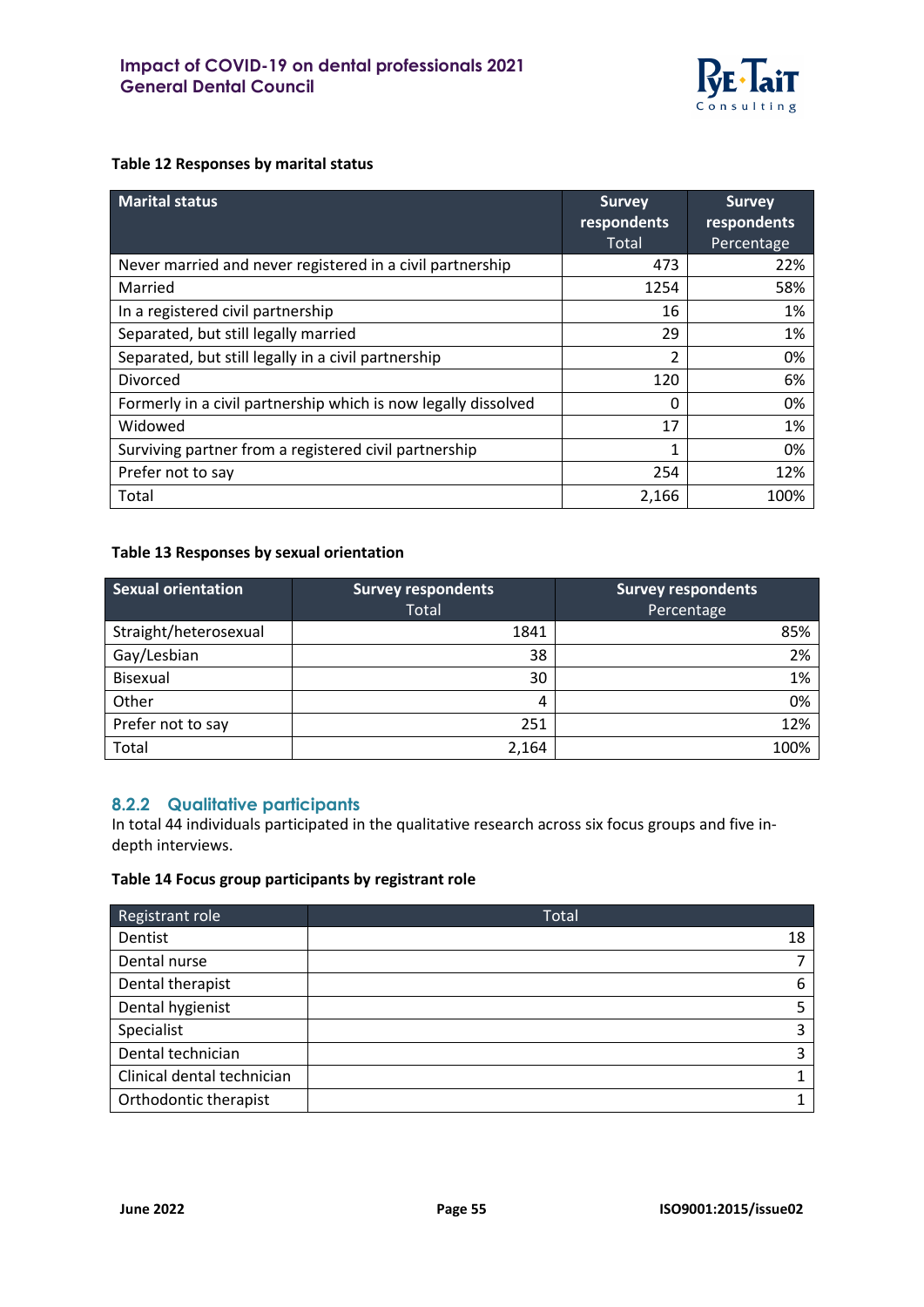

#### <span id="page-55-0"></span>**Table 15 Focus group participants by gender**

| Gender | <b>Total</b>                   |
|--------|--------------------------------|
| Female | ിറ<br>ᅩ                        |
| Male   | $\overline{\phantom{a}}$<br>16 |

#### <span id="page-55-1"></span>**Table 16 Focus group participants by nation**

| <b>Nation</b>    | <b>Total</b> |
|------------------|--------------|
| England          | 34           |
| Scotland         |              |
| Northern Ireland |              |
| Wales            |              |

#### <span id="page-55-2"></span>**Table 17 Focus group participants by age**

|              | Total |
|--------------|-------|
| Age<br>22-30 | 4     |
| $31 - 40$    | 14    |
| $41-50$      | 10    |
| $51 - 60$    | q     |
| $61-65$      |       |
| $65+$        | ∽     |

#### <span id="page-55-3"></span>**Table 18 Focus group participants by ethnicity**

| Ethnicity                                  | Total |
|--------------------------------------------|-------|
| White                                      | 34    |
| Black, Black British, Caribbean or African |       |
| Asian or Asian British                     |       |
| Mixed, or Multiple ethnic groups           |       |
| Other ethnic group                         |       |
| Prefer not to say                          |       |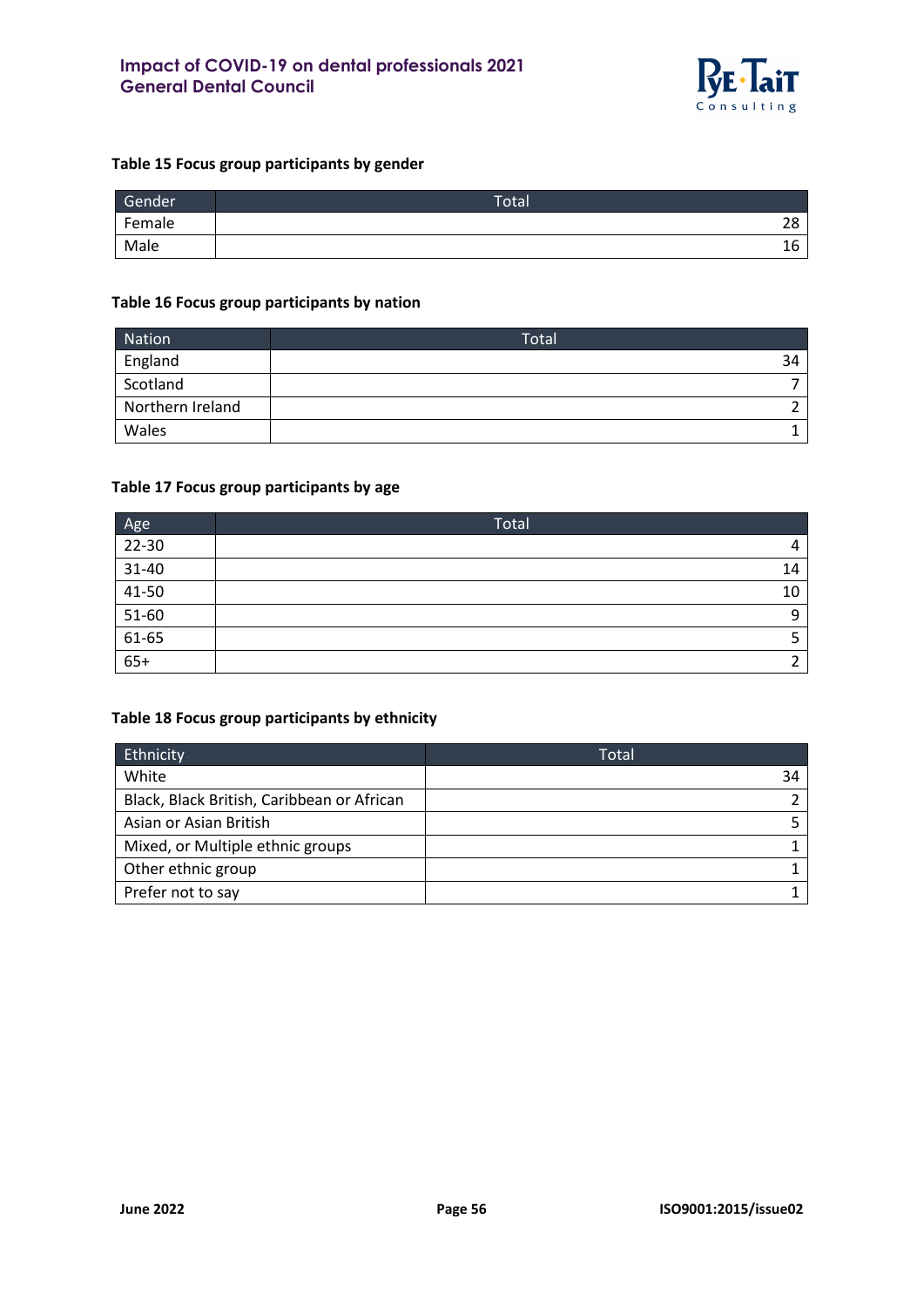

## <span id="page-56-0"></span>**8.3 Professional role, sector, and place of work of survey respondents**

This section outlines the professional role of survey respondents, the sectors they work in and their main place of work. This analysis was based on unweighted data.

#### <span id="page-56-1"></span>**Table 19 Survey respondents by sector**

| <b>Sector</b>            | <b>Survey respondents</b><br><b>Total</b> | <b>Survey respondents</b> |
|--------------------------|-------------------------------------------|---------------------------|
|                          |                                           | Percentage                |
| <b>Predominantly NHS</b> | 572                                       | 26%                       |
| Mixed                    | 652                                       | 30%                       |
| Predominantly private    | 637                                       | 29%                       |
| Unassigned               | 307                                       | 14%                       |
| Total                    | 2,168                                     | 100%                      |

#### <span id="page-56-2"></span>**Table 20 Survey respondents by place of work**

| <b>Place of work</b>              | <b>Survey respondents</b><br>Total | <b>Survey respondents</b><br>Percentage |
|-----------------------------------|------------------------------------|-----------------------------------------|
| General dental practice           | 1633                               | 75%                                     |
| Specialist dental practice        | 101                                | 5%                                      |
| Community dental service          | 143                                | 7%                                      |
| Dental hospital                   | 72                                 | 3%                                      |
| Other hospital settings           | 48                                 | 2%                                      |
| Laboratory                        | 50                                 | 2%                                      |
| In education as a student         | 5                                  | 0%                                      |
| In education as a member of staff | 30                                 | 1%                                      |
| Not working                       | 31                                 | 1%                                      |
| Other                             | 53                                 | 2%                                      |
| Total                             | 2,168                              | 100%                                    |

"Other" work settings mentioned by 2% of respondents included military, consultancy, justice, and public health.

#### <span id="page-56-3"></span>**Table 21 Survey respondents by employment status**

| <b>Employment</b> | <b>Survey respondents</b> | <b>Survey respondents</b> |
|-------------------|---------------------------|---------------------------|
|                   | <b>Total</b>              | Percentage                |
| Employed          | 1,003                     | 48%                       |
| Self-employed     | 1,081                     | 52%                       |
| Trainee           |                           | 0%                        |
| Working unpaid    |                           | 0%                        |
| Total             | 2,092                     | 100%                      |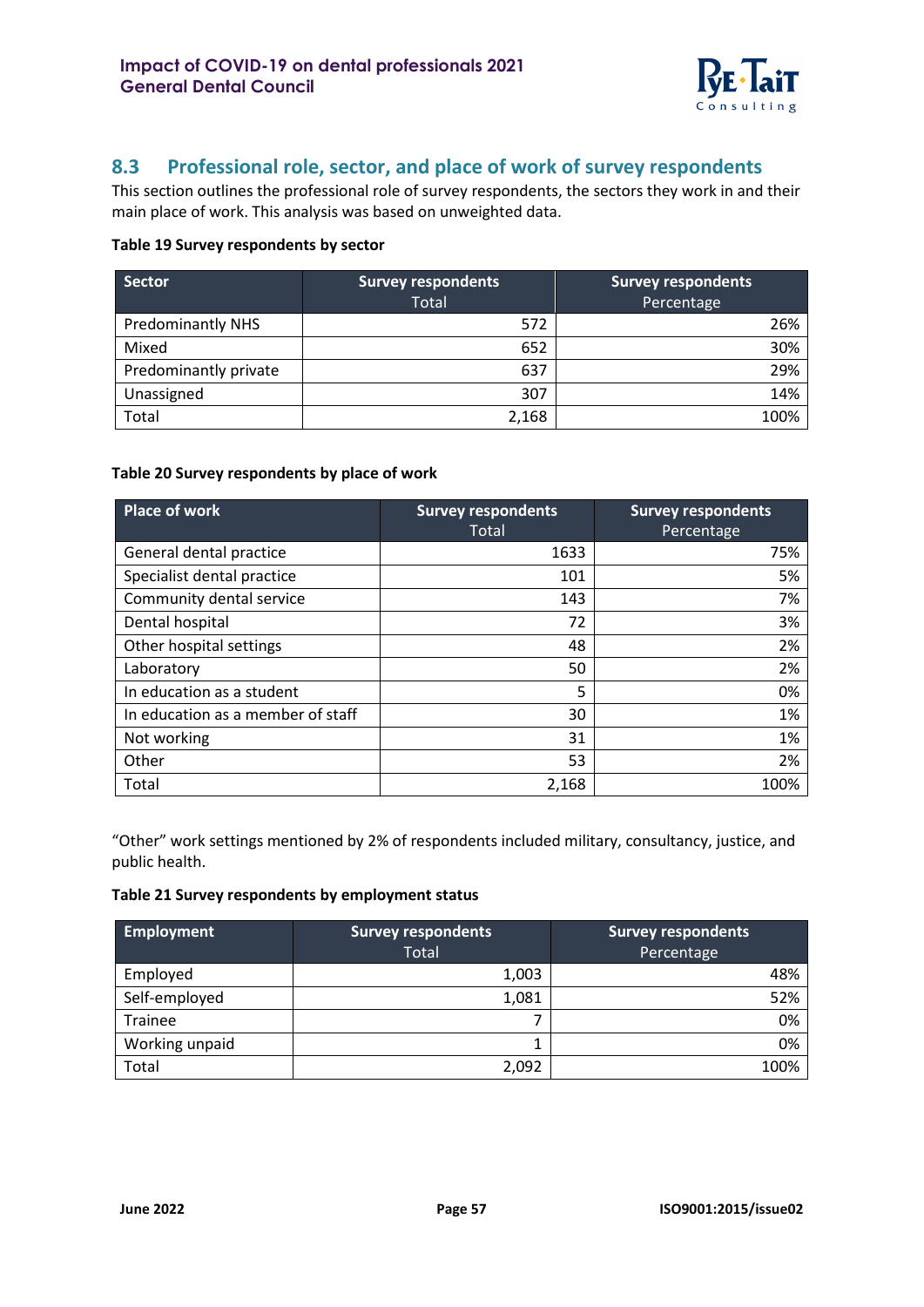

#### <span id="page-57-2"></span>**Table 22 Survey respondents by hours worked**

| <b>Hours worked</b>                               | <b>Survey respondents</b><br>Total | <b>Survey respondents</b><br>Percentage |
|---------------------------------------------------|------------------------------------|-----------------------------------------|
| Nothing has changed - full time contract c. 30 to | 1,260                              | 60%                                     |
| 40+ hours per week                                |                                    |                                         |
| Nothing has changed - part time contract - fewer  | 441                                | 21%                                     |
| hours than above per week but formally agreed     |                                    |                                         |
| Part time on reduced hours - my choice because    | 122                                | 6%                                      |
| of COVID-19                                       |                                    |                                         |
| Part time on reduced hours - my choice because    | 129                                | 6%                                      |
| of other non-COVID-19 reasons                     |                                    |                                         |
| Part time on reduced hours - choice of my         | 143                                | 7%                                      |
| employer because of COVID-19                      |                                    |                                         |
| Total                                             | 2,095                              | 100%                                    |

The 20% of respondents working part time on reduced hours were asked when they expected to return to normal hours.

#### <span id="page-57-3"></span>**Table 23 Anticipated return to normal hours**

| <b>Employment</b>                    | <b>Survey respondents</b> | <b>Survey respondents</b> |
|--------------------------------------|---------------------------|---------------------------|
|                                      | Total                     | Percentage                |
| Within less than 1 month             | 6                         | 2%                        |
| Within 1 to 3 months                 | 14                        | 4%                        |
| Within 4 to 6 months                 | 27                        | 7%                        |
| Within 7 to 9 months                 | 8                         | 2%                        |
| Within 10 to 12 months               | 7                         | 2%                        |
| Longer than a year                   | 27                        | 7%                        |
| Unsure                               | 146                       | 37%                       |
| I will not return to my normal hours | 157                       | 40%                       |
| Total                                | 392                       | 100%                      |

## <span id="page-57-0"></span>**8.4 Survey questionnaire**

[GDC survey on the impact of COVID-19 on dental professionals.](https://www.gdc-uk.org/docs/default-source/covid-19/gdc-covid-impact-2021-survey-final-2.pdf?sfvrsn=44b7bcdf_5/)

## <span id="page-57-1"></span>**8.5 Focus group topic guide**

[GDC survey on the impact of COVID-19 on dental professionals: Focus group discussion guide.](https://www.gdc-uk.org/docs/default-source/covid-19/gdc-covid-impact-focus-group-discussion-guide-final.pdf?sfvrsn=8870b551_7/)